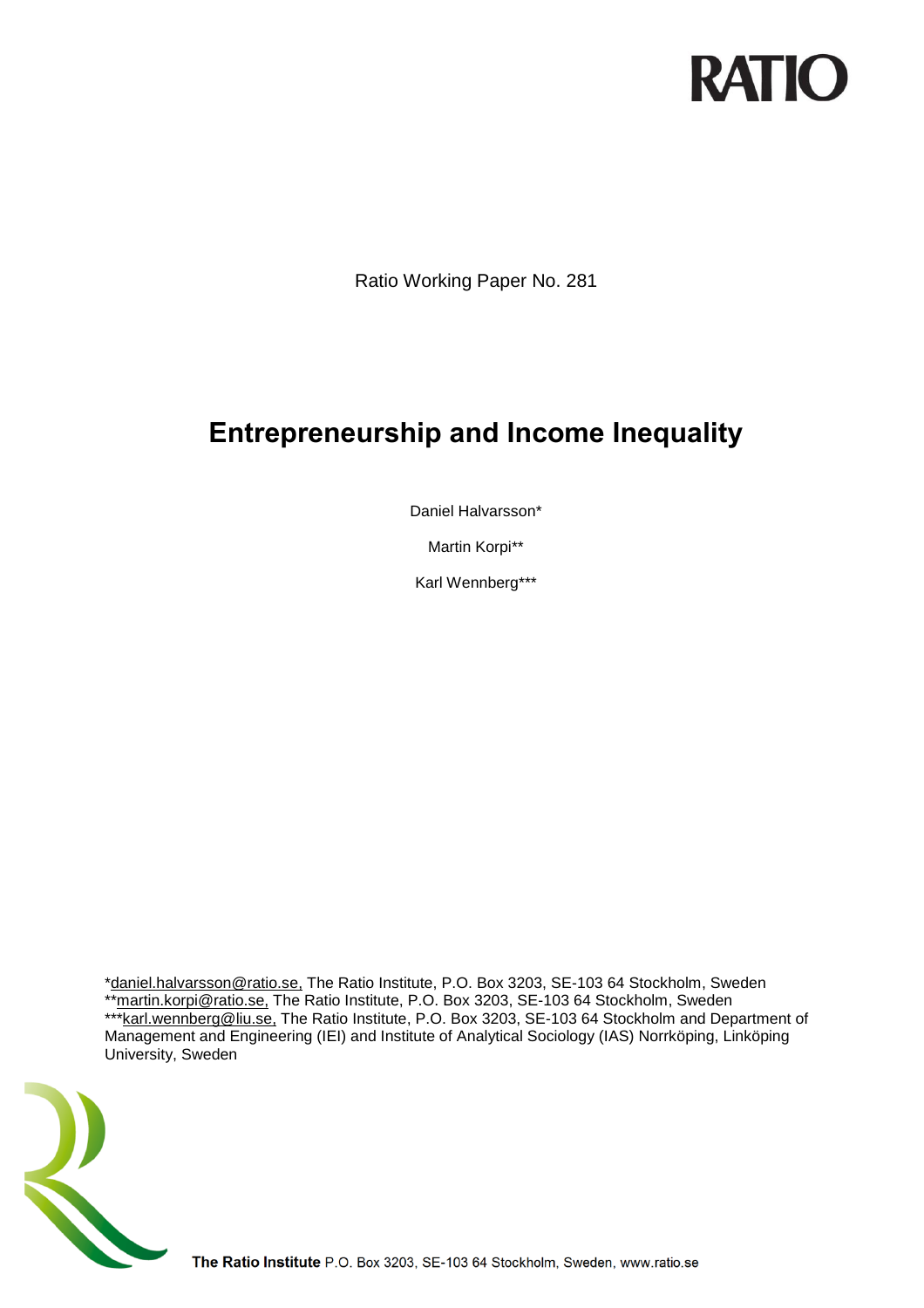### Entrepreneurship and Income Inequality

### **Daniel Halvarsson**

Ratio Institute Stockholm, Sweden E-mail: [daniel.halvarsson@ratio.se](mailto:daniel.halvarsson@ratio.se)

### **Martin Korpi**

Ratio Institute Stockholm, Sweden E-mail: [martin.korpi@ratio.se](mailto:martin.korpi@ratio.se)

### **Karl Wennberg \*\***

Institute for Analytical Sociology (IAS) Linköping University Norrköping, Sweden E-mail: [karl.wennberg@liu.se](mailto:karl.wennberg@liu.se) &

Ratio Institute

\* We are grateful for helpful comments by Chanchal Balachandran; Frédéric Delmar; Vivek Sundriyal; Jesper Roine; and seminar participants at the Institute of Analytical Sociology (IAS) and the department of Economics at Linköping University, the Ratio Institute, Copenhagen Business School, Instituto Superior Técnico, University of Lisbon, and the DynIPer conference, Marseille, May 26–27, 2016 (Dynamics of Inequalities and their Perception). This work was generously funded by the Swedish Research Council (DNR 340- 2013-5460) and Riksbankens Jubileumsfond (DNR M12-0301:1). Any errors remain ours alone.

\*\* Corresponding author.

**Keywords**: Inequality, entrepreneurship, income decomposition **JEL-Codes**: J31, J24, L26, 015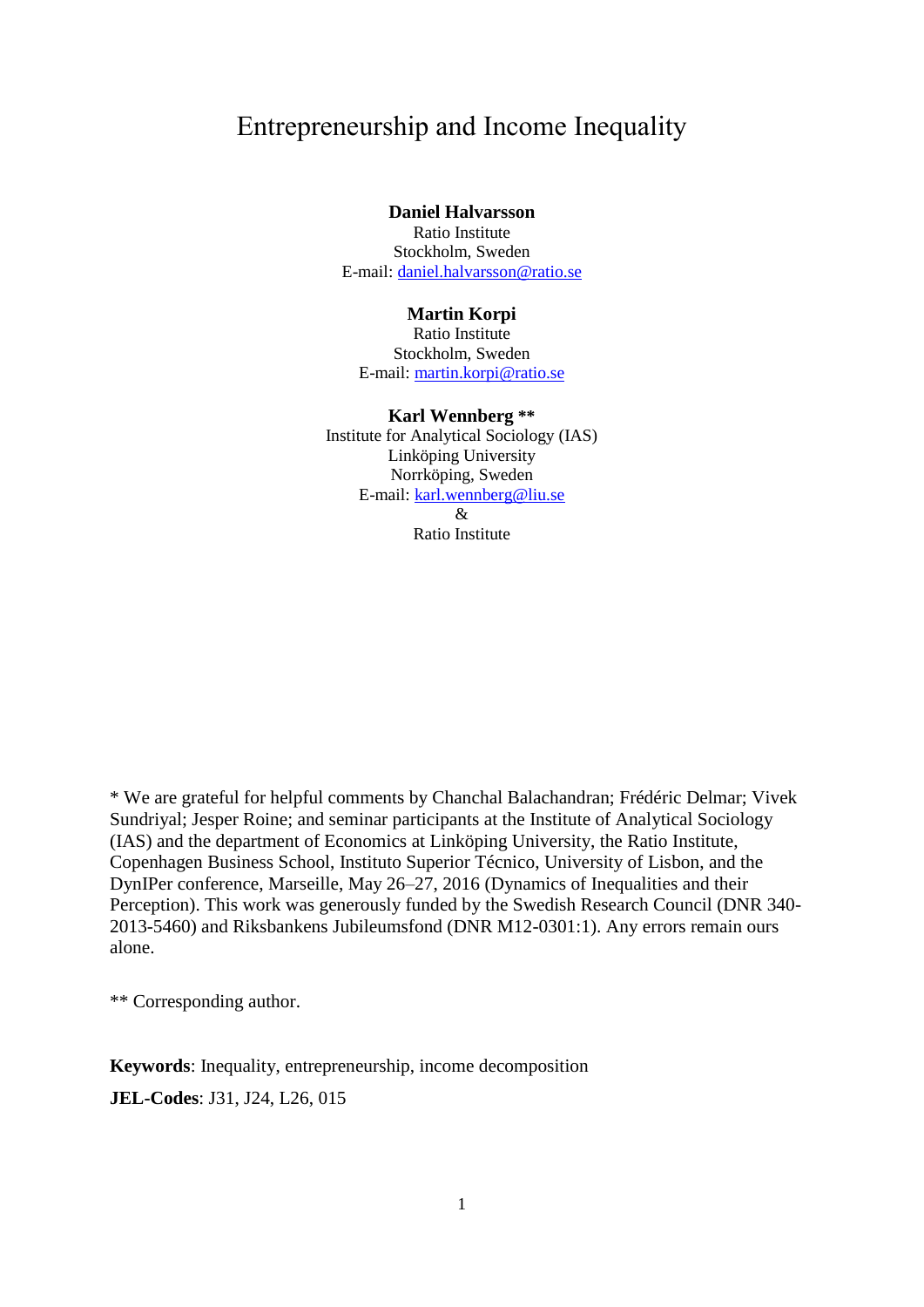### Entrepreneurship and Income Inequality

**Abstract:** Entrepreneurship research highlights individual entrepreneurship as a simultaneous source of enhanced income mobility for some but a potential source of poverty for others. Research on inequality has furthered new types of models to decompose and problematize various sources of income inequality in modern economies, but attention to entrepreneurship as an increasingly prevalent occupational choice in these models remains scant. This paper seeks to bridge these two literatures by applying regression-based income decomposition among entrepreneurs and paid workers, distinguishing between self-employed (SE) and incorporated self-employed (ISE) individuals in Sweden. We find that the proportion of selfemployed in the workforce significantly increases income dispersion by way of widening the bottom end of the distribution, whereas the proportion of incorporated self-employed contributes only marginally to income dispersion at the top end of the distribution.

**Keywords**: Inequality, entrepreneurship, income decomposition **JEL-Codes**: J31, J24, L26, 015

### **1. Introduction**

The last few decades have witnessed a notable rise in both self-employment and small business ownership in most developed economies (Blanchflower, 2000; Steinmetz and Wright, 1989). Much of public policy in this context has been directed toward increasing the supply of entrepreneurs, most often measured as the number of self-employed or the number of businesses in an economy (Shane, 2009). Parallel to this "rise of the entrepreneurial economy" (Audretsch, 2009), scholars have noted a trend of accelerating income inequality and increasingly stratified unemployment (Atkinson, 2003; Autor, 2014; Goldthorpe, 2010). This type of stratification is also apparent in research on entrepreneurship which highlights self-employment as a simultaneous source of enhanced income mobility for some but a potential source of poverty for a large fraction of the self-employed workforce (Åstebro et al., 2011).

This paper is motivated by these trends and addresses two orthogonal theoretical concerns in the literatures on entrepreneurship and economic inequality. First, while entrepreneurship constitutes a source of enhanced income mobility for some, the majority of entrepreneurs earn incomes lower than population average (e.g. Hamilton, 2000; Åstebro et al., 2011). Still, work that probes the relationship between entrepreneurship and overall workforce income inequality remains scant (Van Praag and Versloot, 2007; Wright and Zahra, 2011). Second,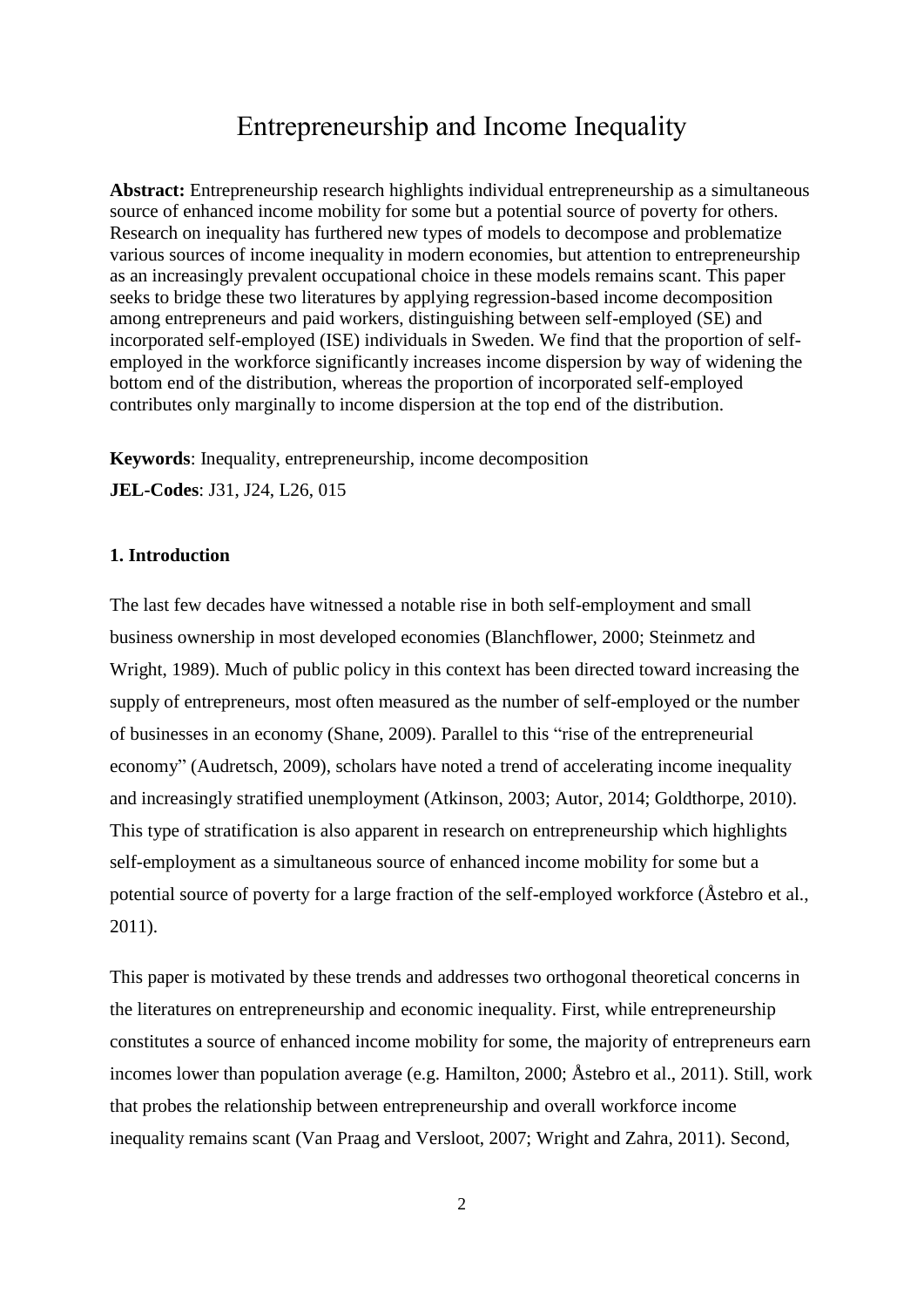recent inequality research has furthered new types of models to decompose and problematize various sources of income inequality in modern economies (e.g. Cowell and Fiorio, 2011; Creedy and Hérault, 2011; Thewissen et al., 2013), but these models have not incorporated entrepreneurship as an increasingly common occupation.

Our paper seeks to bridge these literatures by developing and empirically testing a model of the relationship between entrepreneurship and income inequality. We start by discussing the different ways in which entrepreneurship can contribute to overall income inequality. We then develop an econometric model that lets us decompose aggregate measures of income dispersion into its individual micro-level sources using the generalized entropy (GE) index and distinguishing between the following groups, which are likely to contribute to income inequality in differing ways: workers (W), self-employed entrepreneurs (SE), and incorporated self-employed entrepreneurs (ISE) (as in e.g. Levine and Rubinstein, 2016; Åstebro and Tåg, 2015; Özcan, 2011). In tuning the GE index to different segments of the income distribution, we are able to study change in inequality at different parts of the distribution and the way these changes relate to SE and ISE. The analysis also includes an integrated factor-source decomposition whereby we consider a number of explanatory variables to account for inequality within each of the groups. This approach allows us to test how different explanatory variables relate to within-group inequality as well as the extent to which the same group-specific explanatory variables individually relate to total aggregatelevel inequality (Cowell and Fiorio, 2011; Fields, 2003).

Based on analyses of Swedish labor force data, our empirical results reveal that on average, SE entrepreneurs exhibit lower incomes than workers and that this type of entrepreneurship consequently increases inequality by widening the bottom end of the distribution. ISE entrepreneurs, on the other hand, have higher incomes than workers, augmenting inequality from the top end of the income distribution by enhancing the total number of high-income earners in society. The combined contribution of entrepreneurship on aggregate income inequality accounts for a sizable share of inequality depending on the inequality measure. When emphasizing the lower end of the income distribution, SE accounts for about 30% of total inequality and ISE accounts for only a fraction, but the opposite is true when emphasizing upper income levels where ISE accounts for about 10% but the number of SE are trivial. This finding highlights the importance of also considering entrepreneurship—an increasingly prevalent occupation—in studies of income inequality. We extend our sub-group

3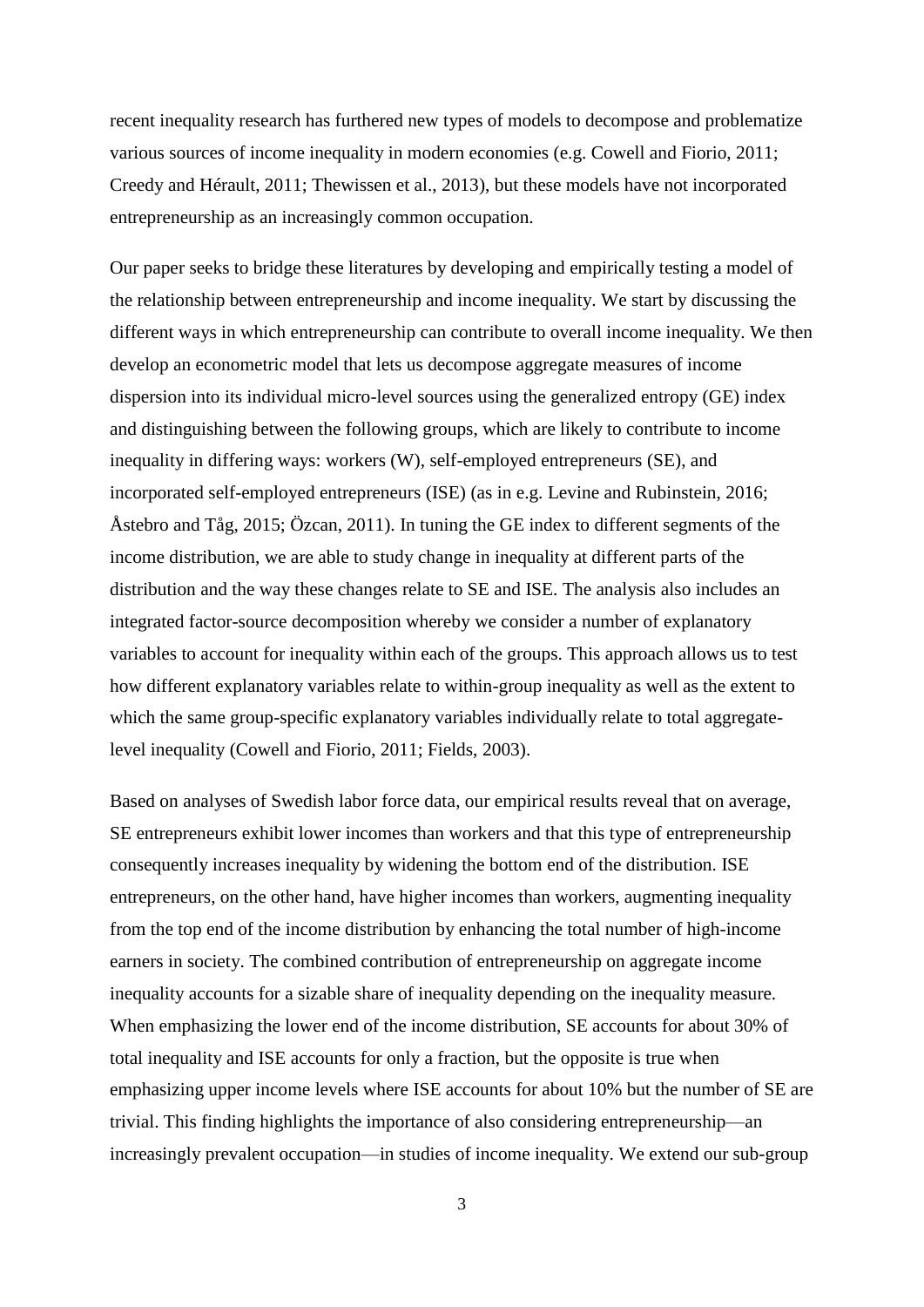decomposition analysis with a regression-based factor source decomposition analysis. Our key finding here is that years of education and gender differences each account for about 4% of total income inequality. While years of education is prominent in accounting for the inequality of workers, it is also one of the key factors behind inequality among ISE entrepreneurs (but not among SE entrepreneurs), suggesting low returns to education among SE entrepreneurs (Van der Sluis et al., 2005). Gender differences' contributions to inequality are more prominent among workers than among any of the two entrepreneurial groups.

To the best of our knowledge, this paper is the first to assess the effects of entrepreneurship for income inequality using state-of-the art decomposition techniques. It also represents a first attempt at addressing the joint theoretical concern in the literatures on entrepreneurship and economic inequality regarding how changes in the relative number of entrepreneurs and their within-group income dispersion affect aggregate income dynamics in modern economies. Our methodology leans heavily on Cowell and Fiorio (2011) work, which shows how to decompose inequality indices using several sub-groups in a regression framework. This helps explain each group's contribution to overall inequality, providing a clearer picture of the group dynamics that drive inequality at the population level. Further, we are able to pinpoint the significance of a number of explanatory variables commonly used in income regressions, and we assess their individual contribution to sub-group and aggregate inequality.

Our paper is structured as follows: In the next section, we outline the theoretical background and previous literature. Section 3 outlines our empirical strategy and the regression-based decomposition method used to analyze the link between entrepreneurship and income inequality. Section 4 details the data used in the analysis, which is followed by the results in Section 5. The paper concludes with a discussion about the implications for public policy.

### **2. Entrepreneurship, income dynamics, and inequality**

It has been noted in the empirical literature that much of the entrepreneurship in modern economies does not take the form of growing productive firms, but rather of increasing rates of self-employment (Sanandaji and Leeson, 2013; Stam, 2013; Steinmetz and Wright, 1989). However, research has been scant on the possible consequences of this development in terms of income inequality.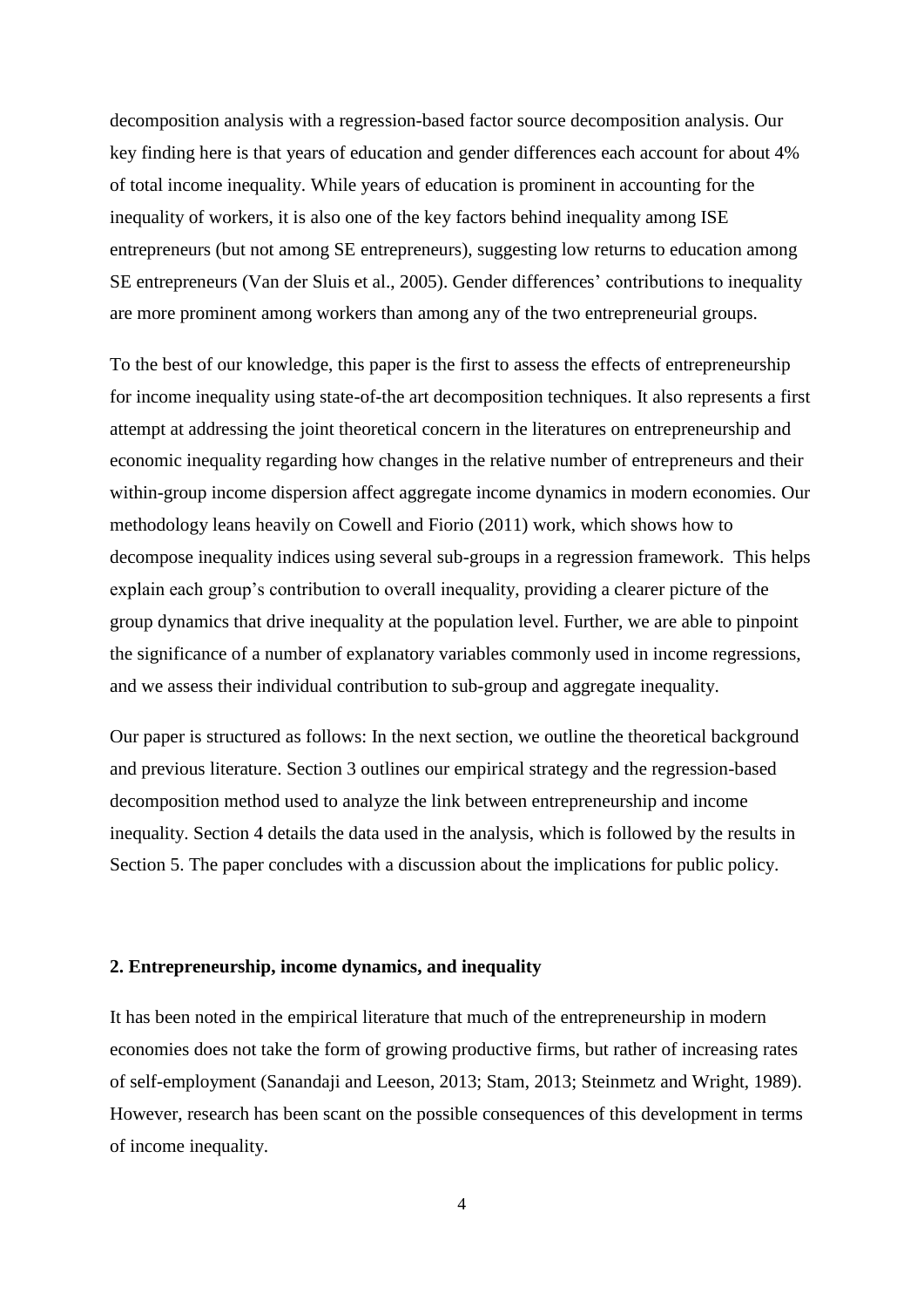A substantial number of studies have investigated income differentials between employees and the self-employed. By and large, this literature has concluded that entrepreneurship generally results in earnings lower than comparable salaried work. For example, the wellcited papers by Blau (1987), Borjas and Bronars (1989), and Evans and Leighton (1989) estimate that the earnings of self-employed individuals are below those of workers and—for the latter two studies—that the distribution of these earnings is considerably skewed downwards (i.e., skewed toward low-income earners). Similarly, in a paper comparing the return to investment for US non-publicly traded equity with that of public equity, Moskowitz and Vissing-Jorgensen (2002) identify a large public equity investment premium and similarly argue that entrepreneurship has poor returns overall.

More recent studies have furthered these findings, confirming that entrepreneurial earnings are below those of comparable salaried workers on average, adding that the overall distribution of entrepreneurial earnings also comes with a substantially "fat" upward tail. Using data from the Canadian Survey of Labor and Income Dynamics (SLID) 1993–1994, Lin et al. (2000) address earnings differences at different quantiles of the earnings distribution and the extent and cyclicality of entry and exit into and out of entrepreneurship. Their study shows that the mean income of self-employed is about 20% lower than among comparable workers across the first four quantiles of the earnings distribution but more than double that of employed workers in the top fifth quantile.

Similarly, using monthly panel data on US male non-farm workers from 1983 to 1986, a wellcited study by Hamilton (2000) finds that most entrepreneurs persist in small businesses despite the fact that they have both lower initial earnings and lower earnings growth relative to employees. Estimating a median worker-entrepreneur earnings differential of around 35% across industries and ruling out the possibility that entrepreneurs have lower abilities on average, the study suggests that non-pecuniary benefits likely explain both entrepreneurial entry and persistence. However, Hamilton also finds support for the "superstar hypothesis" namely, that entrepreneurial income at the very top of the earnings distribution is highly skewed upward because of a relatively small number very successful high-productivity individuals—and cautions that this pattern is not captured in his estimates of median income differentials.

5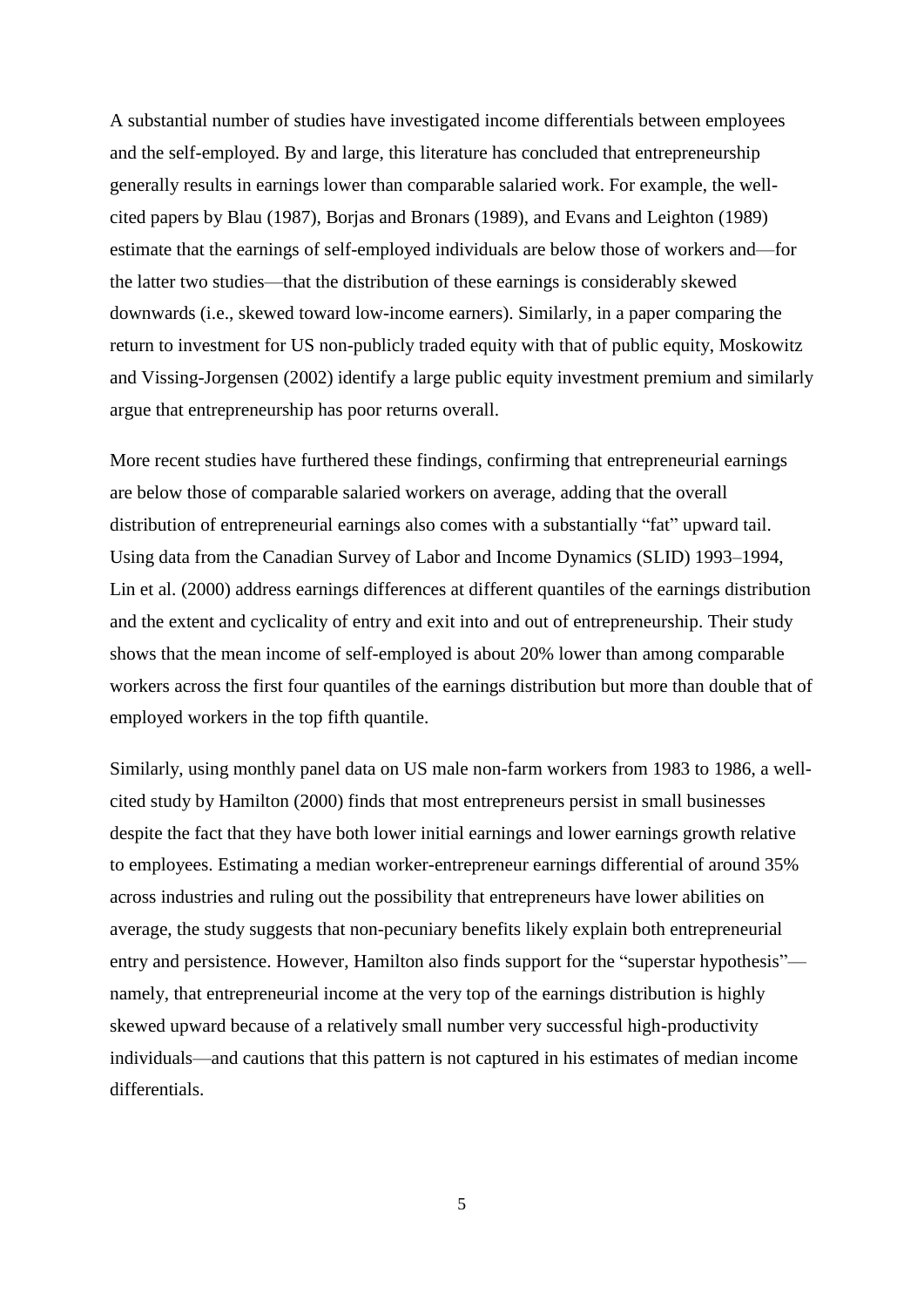This outcome is also in line with results from Åstebro et al. (2011) and Levine and Rubinstein (2016). In the first study, utilizing 1998–2004 panel data from the Korean Labor and Income Panel Study to test their model of occupational choice, Åstebro et al. find that entrants into self-employment are drawn disproportionately from both tails of the earnings distribution. However, in contrast to the Hamilton (2000) study, Åstebro et al. also find that the skewed income distribution also reflects the distribution of ability in the workforce, with workers with both above-average and below-average unobserved ability being more likely to engage in entrepreneurship. A recent study by Levine and Rubinstein (2016) also provides evidence in line with this outcome. Using US data from the Current Population Survey, 1994–2010, which separates salaried workers and entrepreneurs in the form of self-employed (SE) and incorporated self-employed (ISE), they pinpoint both the determinants behind the sorting of people into these different types of employment as well as their subsequent earnings. The authors argue that the earlier findings suggesting that entrepreneurs earn below the median income of salaried workers, essentially reflect the fact that there are significantly fewer incorporated entrepreneurs than self-employed, and that this latter group—which indeed does earn lower incomes—tends to dominate estimates of "average outcomes" in earning equations comparing entrepreneurs to workers. In contrast, their results suggest that incorporated entrepreneurs have earnings of around 30% above salaried workers with comparable traits and skills, who in turn earn more than their self-employed counterparts.

Similar to Åstebro et al. (2011), Levine and Rubinstein (2016) find that these outcomes reflect innate ability (i.e., non-cognitive traits and cognitive skills) to a significant degree. Whereas some traits were common to both types of entrepreneurs (e.g., having been engaged in illicit activities as teenagers and risky behavior), incorporated entrepreneurs generally scored higher in learning aptitude tests than self-employed individuals.<sup>1</sup>

Turning to studies that focus specifically of entrepreneurship and income inequality, we note a thinner empirical literature that emphasizes the association between inequality within

-

<sup>&</sup>lt;sup>1</sup> These results are also in line with work specifically focusing on necessity entrepreneurship. Necessity entrepreneurs are defined as those who have started their own firms "because they cannot find a suitable role in the world of work, [so] creating a new business is their best available option" (Reynolds et al., 2005). Recent data from the Global Entrepreneurship Monitor suggest that between 3% and 30% of all entrepreneurs in OECD countries fit this category, with high fluctuations over time (Singer et al., 2014). These necessity entrepreneurs have been shown to exhibit limited income mobility as well as low gains in individual productivity (Block and Wagner, 2010; Poschke, 2013).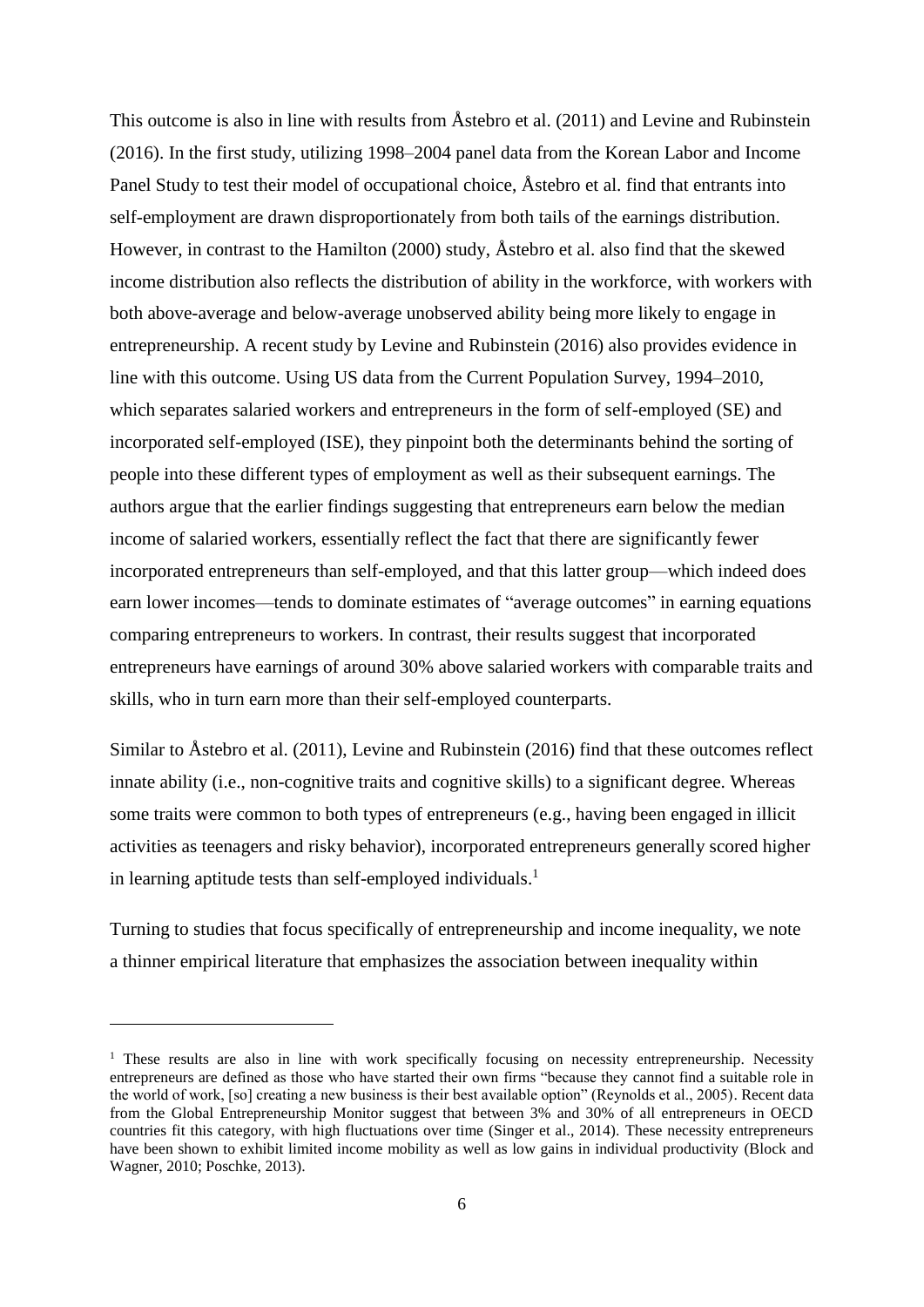organizations and employees' transition to entrepreneurship. Rather than exploring possible links to workforce income dispersion per se, these studies have mostly focused on the conditions in which income dispersion within firms may represent a source of upward earnings mobility among individuals choosing to leave these firms for entrepreneurship (Carnahan et al., 2012; Kacperczyk and Balachandran, 2016; Sørensen and Sharkey, 2014). However, a few macro-oriented studies indicate that the greater the number of small firms in an economy, the more unequal is the earnings distribution in that economy (Davis, 2013; Fields and Yoo, 2000). In terms of explanations for this pattern, the literature has mostly provided very broad structural patterns. For example, (Lippmann et al., 2005) provide crosscountry evidence on the relationship between workforce income inequality and the rate of entrepreneurship using Global Entrepreneurship Monitor (GEM) data. They find that entrepreneurship rates are higher in countries with significant income inequality and discuss seven structural factors broadly associated with this pattern: level of economic development, government policies, foreign direct investment, service sector growth, increasing labor market flexibility, wealth transfer programs, and variation in worker unionization.

To summarize the literature on earnings differentials between salaried workers and entrepreneurs, rising levels of entrepreneurship has been suggested to potentially increase inequality by expanding the share of either top or bottom income earners in the workforce or both. However, this possibility has been indirectly inferred from equations of earnings differentials between entrepreneurs and workers, and we do not know how entrepreneurship affects total inequality within the workforce as a whole. As for the literature using country comparisons to address the issue, this literature also suggests that entrepreneurship is positively related to inequality but is lacking in three regards: there is a lack of understanding about (1) what dynamics are involved, (2) which parts of the income distribution might be affected, and (3) how different types of entrepreneurship might affect overall inequality.

Resolving this puzzle and filling these gaps in the literature is vital if we are to provide any clear-cut answer on the relationship between entrepreneurship and income inequality. This also forms the basis for our overall research questions: *(1) How does entrepreneurship affect overall workforce income inequality? (2) Which parts of the income distribution are primarily affected and to what extent? (3) Do different types of entrepreneurship affect inequality in differing ways?*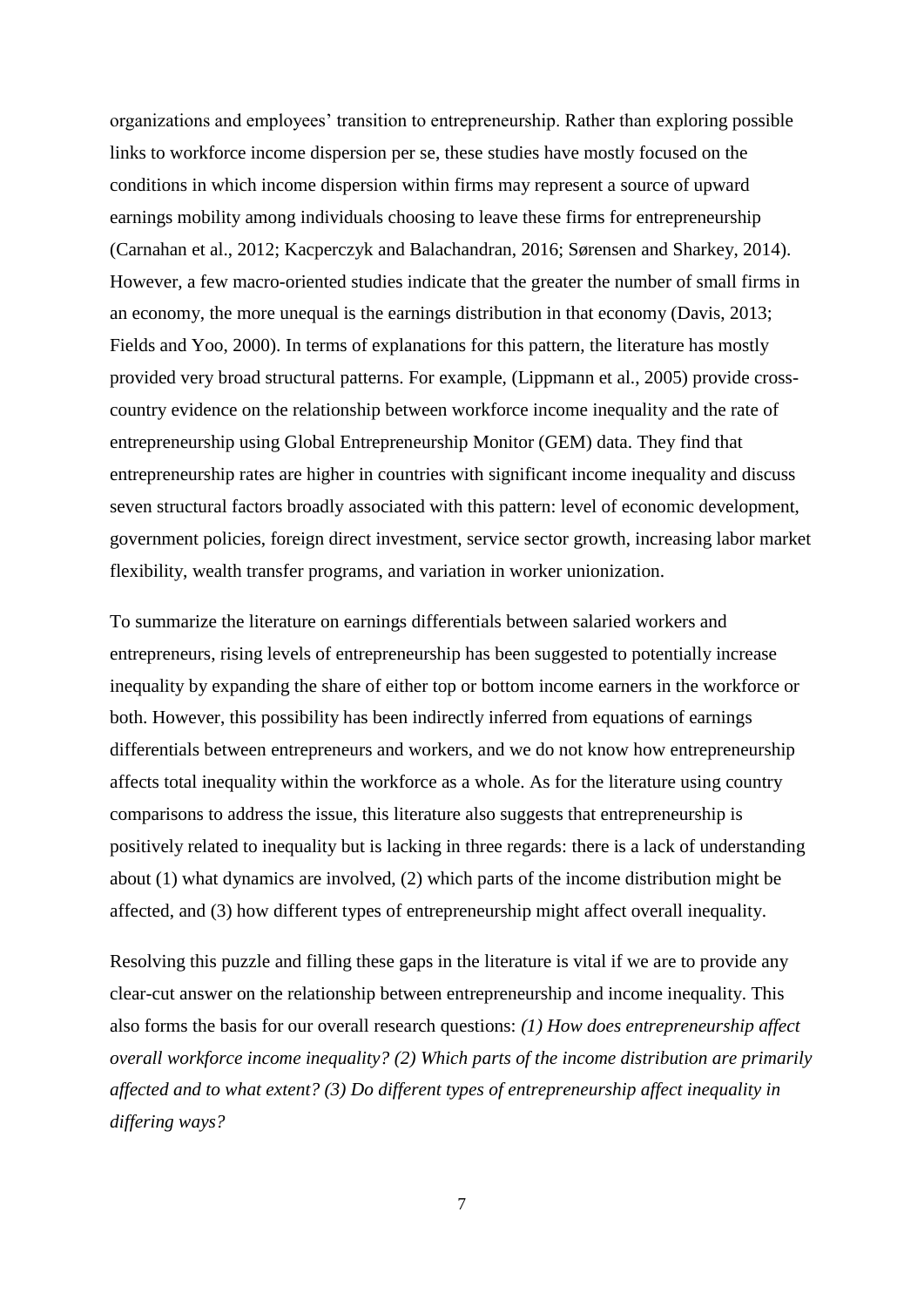### **3. Empirical strategy and method**

1

Firstly, since there are numerous ways to conceptualize and measure inequality, each with a unique set of properties, we need to choose a measure appropriate to the research question. The most common measure is certainly the Gini coefficient (Akita et al., 1999). In spite of its prevalence and simplicity, the Gini coefficient does not fit our purposes for two reasons. First, it does not easily decompose into sub-groups and factor sources (Cowell, 2011), and since we want to both gauge the differential contribution of different types of entrepreneurs and salaried workers to aggregate inequality and understand the different factors behind grouplevel inequality, decomposability is crucial. Second, because we want to gauge these respective groups' contribution to inequality at various ranges of the income distribution, the Gini coefficient is also inappropriate since it mostly reflects incomes in the middle ranges of the distribution.

This requires a more flexible measure. Our choice is the generalized entropy index (GE index) which fulfils both of the requirements mentioned above. It allows us to study inequality within each group separately and assess how much the group as a whole contributes to aggregate inequality. Further, the GE index is defined as a function of a sensitivity parameter  $\alpha \in (-\infty, \infty)$ , which allows us to adjust the sensitivity of the measure to specific parts of the income distribution. By choosing different values of  $\alpha$  when decomposing inequality into sub-groups, we can discern which part of the income distribution is most affected by each separate occupational group. Specifically, the lower the value of  $\alpha$ , the more sensitive the GEindex is to dispersion in the lower parts of the income distribution. Conversely, the higher the level of  $\alpha$ , the more sensitive the GE index is to dispersion in the upper parts of the income distribution (Cowell, 2000). Although the GE index is defined on a continuous axis, we limit our study to the following subset of values:  $\{-1, 0, 1, 2\}$ . Of particular interest is the relative contribution of SE and ISE to overall inequality when  $\alpha$  is tuned to either the bottom or top parts of the income distribution (i.e.,  $\alpha \in \{-1, 2\}$ ) as compared to the middle parts of the income distribution (i.e.,  $\alpha \in \{0,1\}$ ).<sup>2</sup>

<sup>&</sup>lt;sup>2</sup> With the possible exception of  $\alpha = -1$ , {0,1,2} constitute the most common values in similar studies using the GE index. Since  $\alpha = -1$  turns the focus to the bottom of the income distribution, even more so than  $\alpha = 0$ , we include it in our analysis.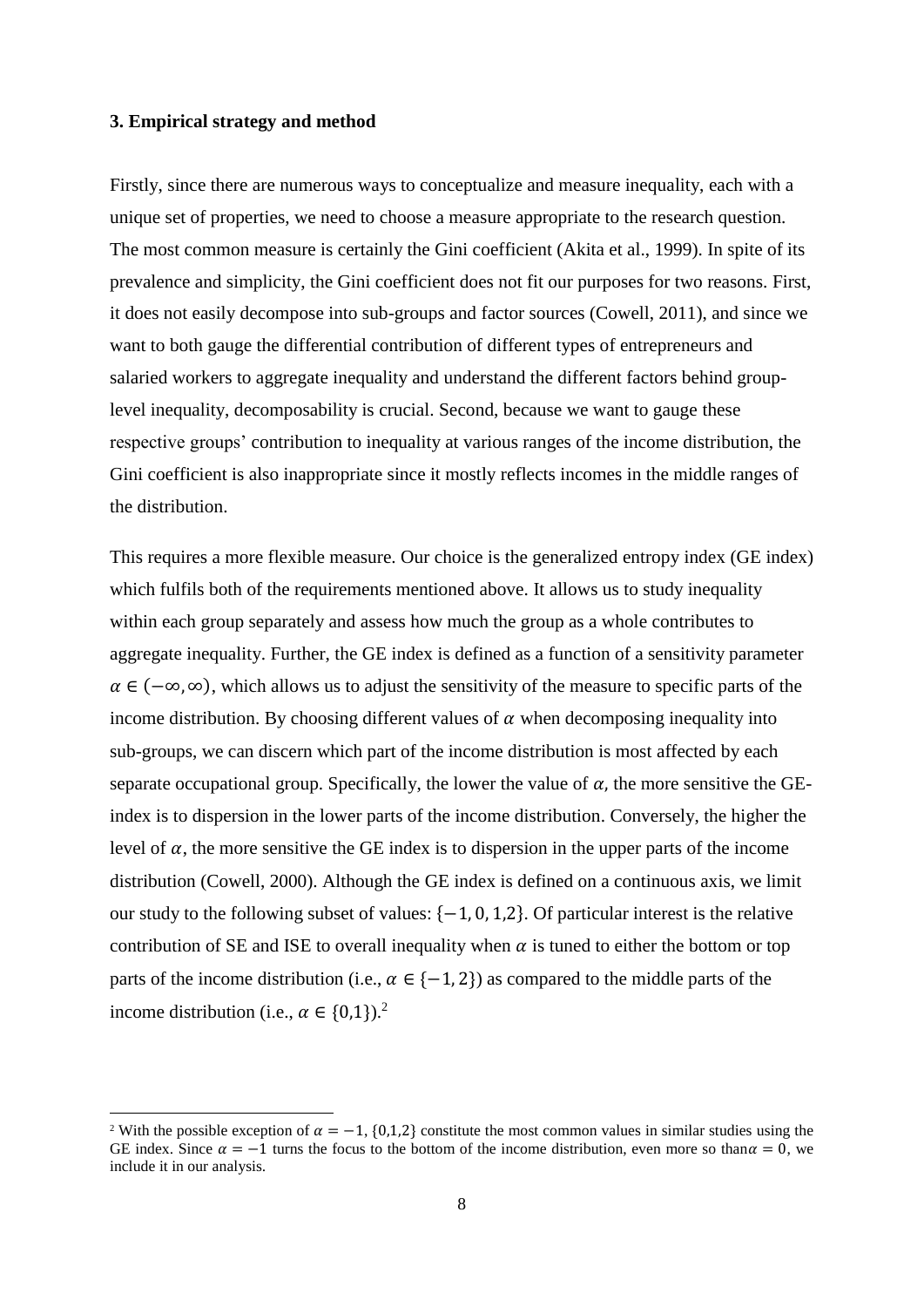A formal definition of the GE index allows us to compare its properties to comparable indices. If we let  $y = [y_1 \dots y_N]$  represent a vector of incomes for a total of N individuals in the population, the sample analogue of the GE index can then be defined as a function of  $\alpha$  by the expression

$$
GE(y; \alpha) = \frac{1}{\alpha(\alpha - 1)N} \sum_{i=1}^{N} \left[ \left( \frac{y_i}{\mu(y)} \right)^{\alpha} - 1 \right], \qquad \alpha \in (-\infty, \infty) \cap \{0, 1\}. \tag{1}
$$

The sum is taken over the  $\alpha$ -exponent of individual incomes  $y_i$  ( $i = 1, ..., N$ ) divided by the mean income of the population  $\mu(y)$  equivalent to the mean weighted  $\alpha$ -moment of income y. We can interpret the different values of  $\alpha$  as follows. Starting with  $\alpha = 2$  and  $GE(y; 2)$ , the expression in (1) corresponds to *half the squared coefficient of variation (CV)*, which is given by var $(v)/2u(v)$  and also synonymous with the Hirschman-Herfindahl concentration index (Quintano et al., 2005). When  $\alpha$  takes the values 1 or 0, in turn,  $GE(y; 1)$  and  $GE(y; 0)$ , we need to evaluate the expression at the limit,  $\alpha \to 1$  or  $\alpha \to 0$ . If  $\alpha = 1$ , the GE index is identical to the so-called Theil index, and when  $\alpha = 0$ , it corresponds to the mean logarithmic deviation (MLD). In this listed order, these entropy measures are sensitive to changes in top, upper, and middle income ranges, respectively. Lastly, when  $\alpha = -1$ , the emphasis of the index  $GE(y; -1)$  turns to the bottom ranges of the distribution, as it contains the expected value of reciprocal income  $(1/y)$ .

### **3.1. Sub-group decomposition of the generalized entropy (GE) index**

1

Having chosen an inequality measure, this section discusses the sub-group decomposability of the GE- index, an additive property that is crucial for evaluating the contribution from each different sub-group to overall inequality.<sup>3</sup>

Let us consider a total of *J* subgroups ( $J = 3$  throughout this study). The GE index can then be divided into two aggregate parts,

$$
GE(y; \alpha) = GE_b(y; \alpha) + GE_w(y; \alpha), \qquad (2)
$$

<sup>&</sup>lt;sup>3</sup>  $GE(v; \alpha)$  are strictly decomposable indices because their between-group components measure the change in overall inequality when group means are equalized while keeping the within-group component constant.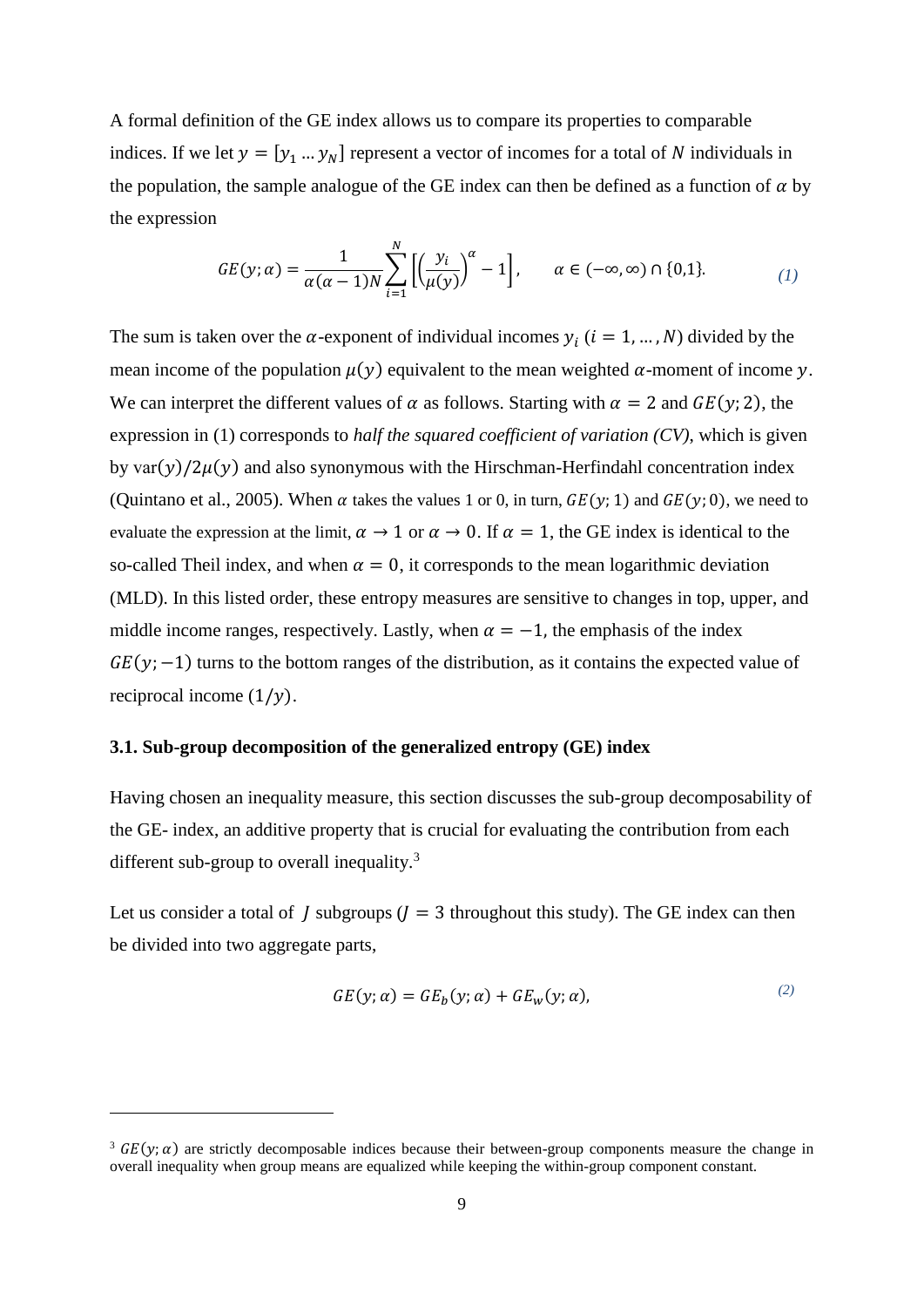one between-group part  $GE_b(y; \alpha)$ , which reflects inequality as measured by differences in mean income *between* groups, and one within-group part  $GE_w(y; \alpha)$ , which reflects the dispersion of individual income *within* the groups. Here, the latter expression,  $GE_w(y; \alpha)$ , is a weighted sum of the GE index computed for each of the sub-groups  $(j = 1, ..., J)$  using

$$
GE_w(y; \alpha) = \sum_{j=1}^{J} w_j GE(y_j; \alpha).
$$
\n(3)

The weight is in turn defined by  $w_j = p_j r_j^{\alpha}$ , where  $p_j = N_j/N$  corresponds to a population weight, and  $r_i = \mu(Y_i)/\mu(Y)$  corresponds to the mean income ratio between sub-group j and the mean income of the population (Fiorio and Cowell, 2011). Substituting this expression for the weight into expression (3) and using (1) yields the following formula for total withingroup inequality:

$$
GE_{w}(y;\alpha) = \frac{1}{\alpha^2 - \alpha} \sum_{j=1}^{J} \frac{N_j}{N} \left(\frac{\mu(Y_j)}{\mu(Y)}\right)^{\alpha} \frac{1}{N_j} \sum_{i=1}^{N_j} \left[ \left(\frac{y_{ji}}{\mu(y_j)}\right)^{\alpha} - 1 \right].
$$
 (4)

This expression thus reflects the share of total inequality  $GE(y; \alpha)$  that results from income dispersion within each of the separate sub-groups *combined*. Using the identity in eq. (2) and the expression for  $GE_w(y; \alpha)$  in eq. [\(4\),](#page-10-0) the 'between part'  $GE_b(y; \alpha)$  can easily be backed out to

<span id="page-10-0"></span>
$$
GE_b(y;\alpha) = \frac{1}{\alpha^2 - \alpha} \sum_{j=1}^{J} \frac{N_j}{N} \left[ \left( \frac{\mu(Y_j)}{\mu(Y)} \right)^{\alpha} - 1 \right],
$$
\n<sup>(5)</sup>

which in turn captures "residual inequality" once within-group inequality is accounted for.<sup>4</sup> The GE index thereby accounts for the differences in mean incomes across the sub-groups namely, between-group inequality.<sup>5</sup>

-

 $\frac{1}{\alpha^2 - \alpha} \left( \sum_{j=1}^J \left| \frac{N_j}{N} \right. \right)$  $\frac{N_j}{N} \left( \frac{\mu(Y_j)}{\mu(Y)} \right)$  $\frac{f(Y)}{\mu(Y)}$  $\frac{J}{J=1}\left|\frac{N_j}{N}\left(\frac{\mu(Y_j)}{\mu(Y)}\right)^{T}\right|-1$ . Although the two expressions are equivalent, when using this expression, it is not clear how to calculate the contribution to aggregate inequality from one particular group's 'between part' since it leaves out a "residual term" of  $\frac{-1}{\alpha^2-\alpha}$  that also needs to be distributed among the groups. Using the expression in (5) neatly takes care of this inconvenience by partitioning the residual between the groups by the amount of  $\frac{-N_j}{\alpha^2 - \alpha}$ . <sup>5</sup> Using the expression in Footnote 4, similar expressions can be reached for the MLD and Theil index. We do not show separate derivations for these measures here. As long as  $\alpha > 1$ , it is apparent that for groups with a lower mean income than the population average, the 'between part' contributes negatively to overall inequality.

<sup>4</sup> The 'between part' in eq. (5) is written slightly different here compared to, for example, Fiorio and Cowell (2011), where the population weight is included within the square brackets as follows: 1  $\alpha$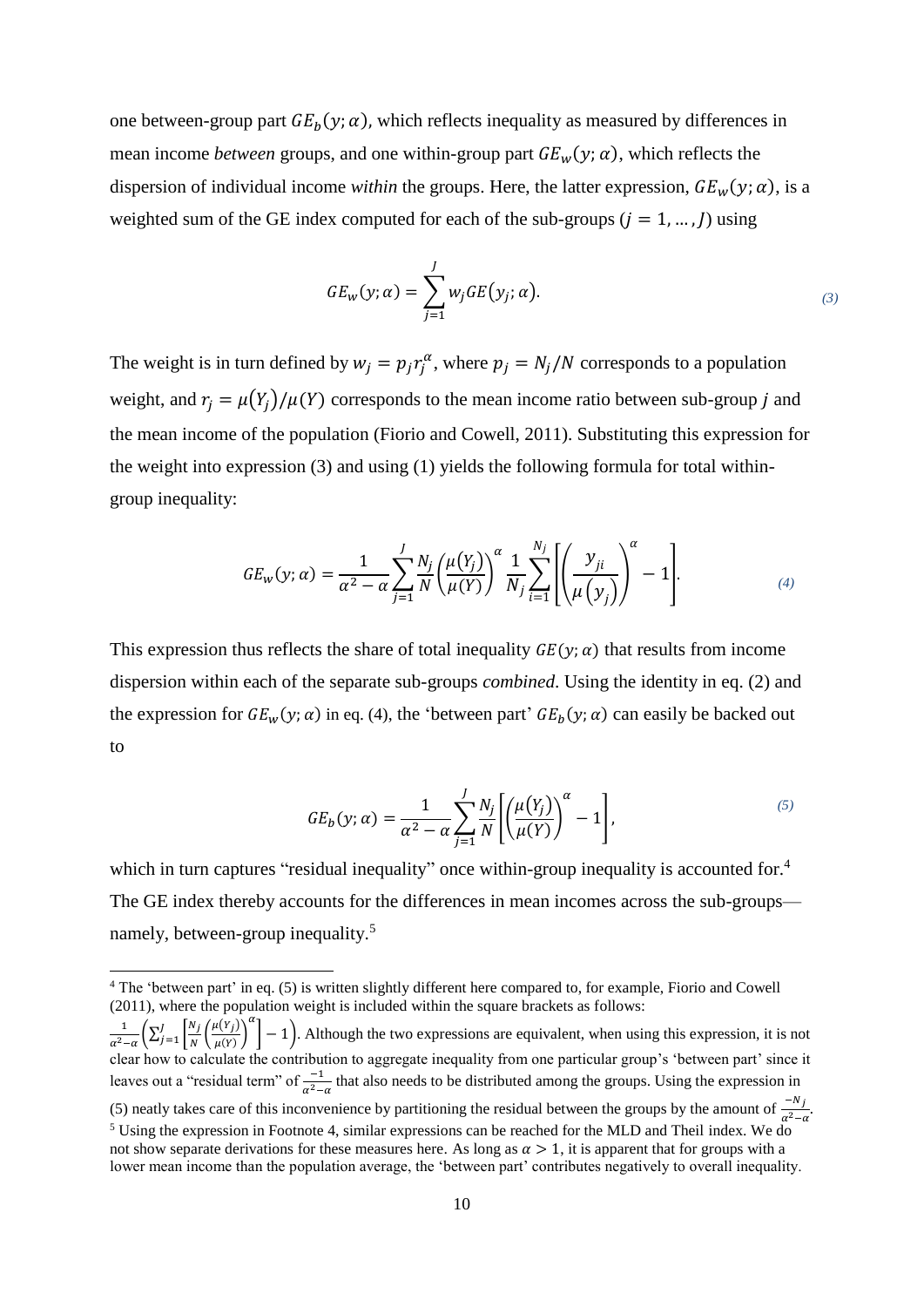Note also that the sub-group decomposition in (4) and (5) allows for an alternative decomposition by defining the contribution to total inequality  $GE(y; \alpha)$  from a given group *j*,

$$
\widetilde{GE}(y_j;\alpha) = \frac{p_j(\eta^\alpha - 1)}{\alpha^2 - \alpha} + w_jGE(y_j;\alpha). \tag{6}
$$

The first term in this expression reflects group *j*'s contribution to the between component of inequality, and the second term reflects the group's contribution from its within component. This expression is useful whenever we are interested in the total contribution from one particular sub-group rather than the combined within part or between part of all sub-groups taken together. To get back to aggregate inequality  $GE(y; \alpha)$  from this expression, we simply take the sum over the  $\tilde{I}$  groups. If not mentioned otherwise, it is this expression we refer to when discussing a sub-group's total contribution to aggregate inequality.

### **3.2. Factor source decomposition of subgroup within inequality**

In this section, we turn to inequality decomposition by factor sources, something that often accompanies sub-group inequality decomposition analyses. For each of the sub-groups, this approach allows to assess how different income determinants contribute to inequality. Traditionally, a factor source analysis takes into account the incomes from different sources, for instance salaried income, capital income, or transfer payments. In our analysis, we rely extensively on Fields (2003) and Fiorio and Cowell (2011), who develop a regression-based framework that allows for a much wider set of possible sources on which to base the analysis. Furthermore, using regression analysis to decompose income inequality, we can lend extensively from the literature that investigates the determinants of income using Mincer-type wage regressions.

The basic approach for our factor source decomposition is as follows. Let the income for individual  $i$  ( $i = 1, ..., N$ ) in subgroup  $j$  ( $j = 1, ..., J$ ) be split into a sum of K different factor sources (i.e., components):

1

The converse is true for groups with a mean income larger than the population average. For  $\alpha < 1$ , the relationship becomes the opposite.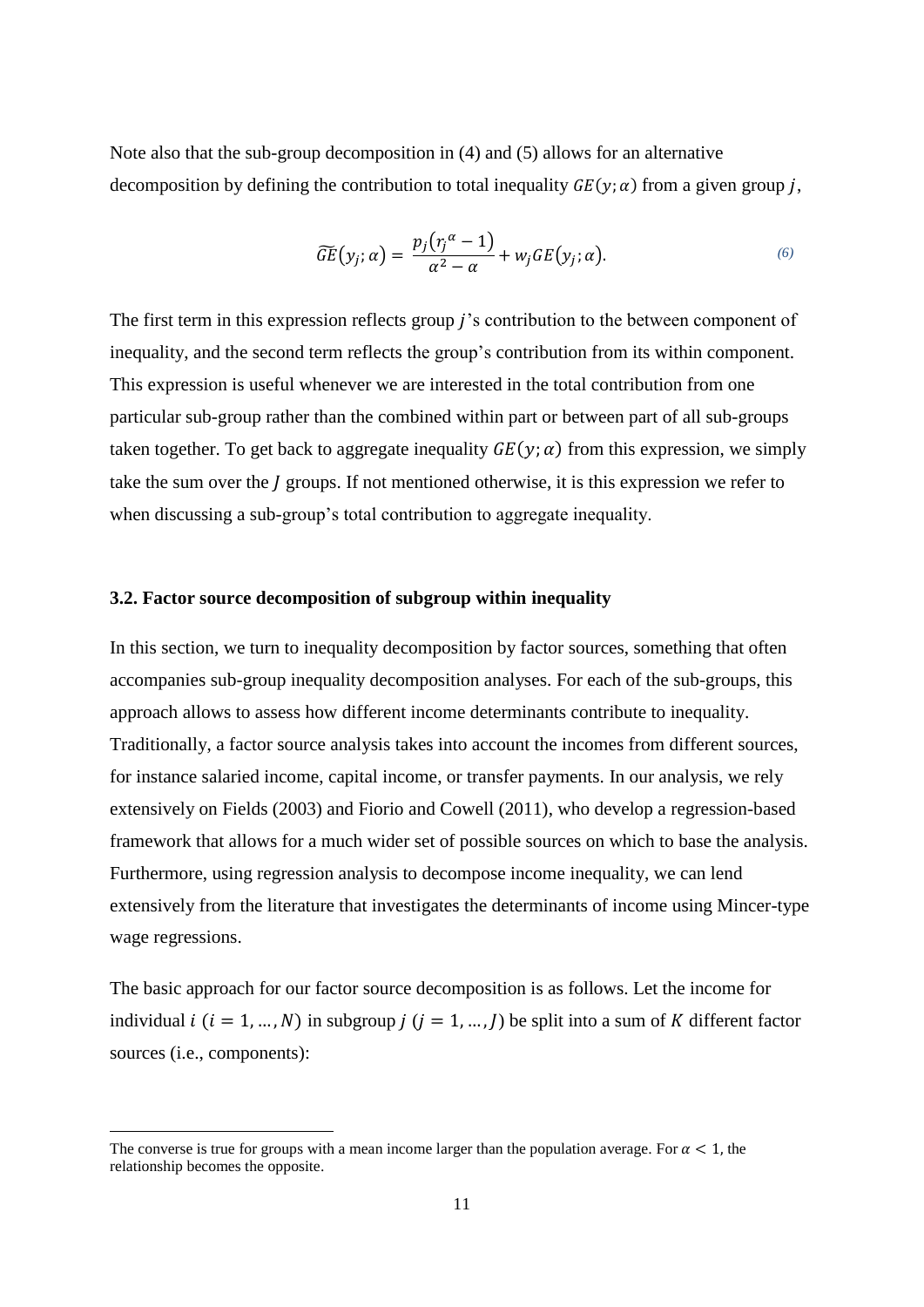<span id="page-12-0"></span>
$$
y_{ji} = y_{ij1} + y_{ij2} + \dots + y_{ijk}.
$$
 (7)

Provided that an inequality index denoted by  $I(y_i)$  satisfies the six basic assumptions laid out by Shorrocks (1982, see appendix 1), the index can be decomposed into a sum of  $K$  inequality components, here denoted by  $S_{jk}(y_{jk}, y_j)$  for  $k = 1, ..., K$  as

$$
I(y_j) = S_{j1}(y_{j1}, y_j) + S_{j2}(y_{j2}, y_j) + \dots + S_{jK}(y_{jK}, y_j),
$$
\n(8)

where  $y_{jk}$  refers to the k<sup>th</sup> income source for the j<sup>th</sup> group. In fact, provided the assumptions are fulfilled, this type of decomposition is invariant to the choice of inequality measure  $I(y)$ (Shorrocks, 1982). To see this, define the share—that is, the proportional contribution of  $S_{ik}$ to  $I(y_i)$ —by

$$
S_{jk} \equiv \frac{S_{jk}(y_{jk}, y_j)}{I(y_j)}.
$$
\n(9)

Since  $s_{i1} + s_{i2} + \cdots + s_{iK} = 1$  by construction, multiplying through with  $I(y_i)$  shows that  $s_{ik}$ becomes the "loading" of factor k to the inequality  $I(y_i)$ , which is given by,

$$
I(y_j) = s_{j1}I(y_j) + s_{j2}I(y_j) + \dots + s_{jk}I(y_j).
$$
\n(10)

For this class of inequality measures (the GE index among them), the function  $s_{ik}$  can thus be written in terms of the covariance between the income component  $y_{jk}$  and total income  $y_j$ divided by the variance of  $y_j$ . Thus,

$$
s_{jk} = \frac{\sigma(y_{jk}, y_j)}{\sigma^2(y_j)}.
$$
\n(11)

This result comes from Shorrocks (1982) and was first used by Fields (2003) to connect income regression analysis with the a priori inequality decomposition methods.

### **3.3. Combining factor source decomposition with Mincer-type regression**

Following Fields (2003), we consider a linear model of income for individual  $i$  in group  $j$  as

<span id="page-12-1"></span>
$$
y_{ij} = b_{j0} + \sum_{k=1}^{K-1} b_{jk} x_{ijk} + u_{ij},
$$
\n(12)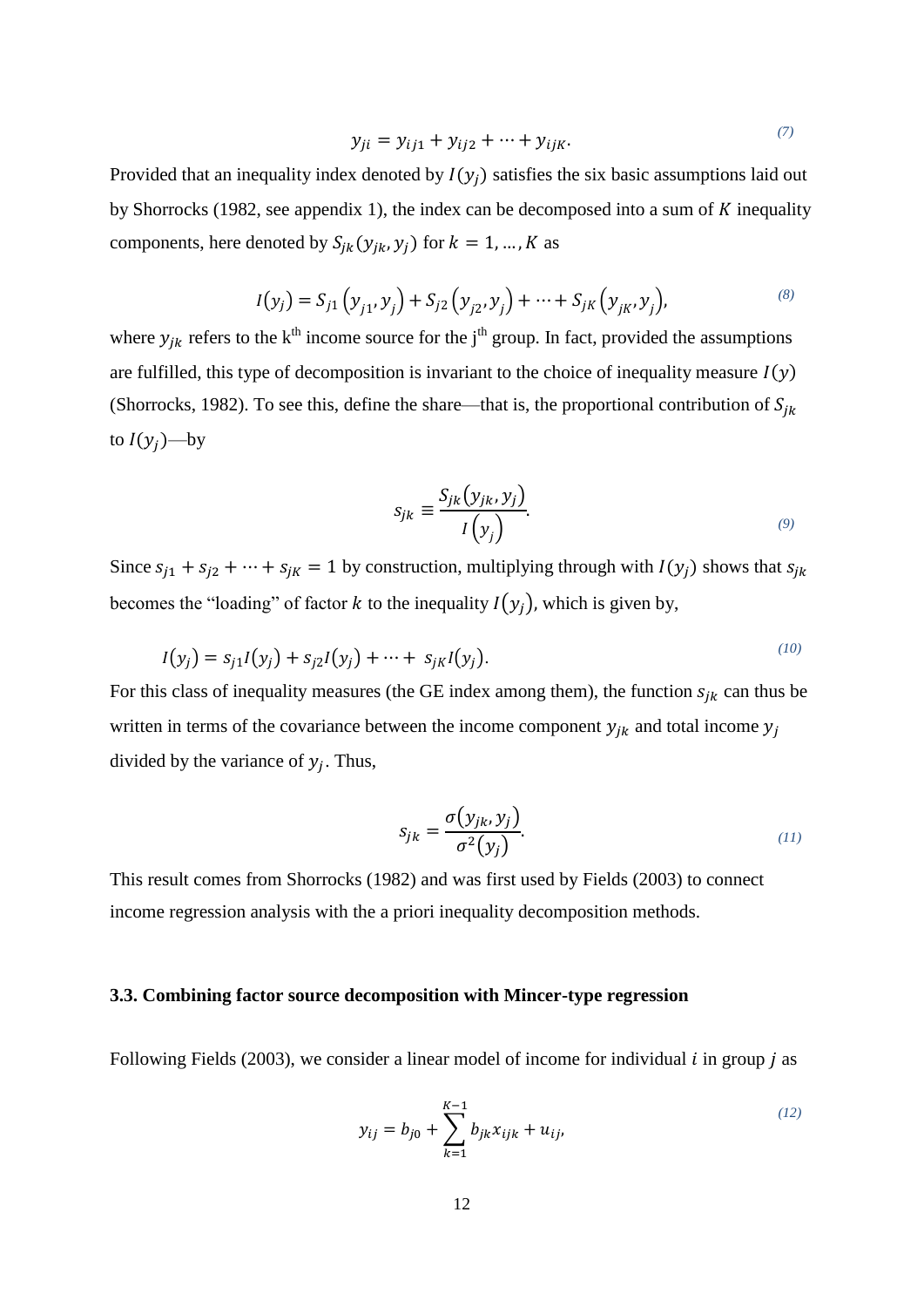which includes  $K - 1$  number of (potentially endogenous) explanatory variables  $x_{kji}$ , and an i.i.d. error term  $u_{ij}$ . Because regression [\(7\)](#page-12-0) has the same linear form as the expression in equation [\(7\)](#page-12-0), this in turn means that a factor source decomposition of the inequality of  $y_j$ ,  $I(y_j)$  can be accomplished by mapping  $b_{jk}x_{ijk}$  to  $y_{jk}$  in eq. [\(7\)](#page-12-0). While the result in Fields (2003) are valid with respect to the full population, here, we keep with the sub-group indexation  $j$  as in Fiorio and Cowell (2011). By expanding the covariance, we are better able to see how different parts of the regression equation contributes to  $(y_i)$ :

$$
s_{jk} = b_{jk}^{2} \frac{\sigma^{2}(x_{jk})}{\sigma^{2}(y_{j})} + b_{jk} \sum_{r \neq k}^{K-1} b_{jr} \rho(x_{jr}, x_{jk}) \frac{\sigma(x_{jr})\sigma(x_{jk})}{\sigma^{2}(y_{j})} + b_{jk} \rho(u_{j}, x_{jk}) \frac{\sigma(u_{j})\sigma(x_{jk})}{\sigma^{2}(y_{j})},
$$
\n
$$
s_{jk} = \frac{\sigma^{2}(u_{j})}{\sigma^{2}(y_{j})} + \sum_{k=1}^{K-1} b_{jk} \rho(u_{j}, x_{jk}) \frac{\sigma(u_{j})\sigma(x_{jk})}{\sigma^{2}(y_{j})}.
$$
\n(14)

Starting with  $s_{jk}$ , the first term gives the direct contribution of  $b_{jk}x_{jk}$ , the second represents the contribution if  $x_{ik}$  is correlated with  $x_{ir}$  for  $r \neq k$  other explanatory variables (multicollinearity), and the third term represents variation due to endogeneity (i.e., when the  $x_{ik}$  term is correlated with the residual term  $u_i$ ). As for the  $s_{ik}$  share, it represents the contribution to inequality from the unobserved part of equation [\(12\)](#page-12-1) expressed in terms of the residual's direct contribution as well as the variation resulting from any endogenous explanatory variables.

Since all direct contributions are squared, a necessary condition for  $s_k$  to be negative is that either  $x_{jk}$  is correlated with at least one  $x_r$  ( $r \neq k$  and is hence multicolinear) or  $x_{jk}$  is correlated with the error term and is hence endogenous (Fiorio and Cowell, 2011). On the other hand, if all assumptions in OLS are satisfied,  $s_{ki}$  and  $s_{Ki}$  are reduced to their respective first terms,  $s_{jk} = b_{jk}^2 \sigma^2(x_{jk})/\sigma^2(y_j)$  and  $s_{jk} = \sigma^2(u_j)/\sigma^2(y_j)$ .

To find the point estimates of  $s_{jk}$  and  $s_{jk}$ , we simply run the appropriate regression on (nolog) income and collect the estimates. These are then combined with information about covariance and the correlation matrix to form the sample versions  $\hat{s}_k$  and  $\hat{s}_k$  of  $s_k$  and  $s_k$ .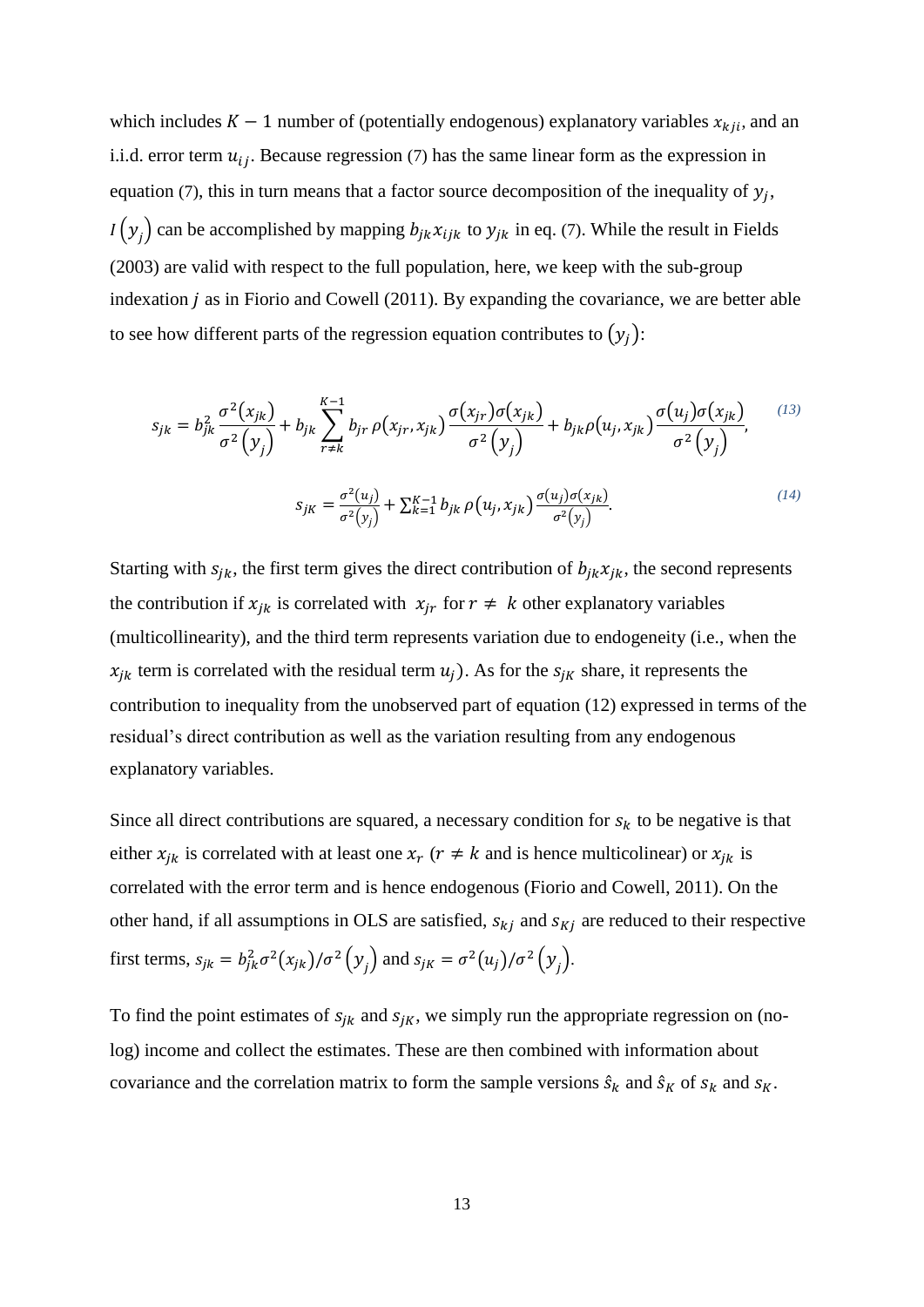When it comes to the standard deviations of the estimates  $\hat{s}_k$  and  $\hat{s}_k$ , Fiorio and Cowell (2011) suggest a bootstrapping procedure considering the difficulty of computing analytical standard errors. Since the computation outlined in this section involves numerous separate computations and, in our case, almost 3.5 million observations, bootstrapping becomes very time consuming. Fortunately, using a recent result in Bigotta et al. (2015, p.5, theorem 2), we can compute asymptotic standard errors for  $\hat{s}_k$  based on the square root of the k<sup>th</sup> diagonal elements in the following covariance matrix  $\hat{\Sigma}(s_{jk})$ :

$$
\hat{\Sigma} = \frac{1}{N} \hat{\sigma}^2(u) \frac{\left(I_K \otimes \hat{\beta}^T X^T X\right) L (X^T X)^{-1} L^T \left(I_K \otimes \hat{\beta}^T X^T X\right)}{\left(\hat{\beta}^T X^T X \hat{\beta} + \hat{\sigma}^2(u)\right)^2}.
$$
\n(15)

Here, we dispense with the *j* sub-group indexation, but  $\hat{\Sigma}$  should be understood to correspond to the regression of a particular sub-group.  $I_K$  is a  $K \times K$  identity matrix;  $\otimes$  is the Kronecker product; and L is a  $K^2 \times K$  selection matrix given by  $L = [l_1 \cdots l_K]^T$ , where  $l_k$  is a  $K \times K$ matrix of zeros with 1 on the  $k<sup>th</sup>$  diagonal entry. To calculate the 95% confidence interval for the k<sup>th</sup> factor, we simply use the k<sup>th</sup> diagonal element of  $\hat{\Sigma}$  to form asymptotical standard errors with the formula

$$
s_{jk} = \left[\hat{s}_{jk} \pm 1.96 \sqrt{\hat{\Sigma}_{jkk}}\right].
$$

### **3.4. Combining sub-group decomposition with regression-based factor source decomposition**

This section is based on Fiorio and Cowell (2011), who present a unifying framework including both sub-group decomposition (as outlined in Section 3.1) and regression-based factor source decomposition (Section 3.3).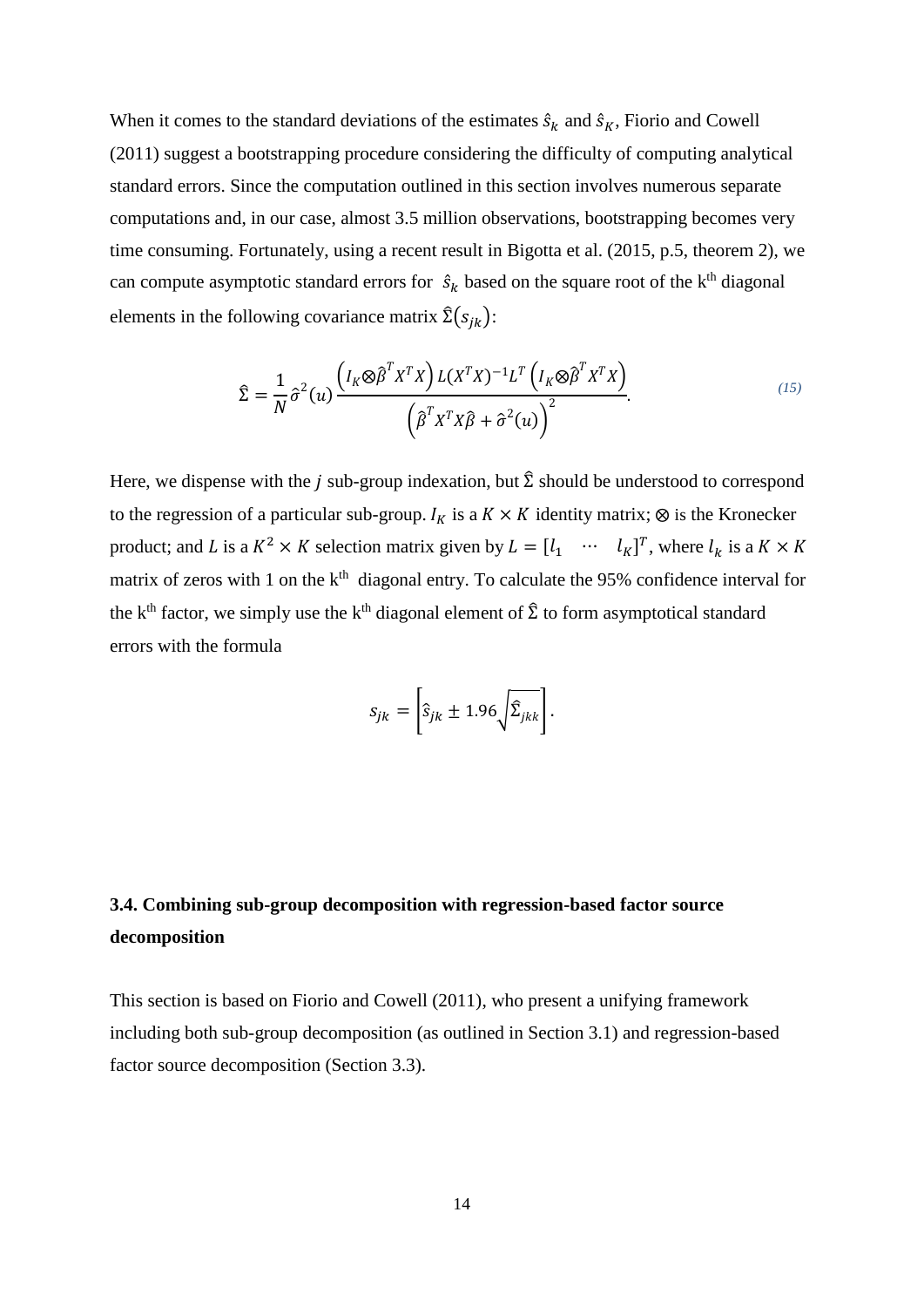Because mean income in group  $j$  can be written in terms of a sum of regression outputs in the form  $\mu(y_j) = \sum_{k=1}^{K-1} b_{jk} \mu(x_{jk})$ , the inequality contribution from group j given by equation (6) can be restated as follows:

$$
\widetilde{GE}(y_j;\alpha) = \frac{p_j}{\alpha^2 - \alpha} \left( \left[ \frac{\sum_{k=1}^{K-1} b_{jk} \mu(x_{jk})}{\sum_{k=1}^{K-1} b_{jk} \mu(x_k)} \right]^\alpha - 1 \right) + w_j \sum_{k=1}^K GE(y_j;\alpha) s_{jk}.
$$
\n(16)

In the first expression gauging between-group inequality, the term in the nominator refers to the parameters from a regression restricted to the individuals in sub-group  $j$ , whereas the denominator gives the parameters from a regression on the full population. The second term which captures within-group inequality, is now expressed as a weighted sum by the  $K - 1$ factor loadings corresponding to the explanatory variables and by loading  $s_{ik}$  from the term  $u_{\text{ij}}$ .

Except for the population shares calculated directly from the data, all information regarding the sub-group factor source decomposition are provided by regressing income on the set of explanatory variables in equation (12).

### **4. Data and descriptive statistics**

#### **4.1. Data**

1

The empirical test for our model is based on microdata from Sweden for the years 2005 and 2013. The Swedish economy has one of the world's lowest rates of income inequality. However, inequality in Sweden has increased between 1985 and the early 2010s, similar to most OECD countries (OECD,  $2015$ ).<sup>6</sup> During the same period, the country has seen increasing rates of entrepreneurship in the form of self-employment and newly registered

<sup>6</sup> Our inequality estimates are somewhat different from the OECD's country analyses which report a very slight increase in Gini for market income from 2004 to 2011 (0.369 to 0.371). OECD subsequently change their definition of market income in 2012 to include a more detailed breakdown of household income transfers, as well as a revised definition of household income. Specifically, a main source of divergence between the OECD's estimates of income inequality and ours rely on their usage of equivalized income data (by the square root of household size), and constant prices, whereas we use individual nominal income data. In our analysis we also focus on workforce inequality whereas OECD analyses include those unemployment and outside the workforce. Taken together, the aggregate OECD statistics are fairly consistent with our slightly declining Gini for market income between 2005 and 2013 (0.318 to 0.309, see Table 2, below on page 23).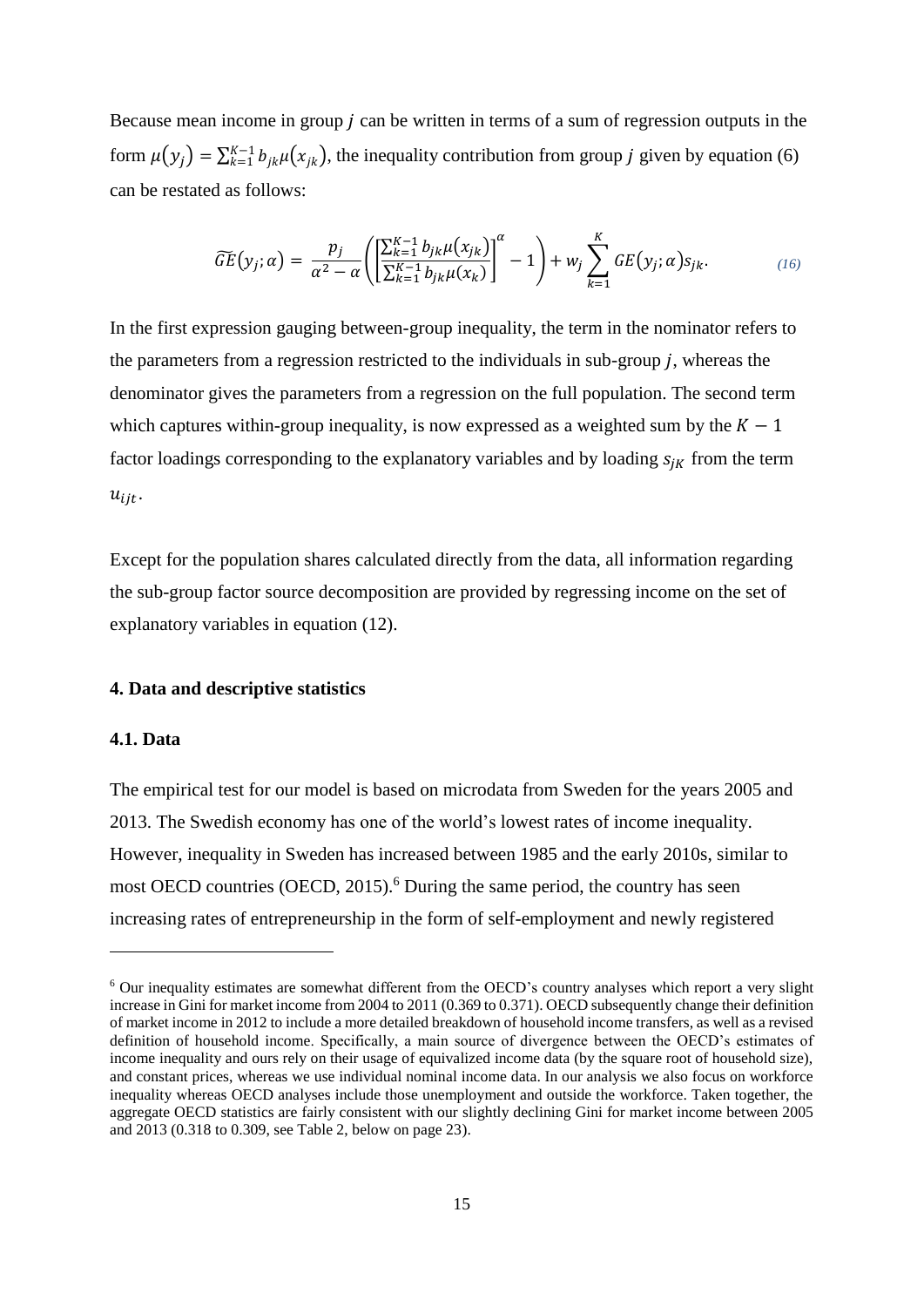firms, making Sweden an interesting case to probe the role of entrepreneurship in income inequality.

Our paper relies on data from the LISA database, which includes all individuals residing in Sweden aged 16 and older. The LISA data comes from governmental registers and is maintained for research purposes by Statistics Sweden. The data contains a wealth of demographic and income-related information and is generated from a number of sources, including individual tax statements, birthplace registries, and school records. The database offers information on employment as well as industrial and occupational structures, and it tracks flows in the labor market. While income-related information dates back to 1990, the database did not include necessary entrepreneurial income and occupational data until more recently. In our analysis we therefore focus on two cross-sections, 2005 and 2013, the first and last years the LISA database included comprehensive data on the income and occupation variables used in our analysis. These two data points also represent a full economic cycle. Using the methodology described in the previous section, we can account for both the *level* of inequality for each of these years as well as any increase or decrease that occurred over the nine-year period.

We sample all individuals in the workforce between 25 and 65 years of age in the respective years for which labor market data is available. From this data, we exclude individuals that are not associated with an employing organization, such as sailors and seasonal workers. The sample used for analysis comprises 3,659,414 individuals in 2005 and 3,772,742 individuals in 2013. Except for age, the only criteria we use to systematically exclude individuals from the sample if they reported zero income on their income statement. We also exclude a handful of individuals at the very top of the income distribution (see discussion below).

This rich data further enables us to distinguish between two types of entrepreneurs; those individuals who are self-employed (SE) in a private business and those who are self-employed in an incorporated firm (ISE) (Blanchflower, 2000). Since we include all individuals with income statements above zero, our category for salaried workers needs to include individuals who were not only employed at the time of measurement (which is the month of November for each separate calendar year) but who also worked sometime during that same year.

Consistent with government classifications, we define an entrepreneur as an individual whose main source of income comes from a company in which he or she has a majority ownership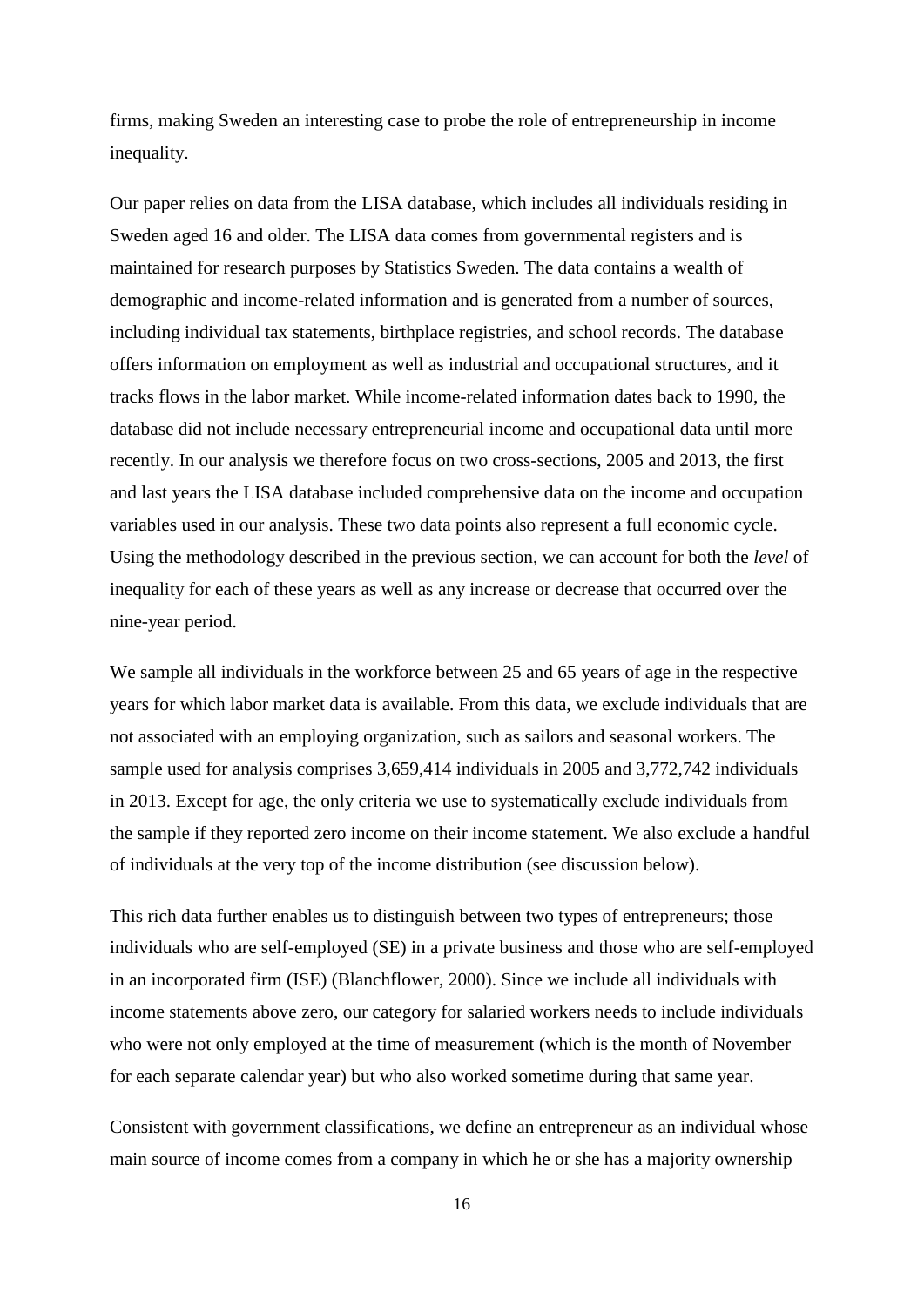stake and works full time (Folta et al., 2010).<sup>7</sup> With this classification, we use information from two different sources. First, we use information from government register data (LISA) regarding the sources from which an individual derives the largest share of his or her income.<sup>8</sup> Based on these data, we only include entrepreneurs reporting their own business as the source of their majority income. Part-time entrepreneurs whose income stems primarily from paid employment are coded as workers. Second, we use information from RAMS (Swedish labor force register data) on whether the entrepreneur considers him- or herself "active" in the sense that he or she works at least 600 hours a year in his or her own business. Unless entrepreneurs reports actively doing business in this manner, he or she is put into the worker category.

This rather strict definition of what constitutes entrepreneurship may reduce the count of people in both the SE and ISE categories, but it comes with the benefit that we can be fairly certain that running their respective business is these entrepreneurs' main occupation.

The primary income variable in our models is *market income*, defined as the sum of gross wage income + net income from an active business + capital income. All three variables are included in market income since while SE entrepreneurs receive 100% of their earnings in the form of net income from an active business, ISE entrepreneurs receive their earnings both as gross wage income (from their business) and capital income (Alstadsæter and Jacob, 2015; Edmark and Gordon, 2013).

Although our main focus is on market income, in a supplementary analysis, we also utilize detailed data on *disposable income* to account for entrepreneurships' effects on inequality, post taxes, and government transfers and as a robustness test to ensure that our results are not tainted by the potential problem of tax evasion among entrepreneurs (Engström and Holmlund, 2009). Disposable income is measured by Statistics Sweden by equalized disposable household income, potentially giving different members of the household different consumption weights. Each family member's personal disposable income is multiplied with an individual consumption weight (as calculated by Statistics Sweden) and then divided by the family's total consumption weight. Disposable income includes factor incomes, such as gross wages, business-related income (net deficit), and net capital profits, as well as taxable

-

 $7$  As of October 1, 2010, the minimum equity required when forming an incorporated business was lowered from 100,000 SEK to 50,000 SEK.

<sup>&</sup>lt;sup>8</sup> In this classification, reported business income is weighted by a factor of 1.6 to compensate for the fact that business income compared to workers is lower in terms of the hours spent working.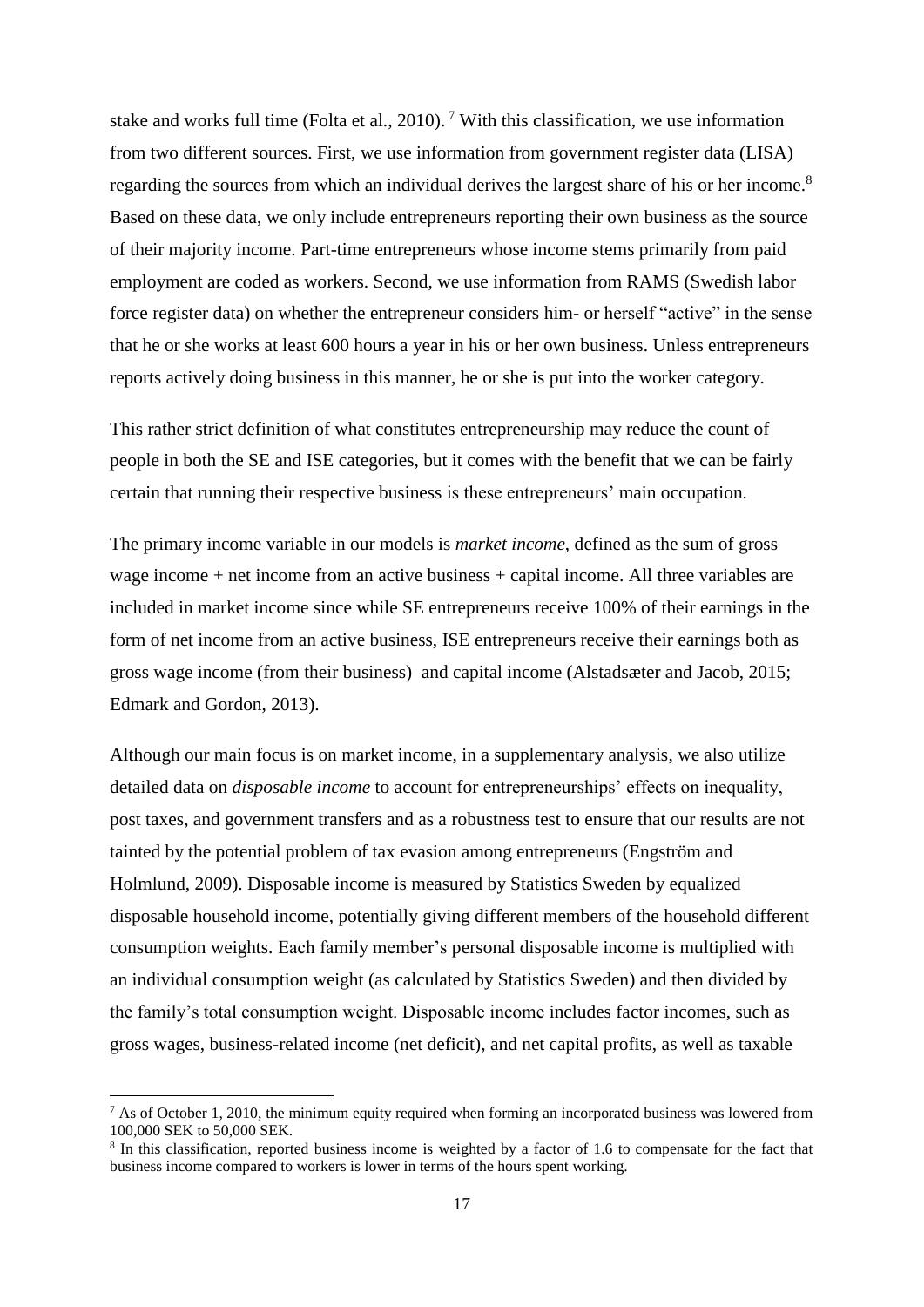(and non-taxable) transfers, such as rehabilitation compensation, pensions, and child allowances (e.g., housing benefits, social security, and study allowances).

In addition to the two entrepreneurship variables discussed above, other explanatory variables included in the regression are *age* and *age squared*, *job tenure* and *job tenure squared, job changes,* and *years of education* (e.g. Folta et al., 2010; Yamauchi, 2001; Åstebro et al., 2011). All individuals living in Sweden receive a personal identification number based on their date of birth. We use this information to calculate an individual's age (in years) as well as the squared term. Job tenure and job changes are computed from LISA and are defined as the number of years of experience at an individual's workplace and the number of workplace switches since 1990.<sup>9</sup> Years of education is the most common operationalization of general human capital in the entrepreneurship and inequality literatures (Arum and Müller, 2004; Cowell and Fiorio, 2011; Van Praag et al., 2013). Our variable is created from educational codes (available for all individuals in the LISA register) that provide information on the length of an individual's highest-attained education (commensurate with the International Standard Classification of Education [ISCED] 97). Further, we control for the number of *children living at home*, *marital status*, and *gender* (1 = male; 0 = female). In unreported models (available upon request), we consider additional controls, such as industry and regional dummies. Although adding controls for industry and regional differences help us account for the variation in wage, we do not include these dummies in the main results of our model since an important point of getting an education is to move to better paying industries and/or regions, not only to advance within the same industry or region.

Finally, we note that our analysis of income inequality is sensitive from the very top incomes in each year. We took this approach because these individuals severely skew the income distribution, which is in violation of OLS assumptions. Still, we do not want to exclude too many individuals with top incomes because they may reflect important differences between W, SE, and ISE. This approach is also motivated by the recent literature's interest in top income earners (see e.g. Atkinson et al., 2011; Quadrini, 1999; Roine and Waldenström, 2008). Thus, there is a tradeoff between dropping more high-income earners, which increases

-

<sup>9</sup> To account for potential bias arising from left censoring the *job tenure* variable, in unreported robustness tests, we replicate the results from the factor source regression analyses in Tables 5 and 6 with an additional dummy variable taking the value 1 for those individuals with the maximum years of job tenure (Wennberg et al., 2010). These results—available upon request—are consistent with the results reported here.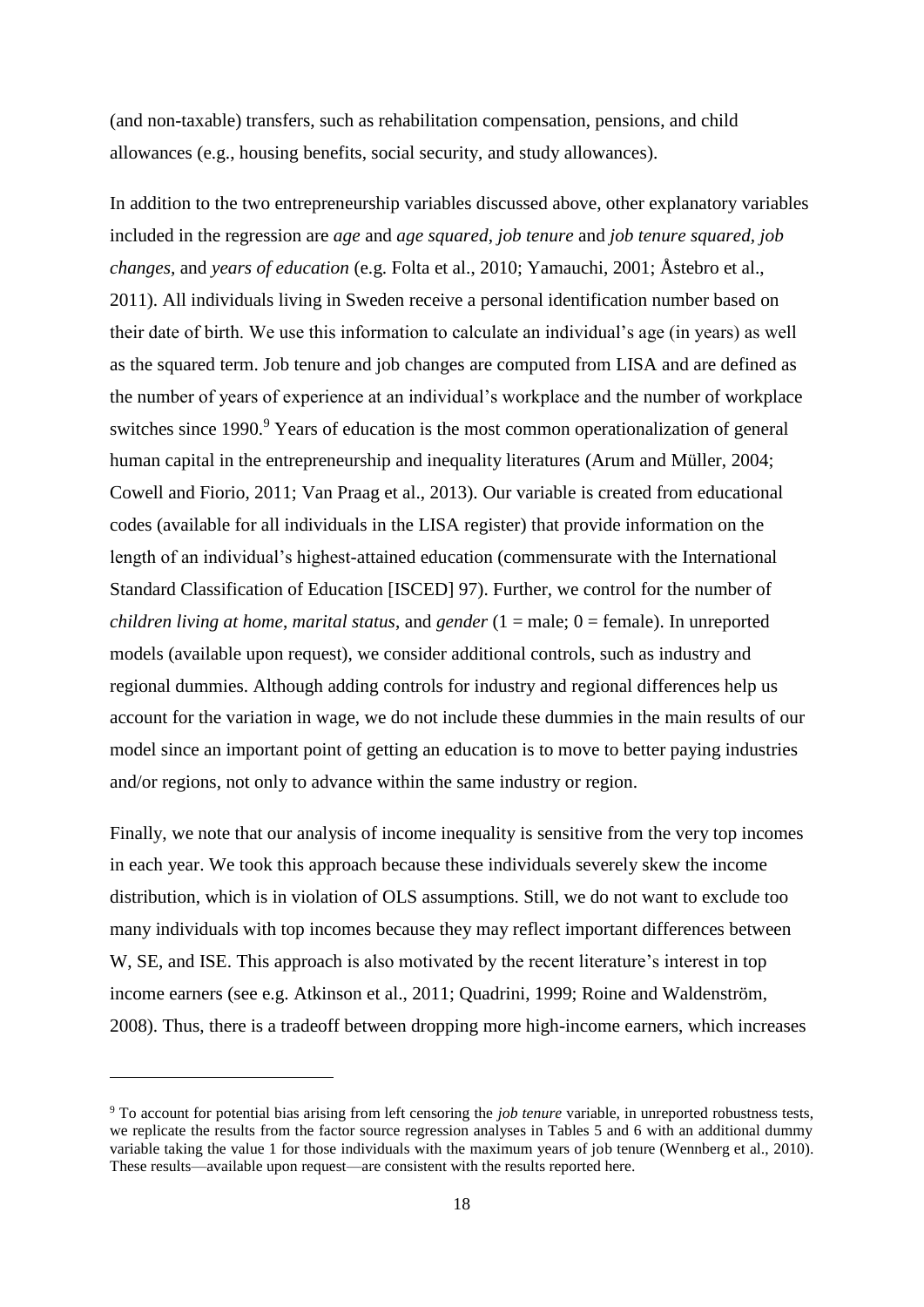$R<sup>2</sup>$ , and limiting the sensitivity of the inequality measures to top incomes. We settle on a fairly generous restriction by keeping 99.9999% of the full sample, excluding 366 and 377 individuals with the highest market income in the years 2005 and 2013, respectively.

In the standard Mincer-type regression, the dependent variable is usually expressed in logarithmic form. However, in our context of regression decomposition, using log-income to generate proportional weights means that the decomposition of inequality refers to the inequality of *log-income* which is much less informative and not standard in the decomposition literature. Therefore, we opt to estimate our Mincer regressions with income expressed in absolute rather than logarithmic form.

### **4.2. Descriptive statistics**

1

Table 1 shows the descriptive statistics for three sub-groups of the population—salaried workers (W), self-employed (SE), and incorporated self-employed (ISE)—for all variables in the years 2005 and 2013. Over the period, we see that the number of SE, as a share of the total workforce, decreases from 3.86% to 3.32%, whereas the share of ISE increases from 2.22% to 2.47%. Most variables display fairly moderate changes across the two time periods, which is to be expected when working with large sample sizes. However, there are a few noteworthy differences: the average share of married/cohabiting individuals decreases over the time period for all groups, and even though SE entrepreneurs exhibit somewhat lower levels of education compared to W and ISE entrepreneurs in both periods (a result often found in other studies, see e.g. Robinson and Sexton, 1994), average years of education for all groups increases.<sup>10</sup> Finally, with little change over time, both SE and ISE entrepreneurs are predominately men with a higher average age of around 48 and 47, respectively, compared to W who are considerably younger (44) on average.

<sup>&</sup>lt;sup>10</sup> The fact that average job tenure increases from 2005 to 2013 is mainly due to the fact that the tenure variable is left-censored in 1990, which means that the maximum tenure allowed in 2005 is 15 years compared to 23 years in 2013. The same holds for the variable for job changes, which was also calculated from 1990 onward.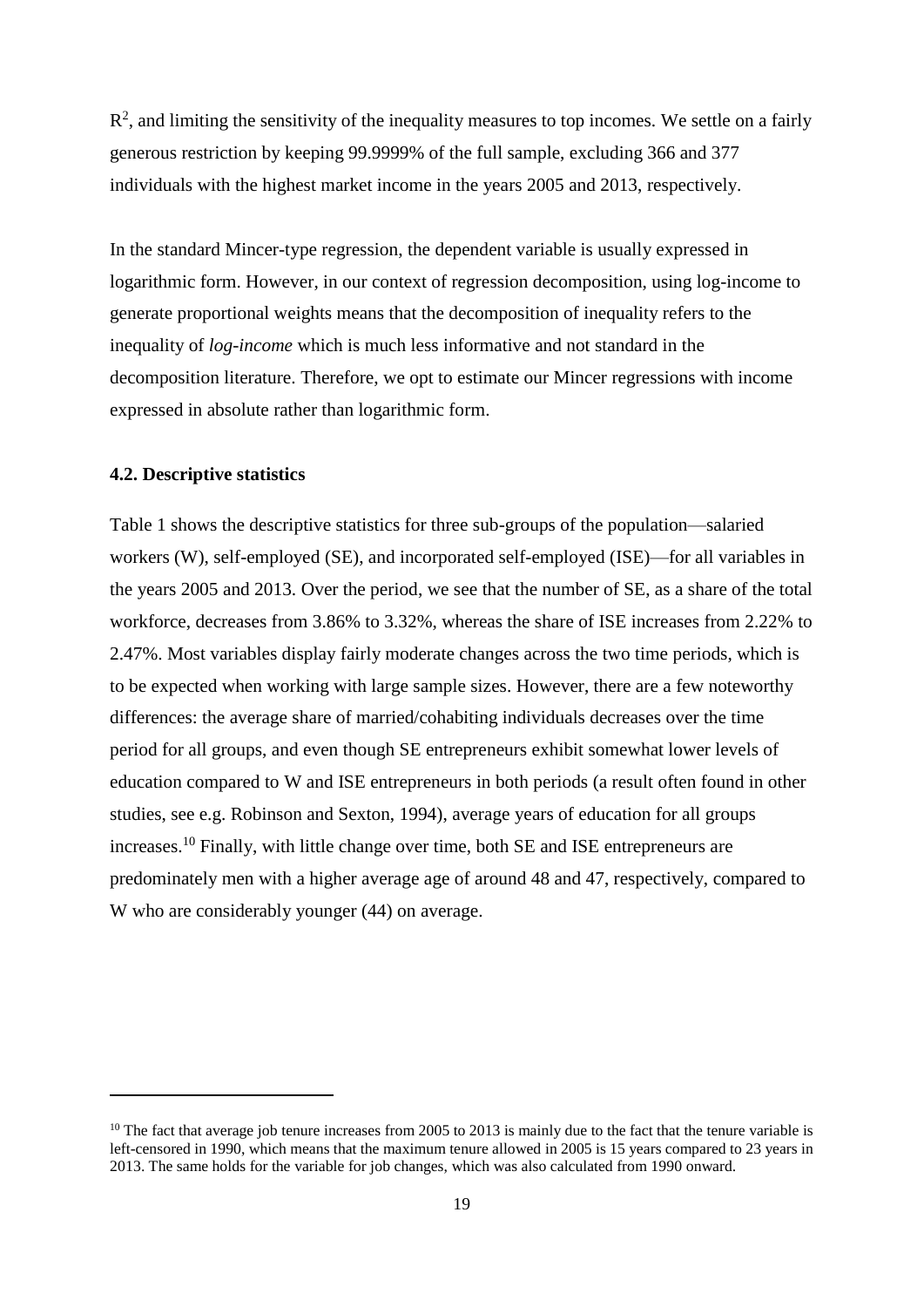|                                       |                                     |                          | 2005             |             |                                     | 2013                      |                  |             |
|---------------------------------------|-------------------------------------|--------------------------|------------------|-------------|-------------------------------------|---------------------------|------------------|-------------|
| Variables by each occupational group: | Mean                                | Sd.                      | Min              | Max         | Mean                                | Sd.                       | Min              | Max         |
| Workers (W)                           |                                     |                          |                  |             |                                     |                           |                  |             |
| Market income (in 100s Swedish krona) | 2.453.165                           | 2.113.554                | 0.909            | 1.14150.68  |                                     | 2.827.492 2.252.876 0.812 |                  | 108.732.242 |
| Age                                   | 43.996                              | 10.875                   | 25               | 64          | 44.08                               | 10.944                    | 25               | 64          |
| Age squared (demeaned)                | 132.879                             | 134.89                   | 0.033            | 520.699     | 135.425                             | 142.842 0.001             |                  | 530.632     |
| Job tenure                            | 6.241                               | 5.294                    | $\overline{0}$   | 15          | 7.535                               | 7.092                     | $\Omega$         | 23          |
| Job changes                           | 1.938                               | 1.693                    | $\Omega$         | 14          | 2.735                               | 2.176                     | $\mathbf{0}$     | 20          |
| Children living at home               | 0.976                               | 1.095                    | $\Omega$         | 12          | 1.008                               | 1.085                     | $\overline{0}$   | 14          |
| Gender (1=Men)                        | 0.507                               | 0.5                      | $\Omega$         |             | 0.503                               | 0.5                       | $\mathbf{0}$     |             |
| Marital status (1=Married/cohabitant) | 0.488                               | 0.5                      | $\Omega$         |             | 0.468                               | 0.499                     | $\Omega$         |             |
| Years of education                    | 12.332                              | 2.312                    | 9                | 20          | 12.728                              | 2.312                     | 9                | 20          |
| Obs.                                  | 3.437.021 (93.92% of the workforce) |                          |                  |             | 3.554.138 (94.21% of the workforce) |                           |                  |             |
| Self-employed (SE)                    |                                     |                          |                  |             |                                     |                           |                  |             |
| Market income (in 100s Swedish krona) | 1.728.648                           | 2.470.781                | 0.909            | 111.326.797 |                                     | 1.861.262 2.555.928 0.812 |                  | 106.108.648 |
| Age                                   | 47.918                              | 10.42                    | 25               | 64          | 48.155                              | 10.531                    | 25               | 64          |
| Age squared (demeaned)                | 108.589                             | 108.348                  | 0.033            | 520.699     | 110.911                             | 115.275 0.001             |                  | 530.632     |
| Job tenure                            | 6.465                               | 5.291                    | $\overline{0}$   | 15          | 8.839                               | 6.877                     | $\mathbf{0}$     | 23          |
| Job changes                           | 1.75                                | 1.6                      | $\boldsymbol{0}$ | 12          | 2.489                               | 2.076                     | $\boldsymbol{0}$ | 18          |
| Children living at home               | 0.987                               | 1.141                    | $\boldsymbol{0}$ | 12          | 0.986                               | 1.114                     | $\boldsymbol{0}$ | 11          |
| Gender (1=Men)                        | 0.686                               | 0.464                    | $\mathbf{0}$     | 1           | 0.66                                | 0.474                     | $\boldsymbol{0}$ |             |
| Marital status (1=Married/cohabitant) | 0.559                               | 0.497                    | $\mathbf{0}$     | 1           | 0.52                                | 0.5                       | $\mathbf{0}$     |             |
| Years of education                    | 11.393                              | 2.06                     | 9                | 20          | 11.755                              | 2.107                     | 9                | 20          |
| Obs.                                  | 141.261 (3.86% of the workforce)    |                          |                  |             | 125.293                             | (3.32% of the workforce)  |                  |             |
| Incorporated self-employed (ISE)      |                                     |                          |                  |             |                                     |                           |                  |             |
| Market income (in 100s Swedish krona) | 3.480.648                           | 4.159.77                 | 0.909            | 113.410.617 | 3.909.648                           | 3.860.34 0.812            |                  | 107.112.789 |
| Age                                   | 47.251                              | 9.705                    | 25               | 64          | 47.262                              | 9.384                     | 25               | 64          |
| Age squared (demeaned)                | 94.515                              | 97.33                    | 0.033            | 520.699     | 88.656                              | 100.552 0.001             |                  | 530.632     |
| Job tenure                            | 8.261                               | 5.068                    | $\overline{0}$   | 15          | 8.927                               | 7.059                     | $\theta$         | 23          |
| Job changes                           | 1.741                               | 1.588                    | $\mathbf{0}$     | 13          | 3.043                               | 2.189                     | $\mathbf{0}$     | 16          |
| Children living at home               | 1.06                                | 1.104                    | $\overline{0}$   | 10          | 1.146                               | 1.091                     | $\mathbf{0}$     | 10          |
| Gender (1=Men)                        | 0.795                               | 0.404                    | $\mathbf{0}$     | 1           | 0.788                               | 0.409                     | $\mathbf{0}$     |             |
| Marital status (1=Married/cohabitant) | 0.618                               | 0.486                    | $\overline{0}$   |             | 0.582                               | 0.493                     | $\mathbf{0}$     |             |
| Years of education                    | 11.951                              | 2.245                    | 9                | 20          | 12.376                              | 2.25                      | 9                | 20          |
| Obs.                                  | 81.132                              | (2.22% of the workforce) |                  |             | 93.311                              | (2.47% of the workforce)  |                  |             |

**Table 1.** Descriptive statistics: Workers (W), Self-employed entrepreneurs (SE) and Incorporated self-employed entrepreneurs (ISE)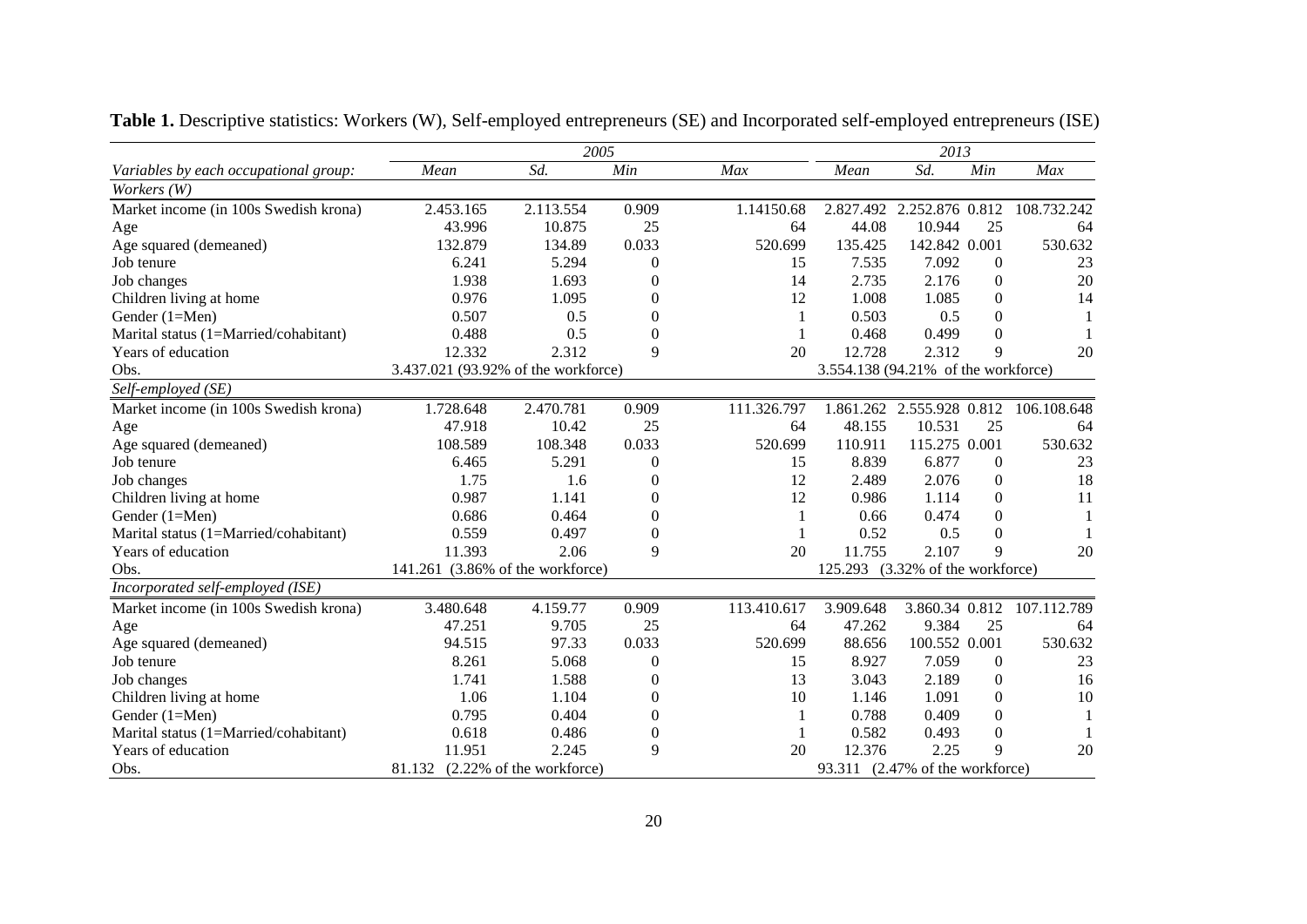Turning our attention to the descriptive statistics of aggregate inequality, Figure 1 shows Lorentz curves for market income inequality in 2005 and 2013, and Table 2 displays a set of common inequality measures. The Lorentz curves show a slight inward shift between the two years, indicating that the overall dispersion of market income actually becomes less unequal over the period. The Gini coefficient decreased from 31.8 to 30.9, which corresponds to a 2.8% decrease (Table 2). In our supplementary analysis of disposable income, the Lorentz curve display a slight outward shift (see Figure A1 in Appendix 2).



 **Figure 1.** Lorentz curve for workforce market income, 2005 and 2013

The slight inward shift and decrease in overall income inequality in Figure 1 represent the aggregate changes within occupational groups and at different parts of the income distribution. We attend to these changes in Table 2, which shows different income percentile ratios as well as the GE index and Gini index for the separate sub-groups of workers (W), self-employed (SE), and incorporated entrepreneurs (ISE) in the years 2005 and 2013.

Table 2 contains the equivalent measures of inequality in market income for workers (W) in Columns 1 and 4, for SE entrepreneurs in Columns 2 and 5, and for ISE entrepreneurs in Columns 3 and 6. Beginning with workers, we see a slight decrease in inequality over the period across almost all inequality measures. The decrease may be slight but is nevertheless present. The exceptions are for inequality as measured by percentile ratios p90/p50, which display a slight increase of 1%.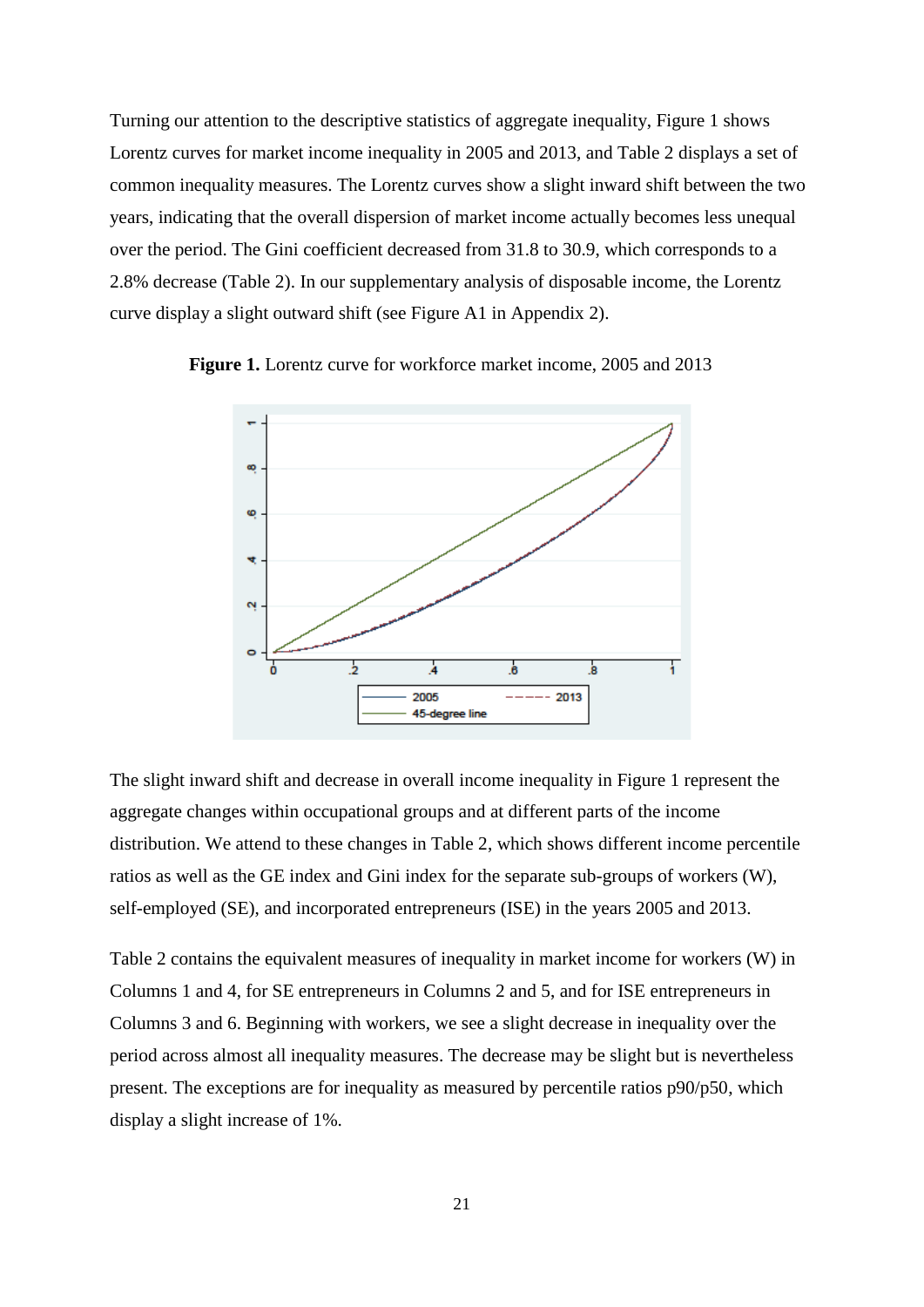|                            |       |        | 2005       |       |       |                   | 2013       |       |
|----------------------------|-------|--------|------------|-------|-------|-------------------|------------|-------|
|                            | W     | SE     | <b>ISE</b> | Total | W     | SE                | <b>ISE</b> | Total |
| <i>Inequality measure:</i> | (1)   | (2)    | (3)        | (3.5) | (4)   | $\left( 5\right)$ | (6)        | 7)    |
| p90/p10                    | 4.073 | 15.321 | 4.483      | 4.331 | 3.805 | 14.948            | 4.483      | 4.047 |
| p90/p50                    | 1.748 | 2.494  | 2.148      | 1.765 | 1.765 | 2.348             | 2.058      | 1.783 |
| p50/p10                    | 2.33  | 6.143  | 2.086      | 2.451 | 2.156 | 6.367             | 2.178      | 2.268 |
| p75/p25                    | 1.771 | 3.716  | 1.891      | 1.813 | 1.719 | 3.583             | 1.976      | 1.754 |
| $GE(-1)$                   | 0.73  | 3.858  | 0.433      | 0.906 | 0.59  | 5.203             | 0.407      | 0.829 |
| GE(0)                      | 0.202 | 0.527  | 0.26       | 0.219 | 0.185 | 0.526             | 0.233      | 0.201 |
| GE(1)                      | 0.198 | 0.446  | 0.322      | 0.212 | 0.185 | 0.429             | 0.264      | 0.197 |
| GE(2)                      | 0.371 | 1.021  | 0.714      | 0.405 | 0.317 | 0.943             | 0.487      | 0.341 |
| Gini                       |       |        |            | 0.318 |       |                   |            | 0.309 |

**Table 2**. Income inequality statistics of market income

Note: All inequality measures are computed as raw figures for each of the subgroups, without weights that accounts for their contribution to the aggregate income inequality. The subgroups are created such that  $W + SE$ *+ ISE = total workforce* (population), where the SE and ISE groups correspond to the number of individuals presented in Table 1, and  $W =$  total workforce  $-$  (SE + ISE).

Table 2 reveals similar developments for SE entrepreneurs as for W, with decreasing inequality registered for all measures except p50/p10 and GE(-1). This would suggest some form of contraction of top incomes, whereas bottom incomes become more dispersed. Capturing the low end of the income distribution, GE(-1) increased by a total of 34.9%.

As for SE, inequality among ISE entrepreneurs increase for p50/p10 as well as for p75/p25 by 4.5%. However, none of the GE indices reflect this increase.

### **5. RESULTS**

### **5.1. Sub-group decomposition of the GE index**

To further probe what lies behind the changes in levels of inequality presented in Table 2, we model outcomes in two stages. First, for our two cross-sections 2005 and 2013, we use the decomposability of the GE index to disaggregate inequality  $GE(y; \alpha)$  into between-group and within-group parts for the various sub-groups (W, SE, and ISE), probing how these groups contribute to inequality at different parts of the income distribution at different points in time. Second, using the Mincer regression framework outlined above, we estimate the contribution of our explanatory variables to within and overall inequality for each separate year. Finally, we discuss how the impact of these explanatory variables changes over time.

As for the first step in this analysis, instead of reporting the contributions in terms of inequality points, we calculate the percentage contributions for each of the terms in  $\widetilde{GE}(y_j; \alpha)$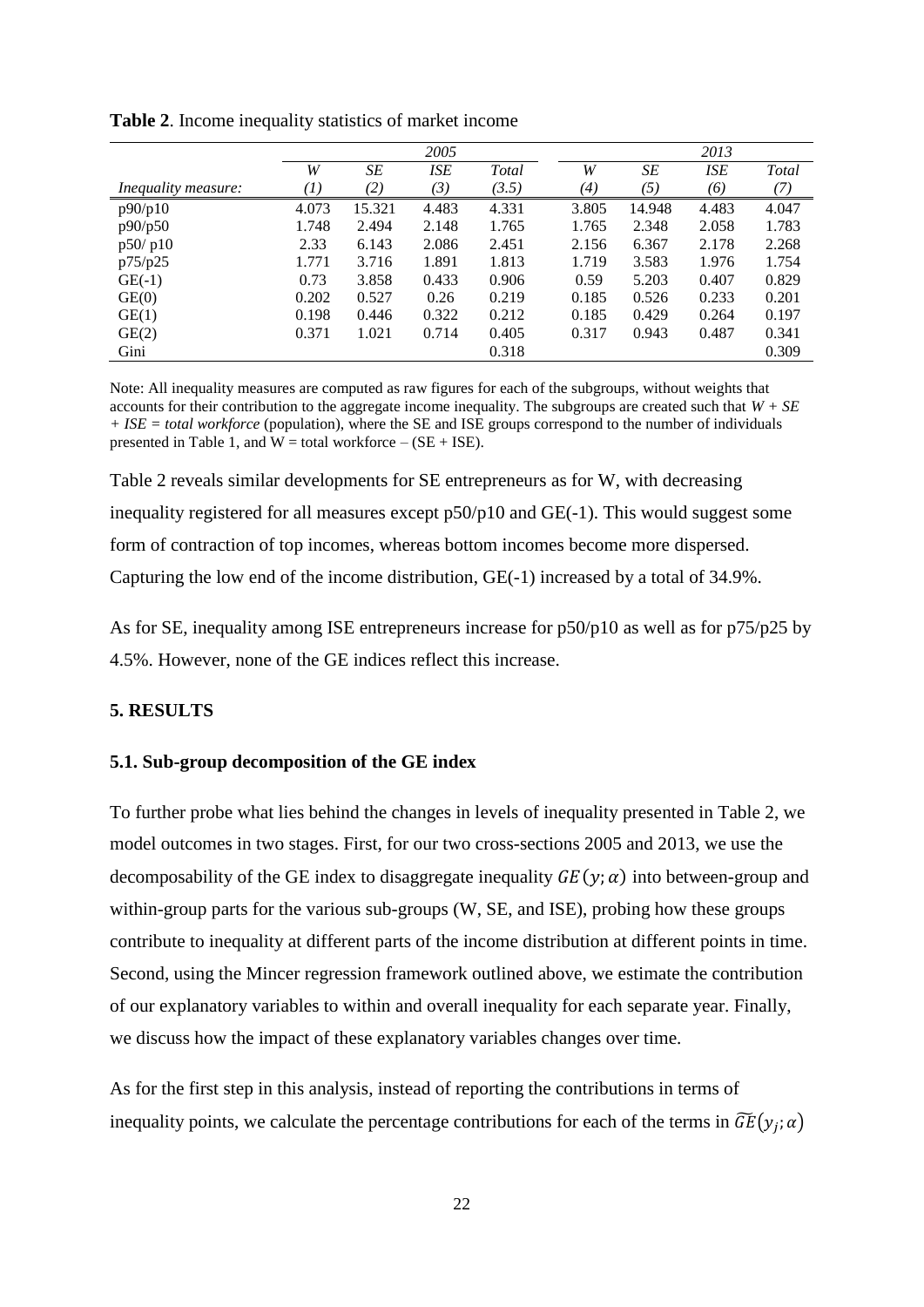(eq. 16), which facilitates interpretation. Dividing both sides of  $\widetilde{GE}(y_j; \alpha)$  with aggregate inequality  $GE(y; \alpha)$ , we define  $\Lambda(y_j; \alpha)$  as

$$
\Lambda\left(y_j;\alpha\right) \equiv \frac{\widetilde{GE}\left(y_j;\alpha\right)}{GE(y;\alpha)} = \frac{p_j\left(r_j^{\alpha}-1\right)}{\underbrace{GE(y;\alpha)(\alpha^2-\alpha)}} + \frac{w_jGE\left(y_j;\alpha\right)}{\underbrace{GE(y;\alpha)}}.
$$
\n(17)

The term  $\Lambda_b(y_j; \alpha)$  represents the percentage contribution to aggregate inequality from group j's between part, and  $\Lambda_w(y_j; \alpha)$  represents the contribution from its within part. The total contribution from a specific group is given by  $\Lambda(y_j; \alpha)$ . These calculations are presented for market income in Table 3, corresponding to the rows labeled *Between*, *Within,* and *Total.* The table shows separate calculations for each of the inequality indices—*GE(-1)*, *GE(0)*, *GE(1)*, and *GE(2)*—with index values for the different sub-groups presented in the first row. The results in Columns 1–4 are based on income data for the year 2005, and the results in Columns 5–8 are based on income data for the year 2013.

We also calculate the contributions to overall inequality when the between- and within-group parts are summed across groups. By taking the sum over all *l* groups, the equation takes the following identity:

$$
\sum_{j=1}^{J} \Lambda\left(y_j; \alpha\right) = \sum_{j=1}^{J} \left[ \Lambda_b\left(y_j; \alpha\right) + \Lambda_w\left(y_j; \alpha\right) \right] = 1. \tag{18}
$$

Based on the rules of decomposition, summing all contributions amounts to 1 (100%). In Table 3, this represents the sum of the entries in the row for *Total,* which is presented in the column for *Total*. The sums across the groups' between and within contributions are calculated using the terms  $\sum_{j=1}^{J} \Lambda_b \left( y_j; \alpha \right)$  $\sum_{j=1}^{J} \Lambda_b \left( y_j; \alpha \right)$  and  $\sum_{j=1}^{J} \Lambda_w \left( y_j; \alpha \right)$  $J_{j=1} \Lambda_w(y_j; \alpha)$ , which are presented in the column *Total* as they sum the corresponding rows for *Between* and *Within.*

As a start, looking at GE(-1), the total contribution to inequality from W, SE, and ISE is 75.44%, 24.18%, and 0.38%, respectively. Hence, when emphasizing the bottom parts of the income distribution, the largest share of inequality comes from salaried workers (W). However, considering their relatively small size, a mere 3.86% in 2005 (Table 1), the contribution from SE entrepreneurs to total inequality is sizable. Further, using GE(-1), it is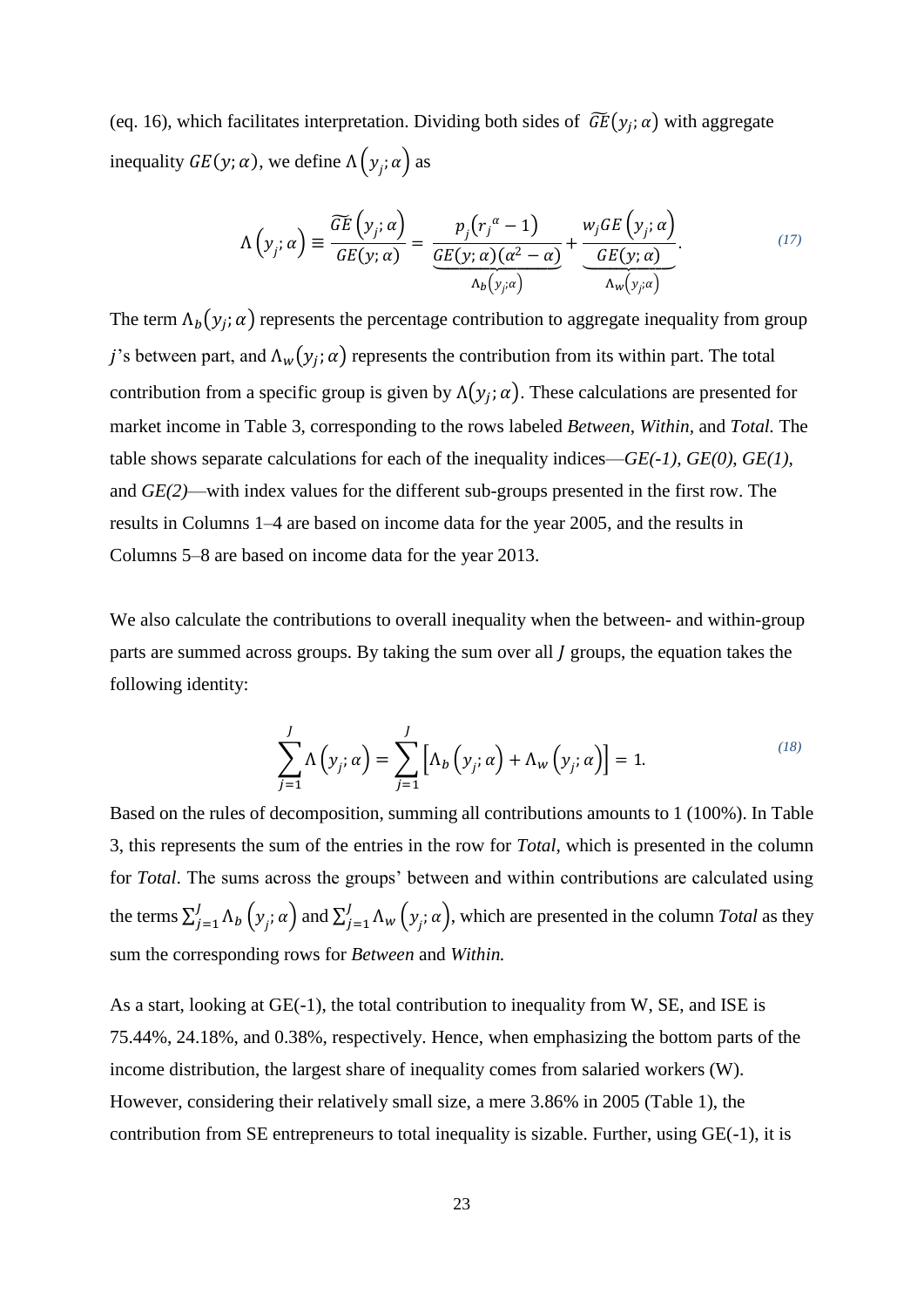the within-inequality component of each group that accounts for almost all of the total inequality.

|                                   |          | 2005     |          |                     |          | 2013     |          |              |
|-----------------------------------|----------|----------|----------|---------------------|----------|----------|----------|--------------|
|                                   | W        | SE       | ISE      | Total               | W        | SE       | ISE      | <b>Total</b> |
|                                   | $^{(1)}$ | (2)      | (3)      | $\scriptstyle{(4)}$ | (5)      | (6)      | (7)      | (8)          |
| $GE(-1)$                          | 0.73     | 3.858    | 0.433    | 0.906               | 0.59     | 5.203    | 0.407    | 0.829        |
| Between: $\Lambda_b(y_i; \alpha)$ | $-0.11$  | 0.887    | $-0.363$ | 0.414               | $-0.107$ | 1.035    | $-0.415$ | 0.512        |
| Within: $\Lambda_w(y_i; \alpha)$  | 75.548   | 23.292   | 0.746    | 99.586              | 66.993   | 31.616   | 0.878    | 99.488       |
| Total: $\Lambda(y_i; \alpha)$     | 75.438   | 24.179   | 0.383    | 100                 | 66.886   | 32.651   | 0.463    | 100          |
| GE(0)                             | 0.202    | 0.527    | 0.26     | 0.219               | 0.185    | 0.526    | 0.233    | 0.201        |
| Between: $\Lambda_b(y_i; \alpha)$ | $-0.908$ | 6.131    | $-3.562$ | 1.661               | $-0.883$ | 6.877    | $-4.01$  | 1.983        |
| Within: $\Lambda_w(y_i; \alpha)$  | 86.419   | 9.284    | 2.636    | 98.339              | 86.472   | 8.682    | 2.862    | 98.017       |
| Total: $\Lambda(y_i; \alpha)$     | 85.511   | 15.416   | $-0.927$ | 100                 | 85.589   | 15.559   | $-1.148$ | 100          |
| GE(1)                             | 0.198    | 0.446    | 0.322    | 0.212               | 0.185    | 0.429    | 0.264    | 0.197        |
| Between: $\Lambda_b(y_i; \alpha)$ | 0.939    | $-4.468$ | 5.227    | 1.698               | 0.903    | $-4.63$  | 5.672    | 1.945        |
| Within: $\Lambda_w(y_i; \alpha)$  | 87.791   | 5.726    | 4.786    | 98.302              | 88.7     | 4.768    | 4.586    | 98.055       |
| Total: $\Lambda(y_i; \alpha)$     | 88.729   | 1.258    | 10.012   | 100                 | 89.604   | 0.138    | 10.258   | 100          |
| GE(2)                             | 0.371    | 1.021    | 0.714    | 0.405               | 0.317    | 0.943    | 0.487    | 0.341        |
| Between: $\Lambda_b(y_i; \alpha)$ | 0.492    | $-2.387$ | 2.794    | 0.898               | 0.522    | $-2.754$ | 3.336    | 1.105        |
| Within: $\Lambda_w(y_i; \alpha)$  | 86.355   | 4.85     | 7.896    | 99.102              | 88.106   | 3.998    | 6.792    | 98.895       |
| Total: $\Lambda(y_i; \alpha)$     | 86.847   | 2.463    | 10.69    | 100                 | 88.628   | 1.244    | 10.128   | 100          |

**Table 3:** Sub-group decomposition in percentage points of  $GE(y; \alpha)$  for market income, 2005 and 2013

Note: The table shows the percentage contribution  $(1=100\%)$  of the between- and within-inequality component from the sub-groups workers (W), self-employed (SE), and incorporated entrepreneurs (ISE). Separate contributions are calculated for the various GE-indices with  $\alpha = \{-1,0,1,2\}$ . The inequality levels for each of the subgroups are calculated using eq. (16) with the appropriate weights. These inequality levels differs from those presented in Table 2 that comprise raw calculations based on equation (1) applied to the restricted sample.

Turning the sensitivity parameter gradually to higher levels of the income distribution (from an  $\alpha$  of -1 to 0, and 1 to 2), we see that the total contributions from entrepreneurs as a group (i.e., SE and ISE) creates a U-shaped relationship. Beginning at 24.562 for GE(-1), entrepreneurs' contribution to inequality shrinks to 14.849% for GE(0) and 11.27% for GE(1) but increases again for GE(2) to 13.153%. As we increase the value of  $\alpha$ , there are two other interesting tendencies that stand out. The first is that the between-inequality component plays a more prominent role for GE(0) and GE(1) in the middle ranges of the distribution. The second notable tendency is a reversal between SE and ISE in terms of their respective total contribution to inequality. ISE accounts for an increasingly larger share of inequality, whereas SE accounts for a decreasing share, except for in the GE(2) measure. For the GE(2) measure, the total percent contribution to inequality from W, SE, and ISE is to 86.85%, 2.46% and 10.69%, respectively.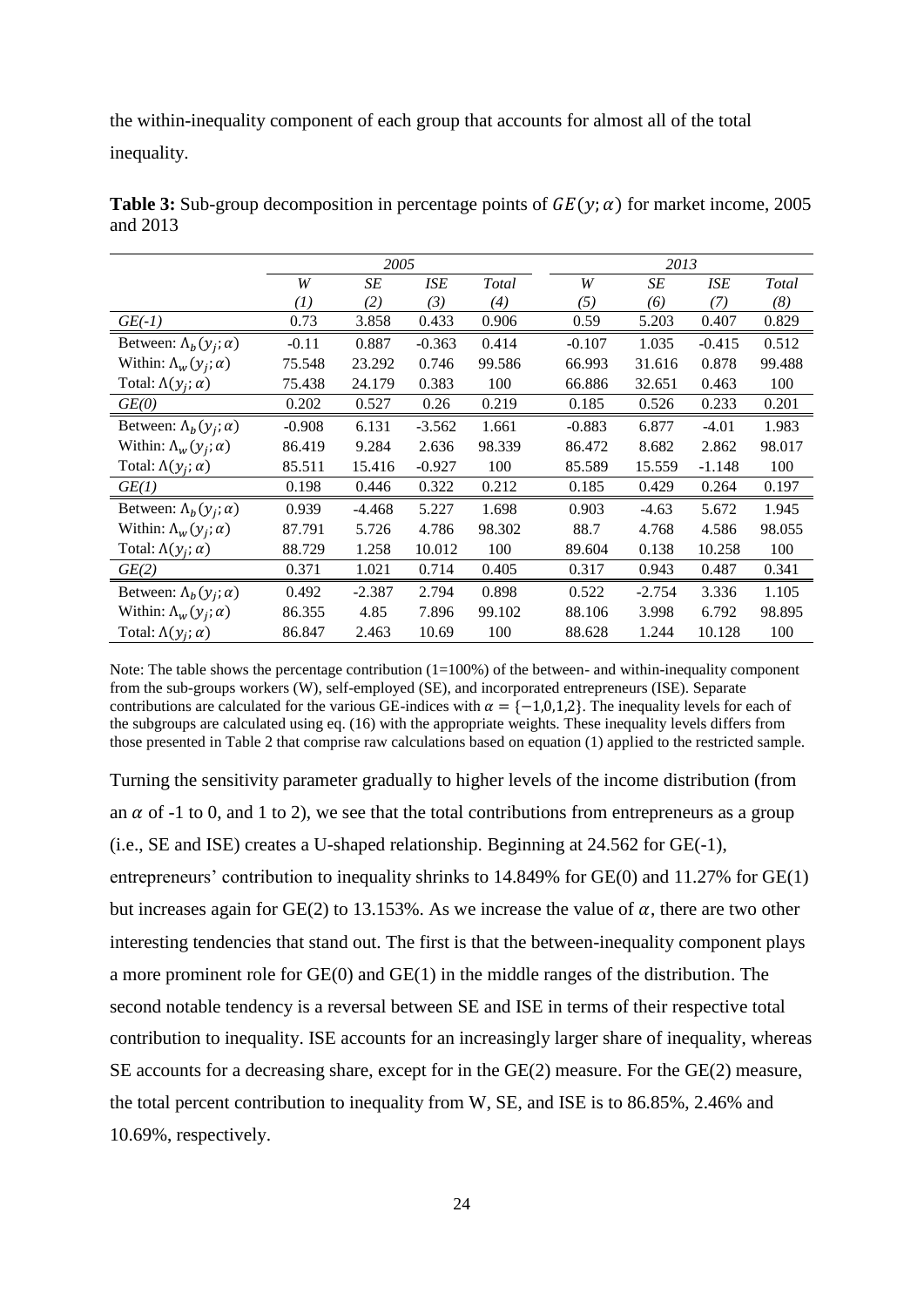The same patterns are even more pronounced when we perform an equivalent decomposition analysis for market income in 2013. That is, the combined effect of entrepreneurship is Ushaped, going from small to larger values of  $\alpha$ . A significant part of the contribution stems from SE when we focus on the bottom of the income distribution. Comparing the two time periods, the relative contribution of entrepreneurship ( $SE + ISE$ ) to total inequality, as measured at the bottom of the income distribution  $(\Lambda(\gamma; -1))$ , increases substantially by 8.55%. Further, this change is almost completely driven by changes in the within-inequality component for SE entrepreneurs.

We can illustrate the above findings, including the income dynamics for each of the W, SE, and ISE groups, by plotting the total percentage contribution to aggregate income inequality for increasing values of  $\alpha$ . This plot is shown in Figure 2 (showing market income inequality, 2005 and 2013). In the figure, the contribution from W to overall income inequality is represented by the solid line, SE is represented by the dotted, and ISE is represented by the dashed line. The figure, for both years, illustrates how a downward shift in the inequality contribution for W as measured by GE(-1) corresponds to an upward shift for the SE group while the contribution from ISE to inequality at low income levels remains largely unchanged.



**Figure 2.** Proportional contribution to overall inequality in market income from workers, selfemployed entrepreneurs, and incorporated entrepreneurs

(i) Market income 2005 (ii) Market income 2013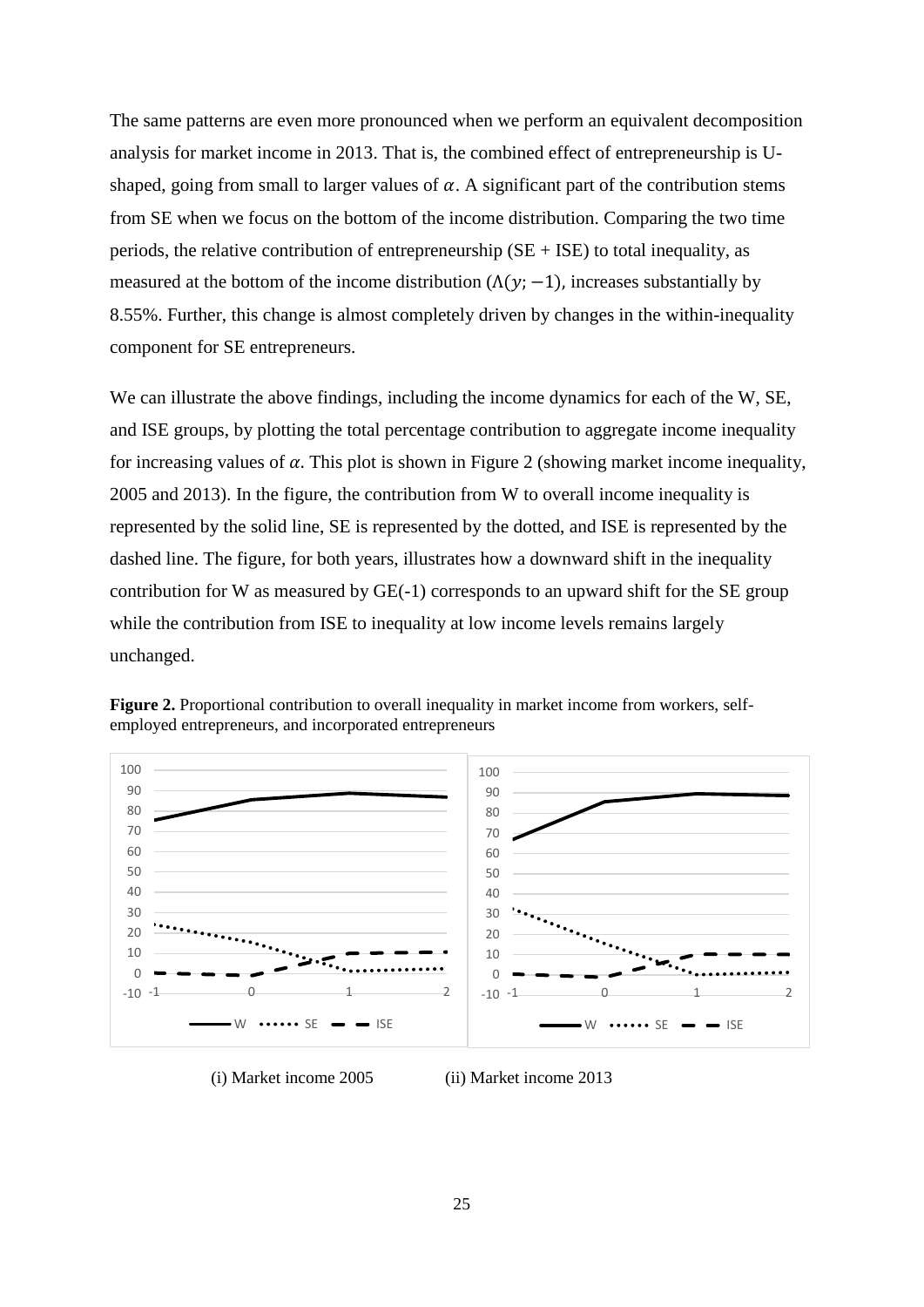### **5.2. Regression estimates from factor sources of income inequality, 2005 and 2013**

The final step in our analysis concerns estimating an income equation based on the same sample and sub-groups as in our decomposition analysis above. Our regression model is based on equation (12), where  $y_{it}$  = *market income*. We run separate regressions for each of the three sub-groups  $(i = 1, ..., 3)$  of W  $(i = 1)$ , SE  $(i = 2)$ , and IES  $(i = 3)$ . To shed light on recent trends, the model is estimated for the two cross-sections presented in Tables 6 and 7 for 2005 and 2013, respectively. We use the type of OLS model specified by Fiorio and Cowell (2011), and both tables show individual-level coefficients (in Columns 1–3) as well as each coefficient's proportional contribution to income inequality  $s_{ik}$  (Columns 4–6).

We should note that the proportional contributions to inequality for our explanatory variables refer to the combined "price" and "quantity" effect of each variable. Using years of education as an example, this means that we do not separate between the price effect corresponding to the estimated coefficient, which captures the effect of an additional year of education in each separate group, and the quantity effect—namely, the effect of the average level of education among individuals in each respective group. $11$ 

First, in decomposing inequality to its various individual-level components  $\hat{b}_{kj}\mu(x_{kj})$ , it is important to remember that the regression approach is limited by the amount of variance in income explained by the regression run for each sub-group. Thus, for a given sub-group  $j$ , adding up the contributions of all explanatory variables  $(s_{jk})$  amounts to the  $\mathbb{R}^2$  of each respective regression. The unexplained part of the model  $(1 - R^2)$  equals the proportional contribution of the residual  $(s_{jk})$  computed for the residual in equation (14). These estimates are provided in the bottom row of each table and show how much of the variance in income inequality that cannot be attributed to the factor sources that we include in our analysis.

Also, for further clarification,  $s_{ik}$  represents the raw contribution to inequality computed for a particular sub-group. Since each group varies in size, this means that  $s_{ik}$  needs to be reweighted to assess the contribution to aggregate inequality  $\Lambda(y_j; \alpha)$ .<sup>12</sup> Focusing on the

-

<sup>&</sup>lt;sup>11</sup> Since we cannot ensure that our explanatory variables are strictly exogenous, interpretation of outcomes should also be done with some measure of caution.

 $12$  In terms of percentage points, we showed in Table 3 that within-group inequality contributed 98.3% and 98.1% of aggregate inequality for  $\alpha = 1$  in 2005 and 2013, respectively. For other values of  $\alpha$ , the within-group share is even higher.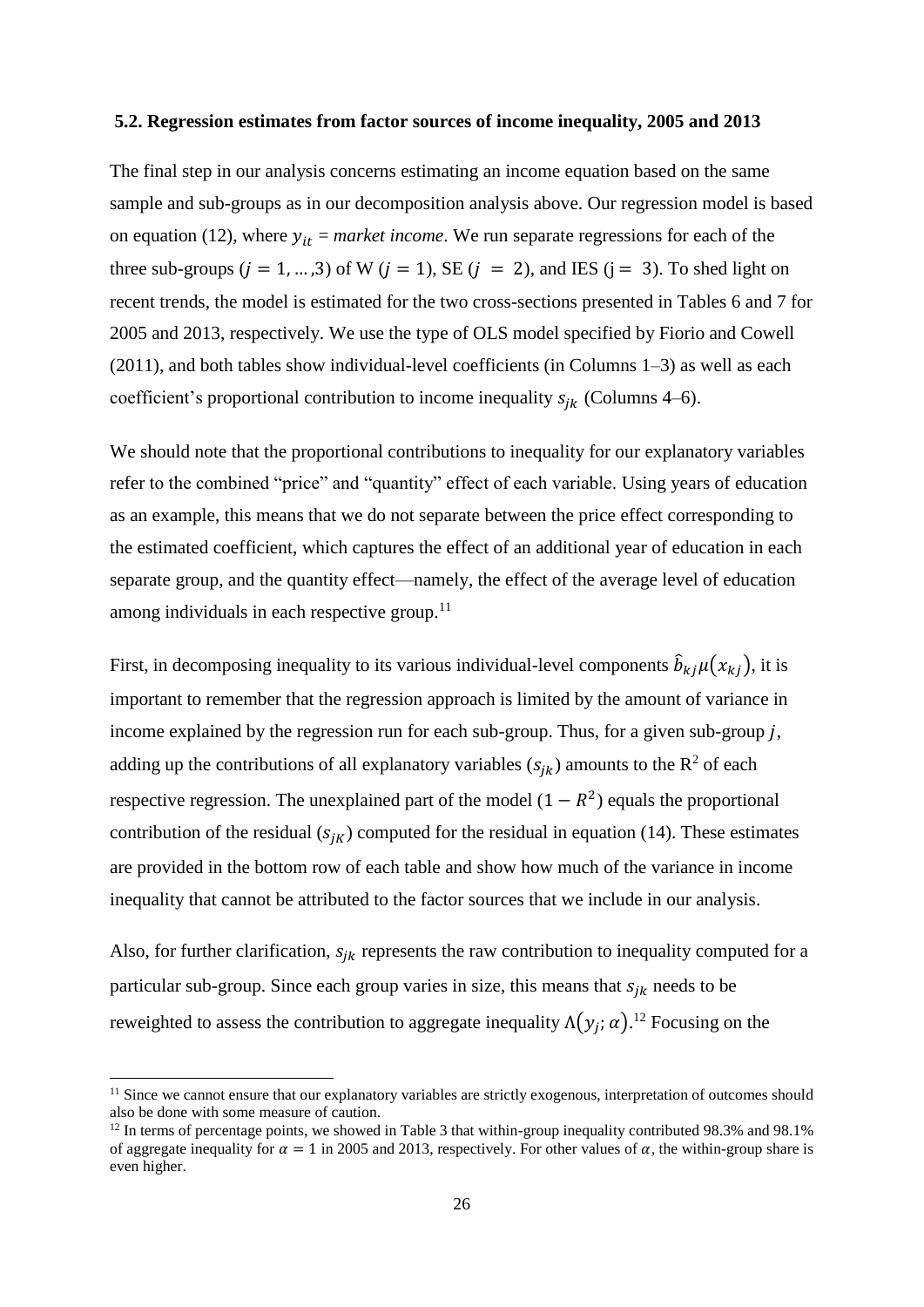within-group inequality component shown above to account for most of the aggregate inequality,  $s_{ki}$  is then scaled by

$$
w_j \frac{GE(y_j; 0)}{GE(y; 0)},
$$
\n(19)

where  $w_j$  is the weight function defined in connection to expression (3). The different weight schemes computed for  $GE(y_j; \alpha)$  with sensitivity parameters  $\alpha = \{-1,0,1,2\}$  are presented in Table 4 below.

|          |       |       | 2013  |       |       |       |
|----------|-------|-------|-------|-------|-------|-------|
| GE-index | W     | SE    | ISE   | W     | SE    | ISE   |
| $GE(-1)$ | 0.937 | 0.055 | 0.016 | 0.94  | 0.05  | 0.018 |
| GE(0)    | 0.939 | 0.039 | 0.022 | 0.942 | 0.033 | 0.025 |
| GE(1)    | 0.941 | 0.027 | 0.032 | 0.944 | 0.022 | 0.034 |
| GE(2)    | 0.943 | 0.019 | 0.045 | 0.946 | 0.014 | 0.047 |

**Table 4:** Inequality weights  $(w_j)$  for the GE index

The aggregate inequality variance  $s_{ki}$  applies to all inequality indices, not solely to the various GE indices, provided the basic assumptions in Shorrocks (1982) are satisfied (see Appendix 1). In order to investigate the contribution to aggregate inequality of a particular explanatory variable in a specific sub-group, one needs to specify a given index in order to define the scaling function.

Beginning with inequality in the year 2005, Table 5 shows separate regression models of the main contributors to within-group inequality for the three groups: W, SE, and ISE. Columns 1–3 display Mincer-type estimates (OLS), regressing our explanatory variables on individuals' market income, whereas Columns 4–6 show the effects of the same explanatory variables for overall income inequality in each specific group. Almost all variables are statistically significant in the regressions, which is not surprising given the large number of observations.

For most sub-groups, three explanatory variables stand out as the major contributors to inequality. These are years of education, gender  $(1 = Male)$ , and age. The variable years of education shows a marginal effect in the individual-level estimates of 22,533 SEK higher yearly income for each additional year of education.<sup>13</sup> Among SE and ISE entrepreneurs, each

-

<sup>&</sup>lt;sup>13</sup> 1 Swedish krona= roughly 0.11US\$ and 0.1€, August 2016.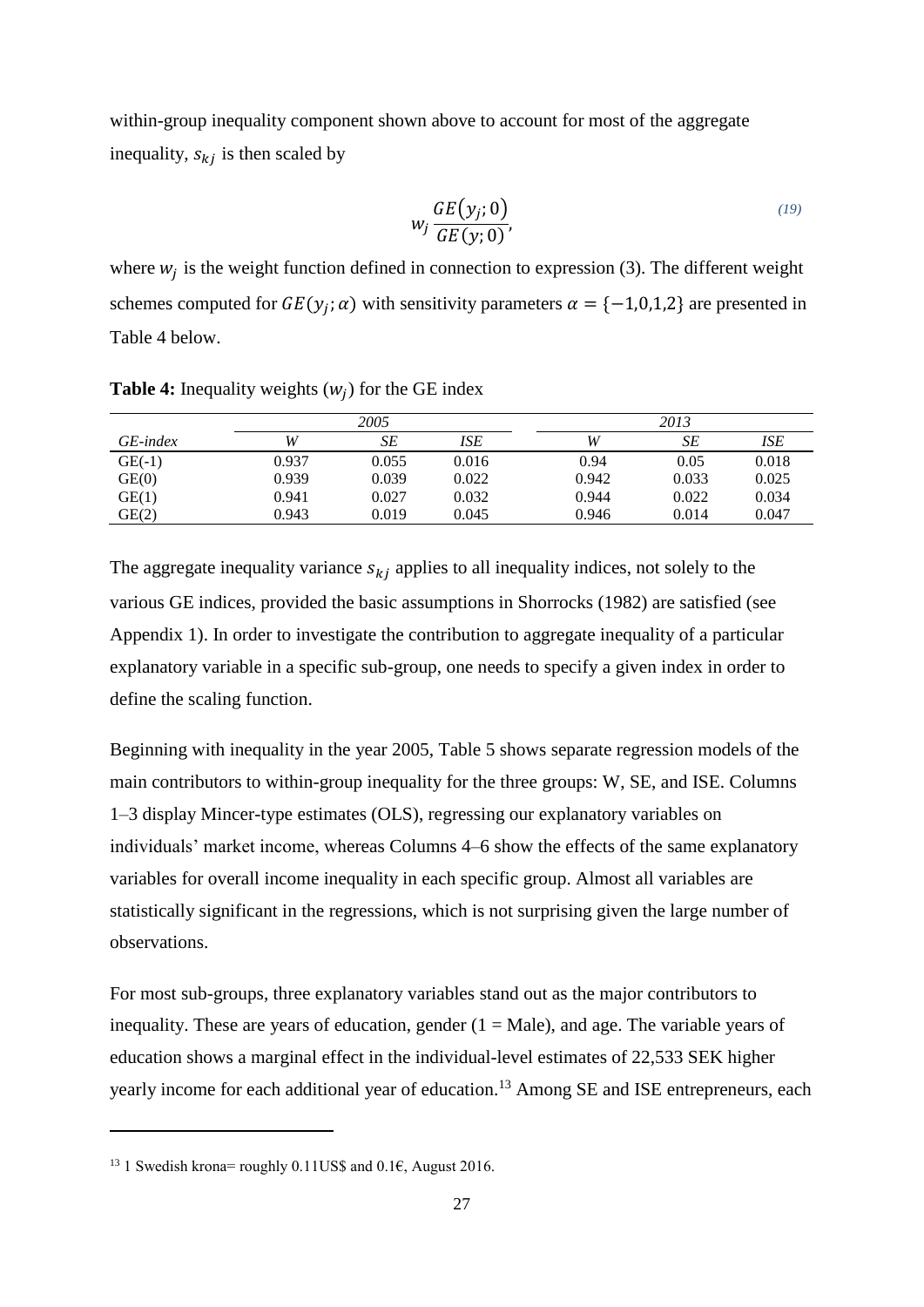additional year translates into a higher income of 10,986 and 29,972 SEK, respectively. Although ISE showed the largest marginal effect of education, inspecting the proportional contributions of education for overall income inequality in each of the groups (Columns 4–6), we observe another pattern: education contributes the most to inequality among W with 5.07%, whereas it contributes only 0.59% for SE entrepreneurs and 2.42% for ISE entrepreneurs. As much as these results inform us on the contribution to the inequality of  $GE_w(y_j, \alpha)$ —that is, to the within-group inequality of each sub-group—their estimated contribution to aggregate inequality—that is, to  $GE(v, \alpha)$ —still need to be computed.

|                       |                | Regression estimates |                |         | $100 \times s_{kj}$ |            |  |  |
|-----------------------|----------------|----------------------|----------------|---------|---------------------|------------|--|--|
|                       | W              | SE                   | <b>ISE</b>     | W       | SE                  | <b>ISE</b> |  |  |
| Variables             | (1)            | (2)                  | (3)            | (4)     | (5)                 | (6)        |  |  |
| Age                   | 15.951***      | 5.151***             | 20.624***      | 0.953   | 0.092               | 0.283      |  |  |
|                       | (0.163)        | (0.917)              | (2.064)        | (0.000) | (0.003)             | (0.004)    |  |  |
| Age square            | $-1.277***$    | $-0.812***$          | $-1.501***$    | 0.994   | 0.18                | 0.189      |  |  |
|                       | (0.010)        | (0.063)              | (0.157)        | (0.000) | (0.001)             | (0.001)    |  |  |
| Job tenure            | 24.227***      | 27.570***            | 18.197***      | 0.312   | 0.332               | 0.048      |  |  |
|                       | (0.297)        | (1.866)              | (4.471)        | (0.000) | (0.001)             | (0.002)    |  |  |
| Job changes           | 70.268***      | 46.425***            | 7.118          | 0.169   | 0.021               | $-0.002$   |  |  |
|                       | (0.886)        | (5.143)              | (12.530)       | (0.000) | (0.001)             | (0.001)    |  |  |
| No. children          | $-36.747***$   | 15.911***            | 23.893         | 0.016   | 0.001               | 0.007      |  |  |
|                       | (1.172)        | (5.757)              | (16.823)       | (0.000) | (0.001)             | (0.001)    |  |  |
| Gender                | 972.655***     | 555.585***           | 889.601***     | 4.809   | 1.01                | 0.61       |  |  |
|                       | (2.245)        | (14.071)             | (31.585)       | (0.000) | (0.001)             | (0.002)    |  |  |
| <b>Marital Status</b> | 149.939***     | 76.653***            | 119.245***     | 0.277   | 0.019               | 0.053      |  |  |
|                       | (2.252)        | (14.823)             | (33.620)       | (0.000) | (0.001)             | (0.001)    |  |  |
| Years of education    | 225.328***     | 109.860***           | 299.721***     | 5.074   | 0.593               | 2.417      |  |  |
|                       | (0.606)        | (3.983)              | (7.722)        | (0.000) | (0.004)             | (0.004)    |  |  |
| Immigrant             | $-393.522***$  | $-606.254***$        | $-900.441***$  | 0.178   | 0.409               | 0.083      |  |  |
|                       | (3.851)        | (16.601)             | (65.419)       | (0.000) | (0.000)             | (0.000)    |  |  |
| Constant              | $-1660.521***$ | $-338.908***$        | $-1888.220***$ |         |                     |            |  |  |
|                       | (13.269)       | (71.781)             | (148.455)      |         |                     |            |  |  |
| Obs.                  | 3437021        | 141261               | 81132          |         |                     |            |  |  |
| R-sq.                 | 0.128          | 0.027                | 0.037          |         |                     |            |  |  |
| Res. $(=1-R-sq)$      |                |                      |                | 87.218  | 97.344              | 96.311     |  |  |

**Table 5:** Regression results for market income in 2005 and percentage contribution to  $GE(y_j; \alpha)$ 

NOTE: Standard errors in parenthesis with significance levels \*\*\* p<0.01, \*\* p<0.05, \* p<0.1. Columns (1) to (3) gives the robust OLS results from each of the groups W, SE and ISE, run separately. Columns (4) to (6) show the proportional contributions of the corresponding explanatory variable to the total within-group inequality for W, SE and ISE respectively. Because of the large sample sizes, almost all percentage contributions are strongly significant. For this reason we display their standard errors without asterisks denoting level of significance.

To gauge the contribution of each explanatory variable for overall income inequality, we compute their estimated contribution based on the Theil index of  $G(y, 1)$  using sub-group and year-specific Theil index values and weights from Tables 3 and 4, respectively. In 2005, the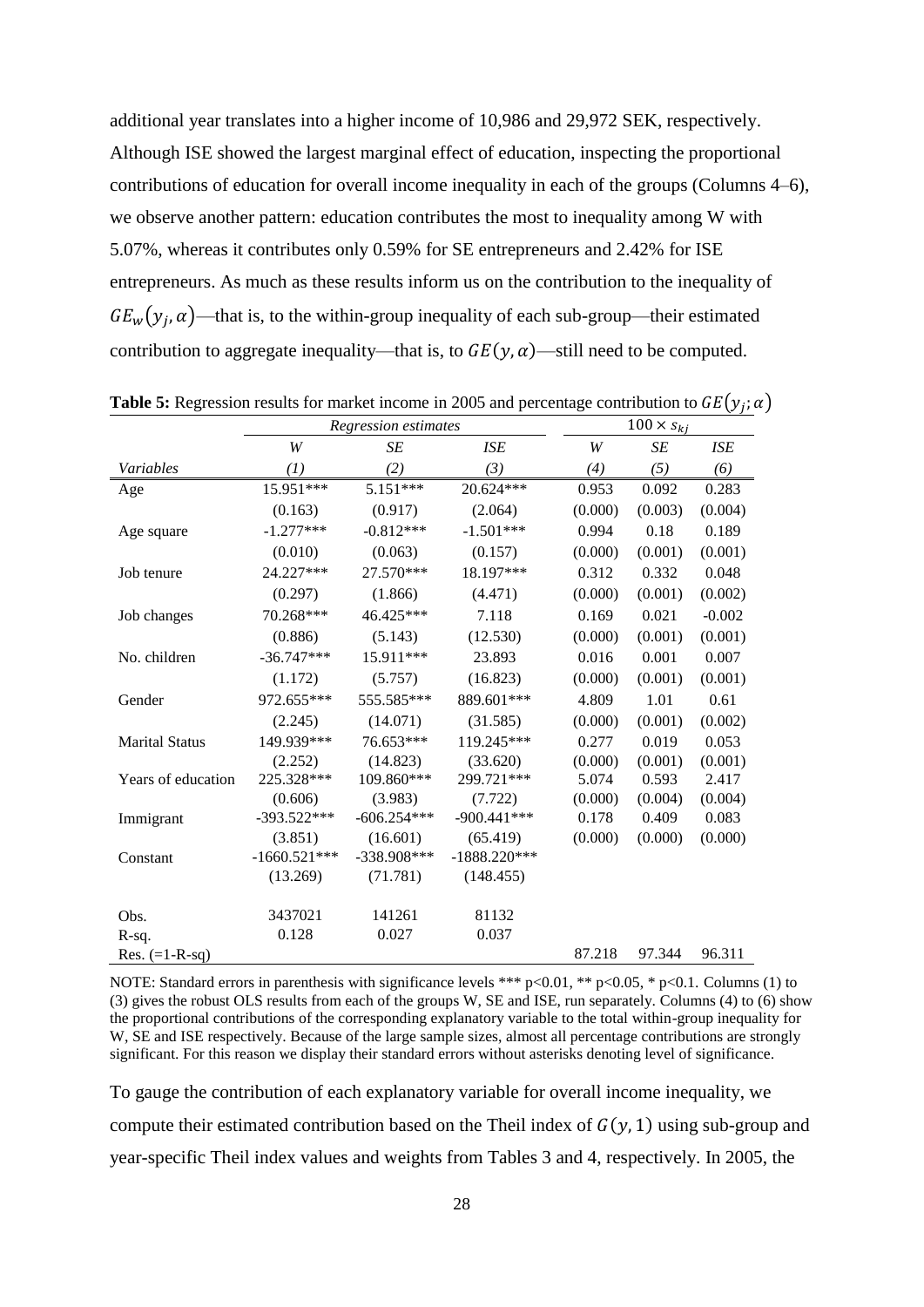scaling factor amounts to 0.878 for W (0.941  $\times$  0.198/0.212), 0.056 for SE (0.027  $\times$ 0.443/0.212), and 0.049 for ISE  $(0.032 \times 0.322/0.212)$ . Once multiplied with the weight, education among W accounts for 4.46% of overall within inequality  $(\Lambda_w(y; 1))$ , 0.03% for SE, and 0.12% for ISE.<sup>14</sup> Although, education among SE and ISE accounts for a sizable portion of these groups' within inequality, the contribution to aggregate inequality stemming from differences in education level naturally drops because the two groups are small in size compared to W. What is more, to know the total contribution of an explanatory variable to aggregate inequality, we can simply add the weighted contributions of that variable from all groups. For years of education, this amounts to  $4.61\% (= 4.459\% + 0.034\% + 0.117\%)$ (out of  $100\%$ ).<sup>15</sup>

Turning to the gender variable, which takes the value 1 if the individual is male and 0 otherwise, we find the largest marginal effect for W. Among W, it appears that men earn 97,266 SEK more on average than women.<sup>16</sup> The gender income difference is the smallest for SE of 55,585 SEK, and it falls in between for ISE with a difference of 88,960 SEK. The proportional contribution of gender to within-group inequality is even more pronounced for W, with 4.81% for W compared to 1.01% for SE and 0.61% for ISE. Rescaled as contributions to aggregate within inequality  $\Lambda_w(y; 1)$ , the gender composition of each group contributes 4.23% from W, 0.06% from SE, and 0.03% from ISE. We can also add these last percentage-point contributions to get the total workforce inequality contribution attributable to gender differences in income. Doing this, we find that gender accounts for 4.31% of total aggregate (within) income inequality.

Table 5 also shows that age is positively associated with income for all groups, which, according to the age squared estimate, is decreasing for W and ISE. For SE, on the other hand, the effect from age is increasing as the entrepreneurs grow older. Using the scaling factor, we

-

<sup>&</sup>lt;sup>14</sup> We use  $\Lambda_w(y; 1)$  instead of  $\Lambda(y; 1)$  because we focus on the decomposition of within-group inequality. Strictly speaking, since  $b_{kj}\mu(x_{kj})$  is also contained in  $\Lambda_b(y; 1)$ , the decomposition results in the regression analysis only account for the contribution of  $b_{ki}\mu(x_{ki})$  to  $\Lambda(y; 1)$  via  $\Lambda_w(y; 1)$ . Given the comparatively small contribution of  $\Lambda_b(y; 1)$  to  $\Lambda(y; 1)$ , however, the impact from any particular  $b_{kj}\mu(x_{kj})$  on  $\Lambda_b(y; 1)$  is almost negligible and therefore left out when presenting the results.

 $15$  The contribution from education may seem small in magnitude and is about half the size as the result in Fiorio and Cowell (2011), who estimate the contribution from college education among Finnish males (females) to account for 3.1% (3.8%) of within gender-group inequality in 2004.

 $16$  1 SEK = roughly 0.11 USD and 0.1 euro as of August 2016. The large gender income gap may be partly attributed to women more often working part time (Angelov et al., 2013).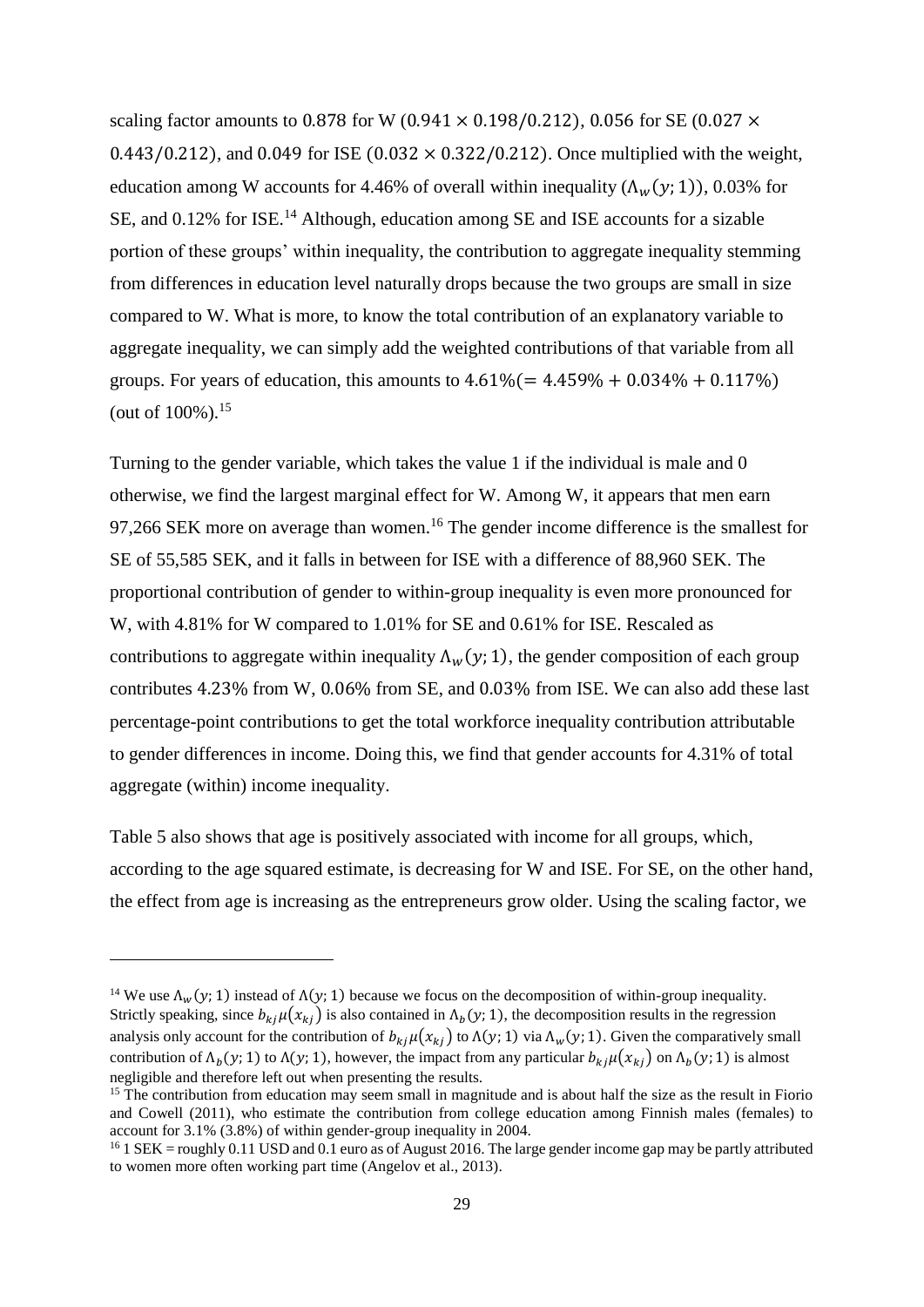see that the total contribution of age to income inequality in each group amounts to 0.84% for W, 0.01% for SE, and 0.01% for ISE. By adding the scaled contributions, we get a total contribution from age to  $\Lambda_w(y; 1)$  of 0.86%.

An important reason for why we find larger contributions to overall inequality from W can be seen from the  $R^2$  value, which shows that the empirical model explains 12.8% of the variance in income for W. For SE and ISE, however,  $\mathbb{R}^2$  amounts to 2.7% and 3.7%, respectively. This means that the residual contribution to within group inequality, as captured by the error term in the model, contains most of the variation that accounts for inequality and more so for SE and ISE than for W. Earnings regressions commonly produce lower  $R^2$  for entrepreneurs than for wage workers (Åstebro and Chen, 2014). For example, Hamilton (2000) finds that the highest  $R^2$  for entrepreneurs is 0.07, which is much higher than what we report in Table 5. Income among entrepreneurs is known to be affected more by unobserved ability than income among workers (Åstebro et al., 2011)

The contribution of the error term for overall income inequality within groups is presented in the bottom row in Columns 4–6 and accounts for 87.22%, 97.34%, and 96.31% for inequality for W, SE, and ISE, respectively. Since the residual enters the model just as any other explanatory variable, we can also compute its total weighted contribution to aggregate within inequality, which amounts to 86.863 (i.e., the contribution to  $\Lambda_w(y; 1)$  emanating from  $u_{wi}$  +  $u_{SEi} + u_{ISEi}$  in expression (12)). Thus, adding up all weighted contributions, including the residual, amounts to the aggregate within inequality term  $\Lambda_w(y; 1) = 98.302$ .

By repeating the empirical analysis for a later period, we are able to investigate changes in the determinants of inequality between the two time periods. Table 6 presents identical models to those of Table 5 but for the 2013 sample. To begin with, we observe that years of education, gender, and age all still play a significant role in accounting for inequality in 2013. Continuing with the Theil index, the scaling factors for 2013 amount to 0.886 for W (0.944  $\times$ 0.185/0.197), 0.051 for SE (0.022  $\times$  0.429/0.185), and 0.049 for ISE (0.034  $\times$ 0.264/0.185). Our subsequent analysis and discussion focus on the scaled contribution to aggregate income inequality when reporting the differences for 2013 compared to 2005.

**Table 6**. Regression results for market income 2013 and contribution to  $GE(y_j; \alpha)$ 

| Regression estimates |  | 100.7 |  |  |
|----------------------|--|-------|--|--|
|                      |  | и     |  |  |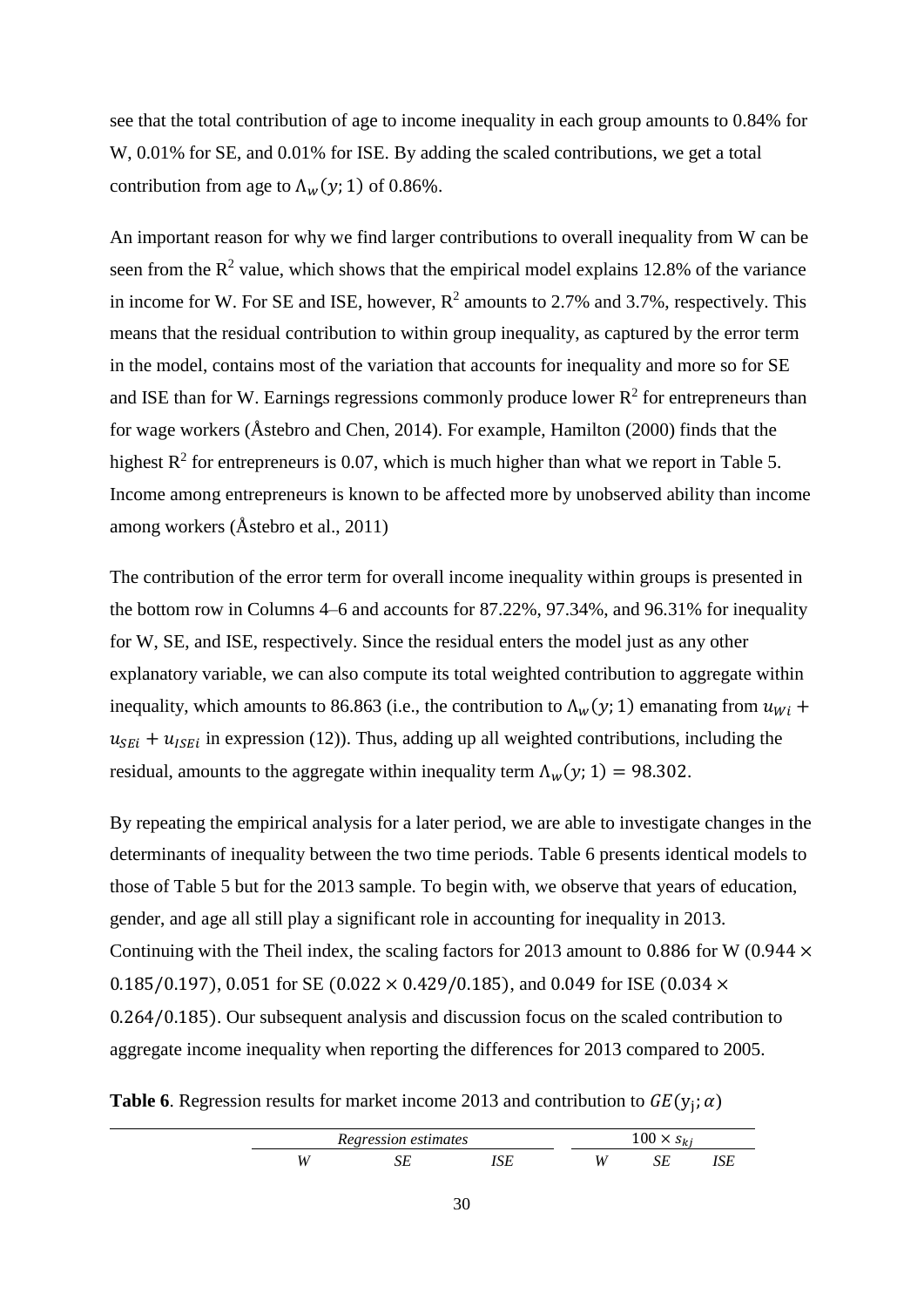| Variables               | (1)            | (2)           | (3)            | (4)      | (5)     | (6)      |
|-------------------------|----------------|---------------|----------------|----------|---------|----------|
| Age                     | 21.309***      | 1.904*        | 12.559***      | 1.544    | 0.035   | 0.208    |
|                         | (0.174)        | (1.012)       | (1.686)        | (0.00)   | (0.006) | (0.004)  |
| Age square              | $-1.244***$    | $-0.757***$   | $-2.184***$    | 1.258    | 0.186   | 0.433    |
|                         | (0.011)        | (0.068)       | (0.129)        | (0.00)   | (0.001) | (0.001)  |
| Job tenure              | 21.283***      | 25.491***     | 44.617***      | 0.51     | 0.442   | 0.566    |
|                         | (0.232)        | (1.616)       | (2.577)        | (0.00)   | (0.002) | (0.001)  |
| Job changes             | 63.239***      | 44.848***     | 13.706*        | 0.403    | 0.091   | $-0.009$ |
|                         | (0.699)        | (4.451)       | (7.188)        | (0.00)   | (0.002) | (0.001)  |
| No. children            | $-12.198***$   | 33.609***     | 62.088***      | $-0.009$ | 0.014   | 0.056    |
|                         | (1.241)        | (6.985)       | (13.552)       | (0.00)   | (0.001) | (0.001)  |
| Gender                  | 960.778***     | 462.213***    | 835.323***     | 3.809    | 0.707   | 0.591    |
|                         | (2.396)        | (15.190)      | (28.301)       | (0.00)   | (0.002) | (0.001)  |
| <b>Marital Status</b>   | 168.084***     | 78.253***     | 201.475***     | 0.349    | 0.022   | 0.146    |
|                         | (2.400)        | (16.044)      | (26.231)       | (0.00)   | (0.001) | (0.001)  |
| Years of education      | 240.263***     | 69.692***     | 307.739***     | 4.886    | 0.178   | 2.693    |
|                         | (0.603)        | (4.041)       | (6.298)        | (0.00)   | (0.005) | (0.003)  |
| Immigrant               | -396.395***    | $-463.896***$ | -592.389***    | 0.298    | 0.354   | 0.095    |
|                         | (3.380)        | (16.911)      | (59.261)       | (0.00)   | (0.00)  | (0.00)   |
| Constant                | $-1858.759***$ | 365.506***    | $-1566.253***$ |          |         |          |
|                         | (13.961)       | (72.788)      | (126.334)      |          |         |          |
|                         |                |               |                |          |         |          |
| Obs.                    | 3,554,138      | 125,293       | 93,311         |          |         |          |
| $R-sq.$                 | 0.13           | 0.02          | 0.048          |          |         |          |
| Res. $(=100-R^{2}*100)$ |                |               |                | 86.953   | 97.971  | 95.222   |

NOTE: Standard errors in parenthesis with significance levels \*\*\* p<0.01, \*\* p<0.05, \* p<0.1. Columns (1) to (3) gives the robust OLS results from each of the groups W, SE and ISE, run separately. Columns (4) to (6) show the proportional contributions of the corresponding explanatory variable to the total within-group inequality for W, SE and ISE respectively. Because of the large sample sizes, almost all percentage contributions are strongly significant. For this reason we display their standard errors without asterisks denoting level of significance.

Looking first at the role of education for aggregate inequality in Table 6, we see that for W, it accounts for 4.33% of aggregate inequality compared to SE and ISE, for which education contributes with very little to aggregate inequality: 0.01% and 0.13%, respectively. These results show that returns to formal education among entrepreneurs in Sweden are comparatively low (Van Praag et al., 2013). Considering the effect from education across all groups in 2013, education is found to account for 4.47% of aggregate workforce inequality. Since education accounts for 4.61% in 2005, the results for 2013 suggest that education as a factor explaining the development of income inequality decreases slightly. This declining trend can be found among W and SE. For ISE entrepreneurs, however, the importance of education for income inequality is lower in 2013 than 2005.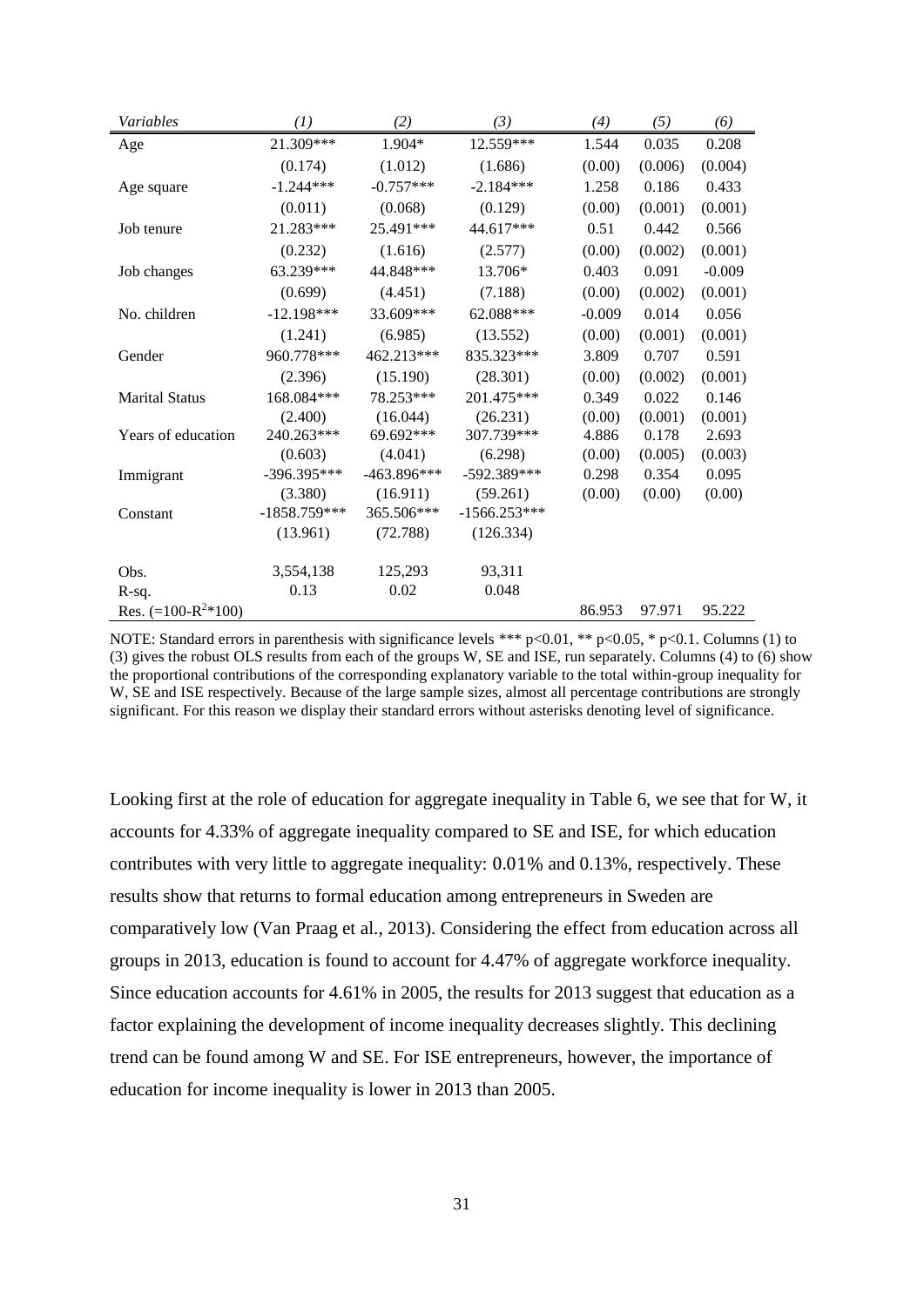A similar pattern is observed with regard to the contribution of age and gender to income inequality. The weighted percentage contribution from gender in 2013 is 3.38% for W, 0.04% for SE, and 0.03% for ISE, which adds up to 3.44% in total. For age, we have 1.37% for W, 0.002% for SE, and 0.01% for ISE, which together amounts to 1.38%. Whereas the total contribution to workforce income inequality from gender differences in wages decreases from 4.41% in 2005 to 3.44% in 2013, the contribution from the workforce age distribution increases from 0.86% in 2005 to 1.38% in 2013.

One explanation for this particular development is hinted at in the bottom row of Table 6. For each of the three occupational groups, we see that the part of the variance in income that is not explained by the model decreases for SE and increases for W and ISE, which directly impacts the size of the estimates for the partial contributions  $s_{kj}$ .

### **6. Summary and Discussion.**

This paper outlines an approach that seeks to problematize and probe the ways in which entrepreneurship may contribute to income inequality. Using recently developed regressionbased decomposition models and microdata for the total workforce in Sweden 2005 and 2013, we gauge inequality in three workforce groups: workers (W), self-employed (SE) and incorporated self-employed (ISE). By estimating inequality both within and between each of these sub-groups, our model provides a clear picture of the group dynamics that drive inequality at the workforce level. By tuning the entropy-based inequality indices to different segments of the income distribution we are able to assess at which income level our two categories of entrepreneurs have the most impact. At a second stage of the analysis, our regression based decomposition enables us to pinpoint the significance of each individual level explanatory factor and their contribution to both subgroup- and overall inequality.

Starting with overall inequality, our data show that for the 2005–2013 period inequality development has been quite stable, and that its direction of change differs to some extent depending on which income measure we use. On the one hand, using market income (income measured before taxes and transfers) we see a very slight decrease in inequality. On the other hand, using disposable income (i.e., income after taxes and transfers) we instead see a very moderate increase. These developments are almost exclusively related to changes in the

32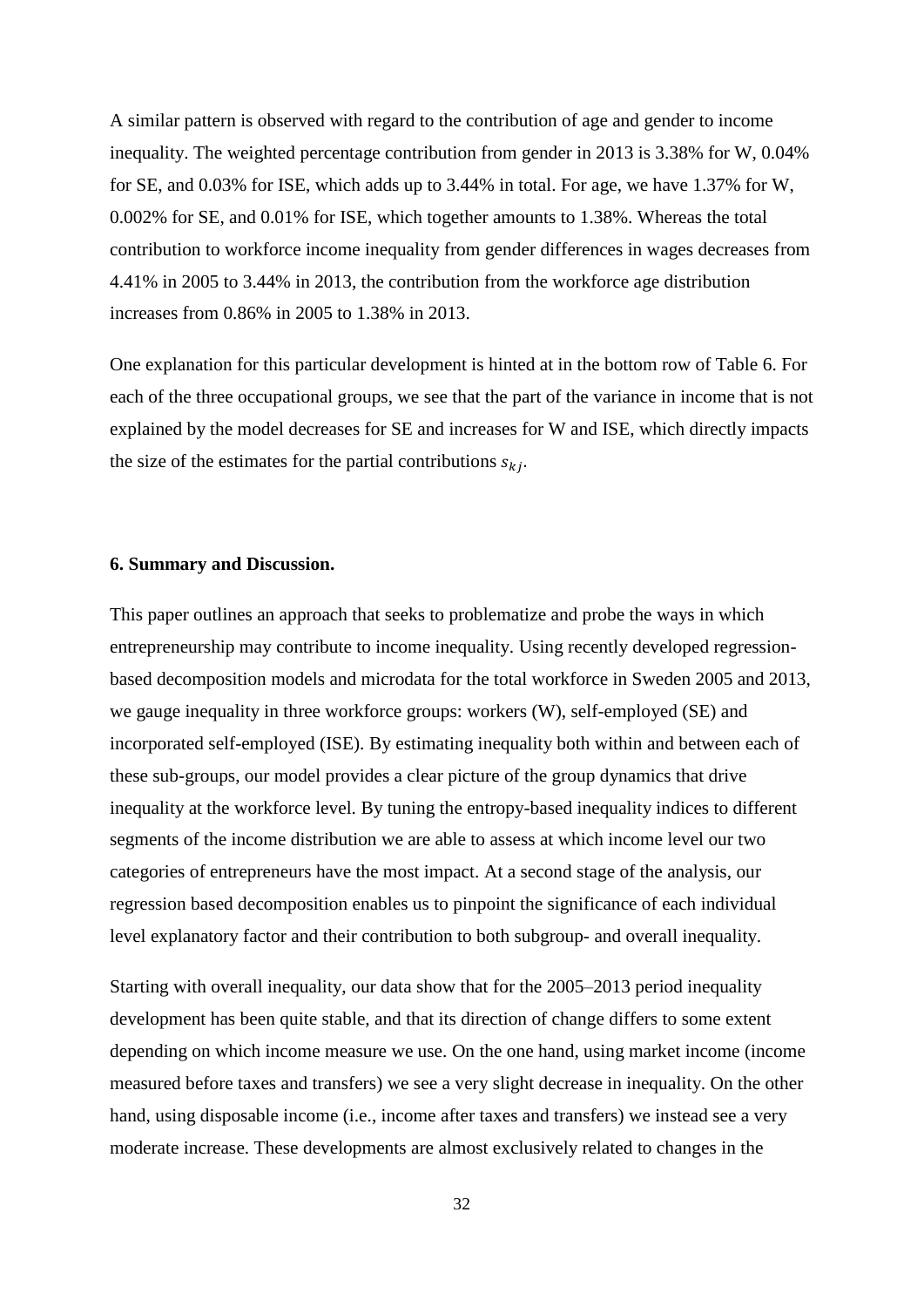middle or the bottom end of the income distribution (i.e., using measures like the Gini coefficient and GE(-1,0)), which suggests that the income distribution is augmented by more people with lower levels of disposable incomes.

As to the specific roles of entrepreneurship for workforce inequality, our main conclusions are:

- The two types of entrepreneurship, self-employed (SE) and incorporated selfemployed (ISE), together have a distinct effect on total inequality in both 2005 and 2013. By using an inequality measure that emphasizes the bottom-half of the income distribution, we find that entrepreneurs account for around 30 % of inequality, and when using inequality measures that emphasize the top-half of the income distribution their combined contribution is around 10 %. These findings suggest that entrepreneurs (SE and ISE) do in fact increase income inequality, by disproportionately affecting income at the bottom and the top end of the income distribution.
- In the occupational sub-group decomposition analysis, where we assess the contribution of SE and ISE separately, we discover a distinct pattern suggesting that SE accounts for most of the 30 % observed for entrepreneurs at inequality for bottomlevel incomes, and that ISE accounts for most of the 10 % observed for entrepreneurs at inequality for top-level incomes. Hence, our results point towards a polarizing effect. Although entrepreneurs as a group thus seem to play a decisive role, the mechanism by which entrepreneurship affects workforce inequality differs depending on whether we look at SE or ISE.
- While total change in income inequality between 2005 and 2013 is moderate, our data show that an increase in the numbers of self-employed (SE) over the period contributes positively to the increase in explained bottom-end inequality in 2013. This type of entrepreneurship is thus a distinctive factor in explaining the spread and variance in bottom-end income over the period. However, none of these changes translate into changes in total workforce inequality.
- The aggregate effects of both types of entrepreneurship for overall workforce income inequality are similar in magnitude to more conventional factors, such as relative educational group size, suggesting that although entrepreneurship may not represent an exclusive explanation for changing inequality in contemporary economies, it is a

33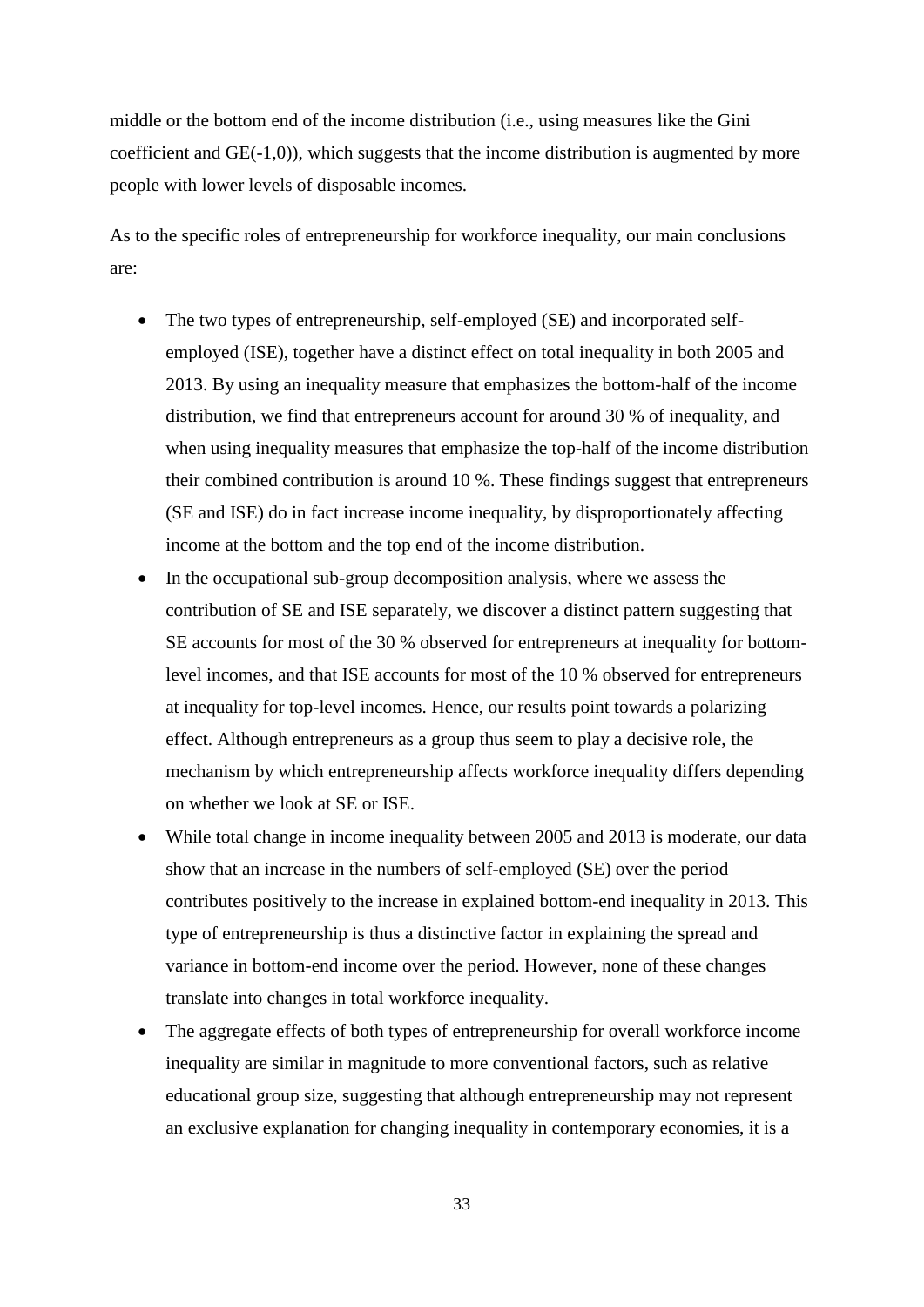factor that should be explored along with others more common explanatory variables in the inequality literature.

- This conclusion is further strengthened by the fact that, in our mincer-type regression estimates, education explains very little of within-group variation for both our groups of entrepreneurs, much less than for employed workers. The share of entrepreneurs within the workforce thus captures variation in inequality that only to a limited extent can be substituted for an ordinary explanatory variable such as level of education or share of higher educated. This finding also corroborates and extends results in studies from other countries that returns to formal education among entrepreneurs are low. Success in economic terms, or for that matter failure, seems to be determined by other factors.
- A limitation of these results are that they rely on non-logarithmic Mincer income regression to link determinants of income at the individual level to overall inequality, and are thus sensitive to incomes at the absolute top end of the income distribution (p. 19). Very high incomes – and the resulting inequality – are thus not explained by the same factors used in this model (Bihagen et al., 2013).

Our model and results come with some limitations that of course can and should be probed in future research efforts. Specifically, after the abolition of wealth taxation in Sweden in 2005, the microdata do not include measures of wealth. As prior studies suggest that entrepreneurship is a key element in understanding wealth concentration (Buera, 2009; Quadrini, 1999), future research could for example expand on our model by examining wealth inequality instead of market- and disposable income inequality. Finally, since the decomposition technique that we utilize does not easily lend itself to direct causal interpretation, and entrepreneurship is possibly endogenous to some extent (inequality can also further entrepreneurship), future research could benefit from using regulatory changes or other quasi-experimental settings to gauge the causal relationship between rates of entrepreneurship and levels of income inequality (Kerr and Nanda, 2009).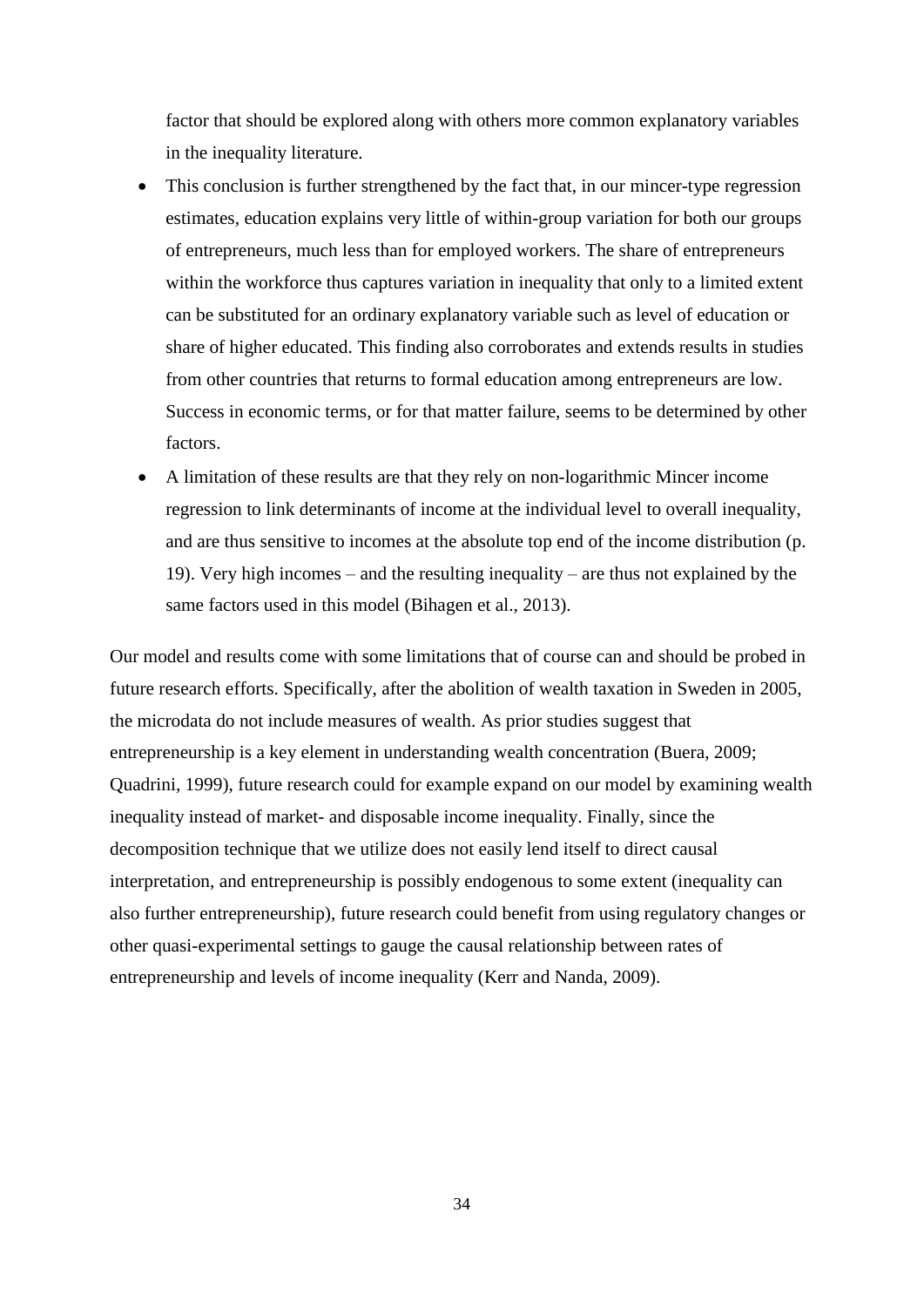### **References**

- Angelov, N., P. Johansson, E. Lindahl. 2013. Is the persistent gender gap in income and wages due to unequal family responsibilities? IFAU Working paper 2013:3. Institute for Evaluation of Labour Market and Education Policy (IFAU).
- Akita, T., Lukman, R.A., Yamada, Y., 1999. Inequality in the distribution of household expenditures in Indonesia: A Theil decomposition analysis. The Developing Economies, 37(2), 197-221.
- Alstadsæter, A., Jacob, M., 2015. Dividend taxes and income shifting. Scandinavian Journal of Economics.
- Arum, R., Müller, W., 2004, The reemergence of self-employment: a comparative study of selfemployment dynamics and social inequality. Princeton Univ Pr.
- Atkinson, A.B., 2003. Income inequality in OECD countries: Data and explanations. CESifo Economic Studies, 49(4), 479-513.
- Atkinson, A.B., Piketty, T., Saez, E., 2011. Top incomes in the long run of history. Journal of economic literature, 49(1), 3-71.
- Audretsch, D.B., 2009. The entrepreneurial society. The Journal of Technology Transfer, 34(3), 245- 254.
- Autor, D.H., 2014. Skills, education, and the rise of earnings inequality among the" other 99 percent". Science, 344(6186), 843-851.
- Bigotta, M., Krishnakumar, J., Rani, U., 2015. Further results on the regression-based approach to inequality decomposition with evidence from India. Empirical Economics, 48(3), 1233-1266.
- Bihagen, E., Nermo, M., Stern, C., 2013. Class origin and elite position of men in business firms in Sweden, 1993–2007: The importance of education, cognitive ability, and personality. European Sociological Review, 29(5), 939-954.
- Blanchflower, D.G., 2000. Self-employment in OECD countries. Labour Economics, 7(5), 471-505.
- Blau, D.M., 1987. A time-series analysis of self-employment in the United States. Journal of Political Economy, 95(3), 445-467.
- Borjas, G.J., Bronars, S.G., 1989. Consumer Discrimination and Self-Employment. Journal of Political Economy, 97(3), 581-605.
- Buera, F.J., 2009. A dynamic model of entrepreneurship with borrowing constraints: theory and evidence. Annals of finance, 5(3-4), 443-464.
- Carnahan, S., Agarwal, R., Campbell, B.A., 2012. Heterogeneity in turnover: The effect of relative compensation dispersion of firms on the mobility and entrepreneurship of extreme performers. Strategic Management Journal, 33(12), 1411-1430.
- Cowell, F., 2011, Measuring inequality. Oxford University Press.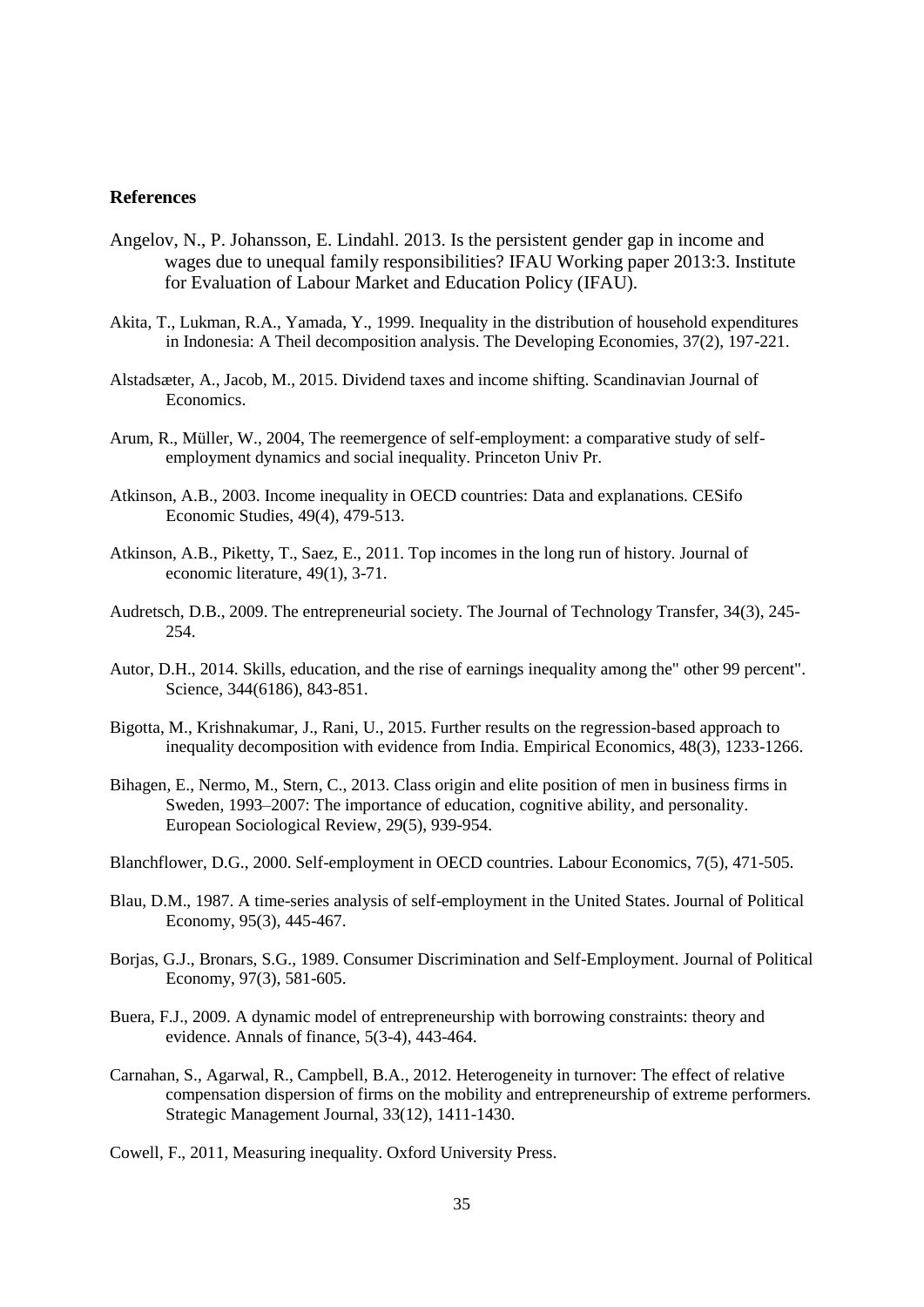- Cowell, F., Fiorio, C., 2011. Inequality decompositions—a reconciliation. The Journal of Economic Inequality, 9(4), 509-528.
- Cowell, F.A., 2000, Measurement of inequality. In: A.B. Atkinson, F. Bourguignon (Eds.). Handbook of Income Distribution Elsevier, North-Holland, pp. 87-166.
- Creedy, J., Hérault, N., 2011. Decomposing inequality and social welfare changes: the use of alternative welfare metrics.
- Davis, G.F., 2013. After the Corporation. Politics & Society, 41(2), 283-308.
- Edmark, K., Gordon, R.H., 2013. The choice of organizational form by closely-held firms in Sweden: tax versus non-tax determinants. Industrial and Corporate Change, 22(1), 219-243.
- Engström, P., Holmlund, B., 2009. Tax evasion and self-employment in a high-tax country: evidence from Sweden. Applied Economics, 41(19), 2419-2430.
- Evans, D.S., Leighton, L.S., 1989. Some Empirical Aspects Of Entrepreneurship. The American economic review, 79(3), 519-535.
- Fields, G.S., 2003, Accounting for income inequality and its change: A new method, with application to the distribution of earnings in the United States. Solomon W. Polachek (ed.) Worker Well-Being and Public Policy (Research in Labor Economics) Emerald Group, pp. 1-38.
- Fields, G.S., Yoo, G., 2000. Falling labor income inequality in Korea's economic growth: Patterns and underlying causes. Review of Income and Wealth, 46(2), 139-159.
- Folta, T.B., Delmar, F., Wennberg, K., 2010. Hybrid Entrepreneurship. Management Science, 56(2), 253-269.
- Goldthorpe, J.H., 2010. Analysing social inequality: a critique of two recent contributions from economics and epidemiology. European Sociological Review, 26(6), 731-744.
- Hamilton, B.H., 2000. Does entrepreneurship pay? An empirical analysis of the returns of selfemployment. Journal of Political Economy, 108(3), 604-631.
- Kacperczyk, A.J., Balachandran, C., 2016. Vertical and horizontal comparisons and mobility outcomes: Evidence from the Swedish micro-data MIT Sloan School of Management.
- Kerr, W., Nanda, R., 2009. Financing constraints and entrepreneurship, National Bureau of Economic Research.
- Levine, R., Rubinstein, Y., 2016. Smart and illicit: Who becomes an entrepreneur and do they earn more? Quarterly journal of economics.
- Lin, Z., Picot, G., Yates, J., 2000. The entry and exit dynamics of self-employment in Canada. Small Business Economics, 15(2), 105-125.
- Lippmann, S., Davis, A., Aldrich, H.E., 2005. Entrepreneurship and inequality. Research in the Sociology of Work, 15, 3-31.
- Moskowitz, T.J., Vissing-Jorgensen, A., 2002. The returns to entrepreneurial investment: A private equity premium puzzle?, National Bureau of Economic Research.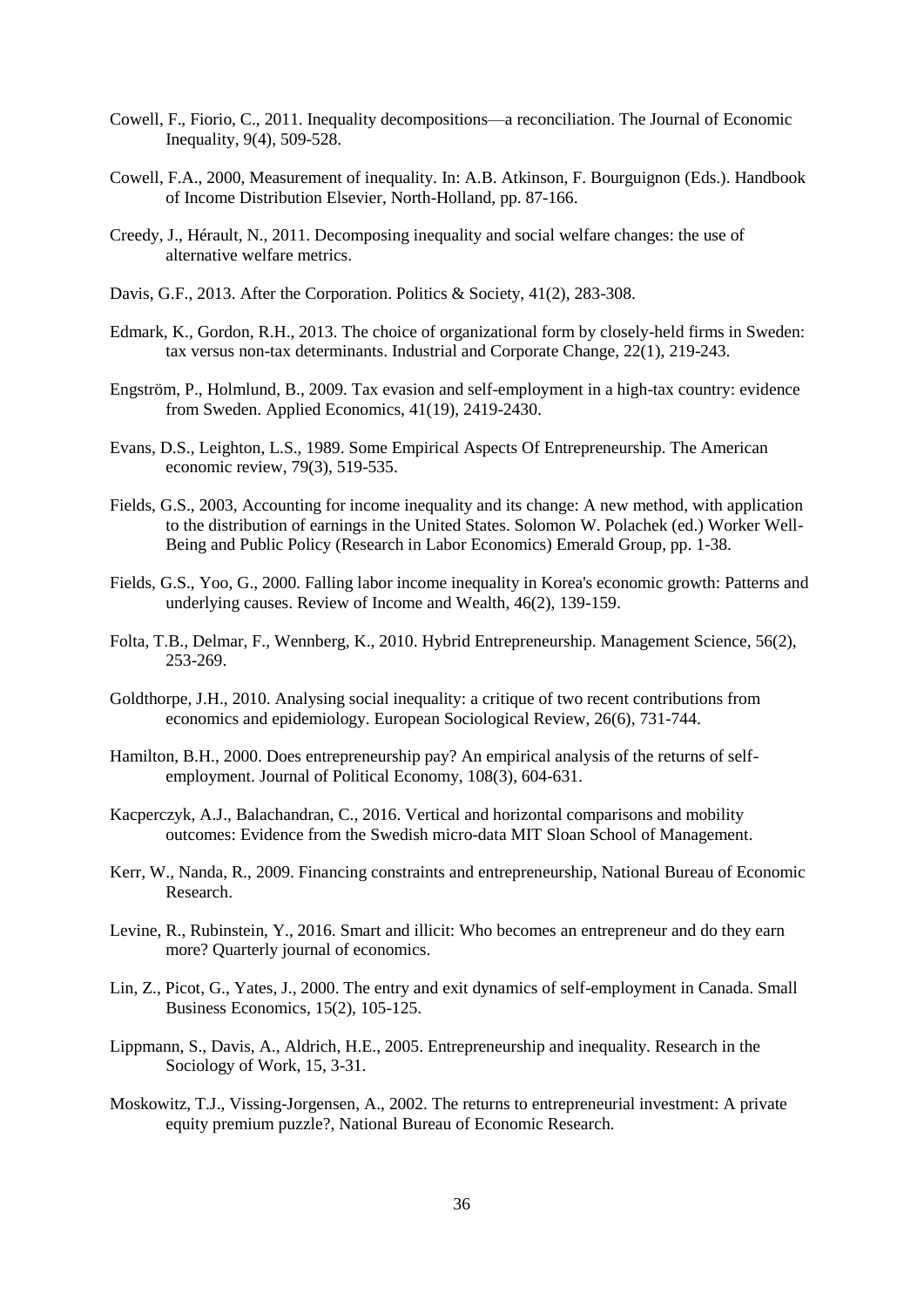- OECD, 2015. OECD Income inequality data update: Sweden. http://www.oecd.org/sweden/OECD-Income-Inequality-Sweden.pdf.
- Quadrini, V., 1999. The importance of entrepreneurship for wealth concentration and mobility. Review of Income and Wealth, 45(1), 1-19.
- Quintano, C., Castellano, R., Regoli, A., 2005, The Contribution of Self-Employment to Income Inequality. A Decomposition Analysis of Inequality Measures by Sources and Subgroups for Italy, 1998–2002. International Conference in Memory of Two Eminent Social Scientists: C. Gini and M. O. Lorenz., Siena, Italy.
- Reynolds, P., Bosma, N., Autio, E., Hunt, S., De Bono, N., Servais, I., . . . Chin, N. 2005. Global entrepreneurship monitor: Data collection design and implementation 1998–2003. Small Business Economics, 24(3), 205-231.
- Robinson, P.B., Sexton, E.A., 1994. The effect of education and experience on self-employment success. Journal of Business Venturing, 9(2), 141-156.
- Roine, J., Waldenström, D., 2008. The evolution of top incomes in an egalitarian society: Sweden, 1903–2004. Journal of Public Economics, 92(1), 366-387.
- Sanandaji, T., Leeson, P.T., 2013. Billionaires. Industrial and Corporate Change, 22(1), 313-337.
- Shane, S., 2009. Why encouraging more people to become entrepreneurs is bad public policy. Small Business Economics, 33(2), 141-149.
- Shorrocks, A.F., 1982. Inequality decomposition by factor components. Econometrica, 50(1), 193- 211.
- Stam, E., 2013. Knowledge and entrepreneurial employees: a country-level analysis. Small Business Economics, 41(4), 887-898.
- Steinmetz, G., Wright, E.O., 1989. The fall and rise of the petty bourgeoisie: changing patterns of selfemployment in the postwar United States. American journal of sociology, 973-1018.
- Sørensen, J.B., Sharkey, A.J., 2014. Entrepreneurship as a Mobility Process. American Sociological Review, 79(2), 328-349.
- Thewissen, S., Wang, C., Van Vliet, O., 2013. Sectoral Trends in Earnings Inequality and Employment: International Trade, Skill-Biased Technological Change, or Labour Market Institutions?
- Van der Sluis, J., Van Praag, M., Vijverberg, W., 2005. Entrepreneurship selection and performance: A meta-analysis of the impact of education in developing economies. The World Bank Economic Review, 19(2), 225-261.
- Van Praag, C.M., Versloot, P.H., 2007. What is the value of entrepreneurship? A review of recent research. Small Business Economics, 29(4), 351-382.
- Van Praag, M., van Witteloostuijn, A., van der Sluis, J., 2013. The higher returns to formal education for entrepreneurs versus employees. Small Business Economics, 40(2), 375-396.
- Wennberg, K., Wiklund, J., DeTienne, D., Cardon, M. 2010. Reconceptualizing entrepreneurial exit: Divergent exit routes and their drivers. Journal of Business Venturing, 25(4), 361-375.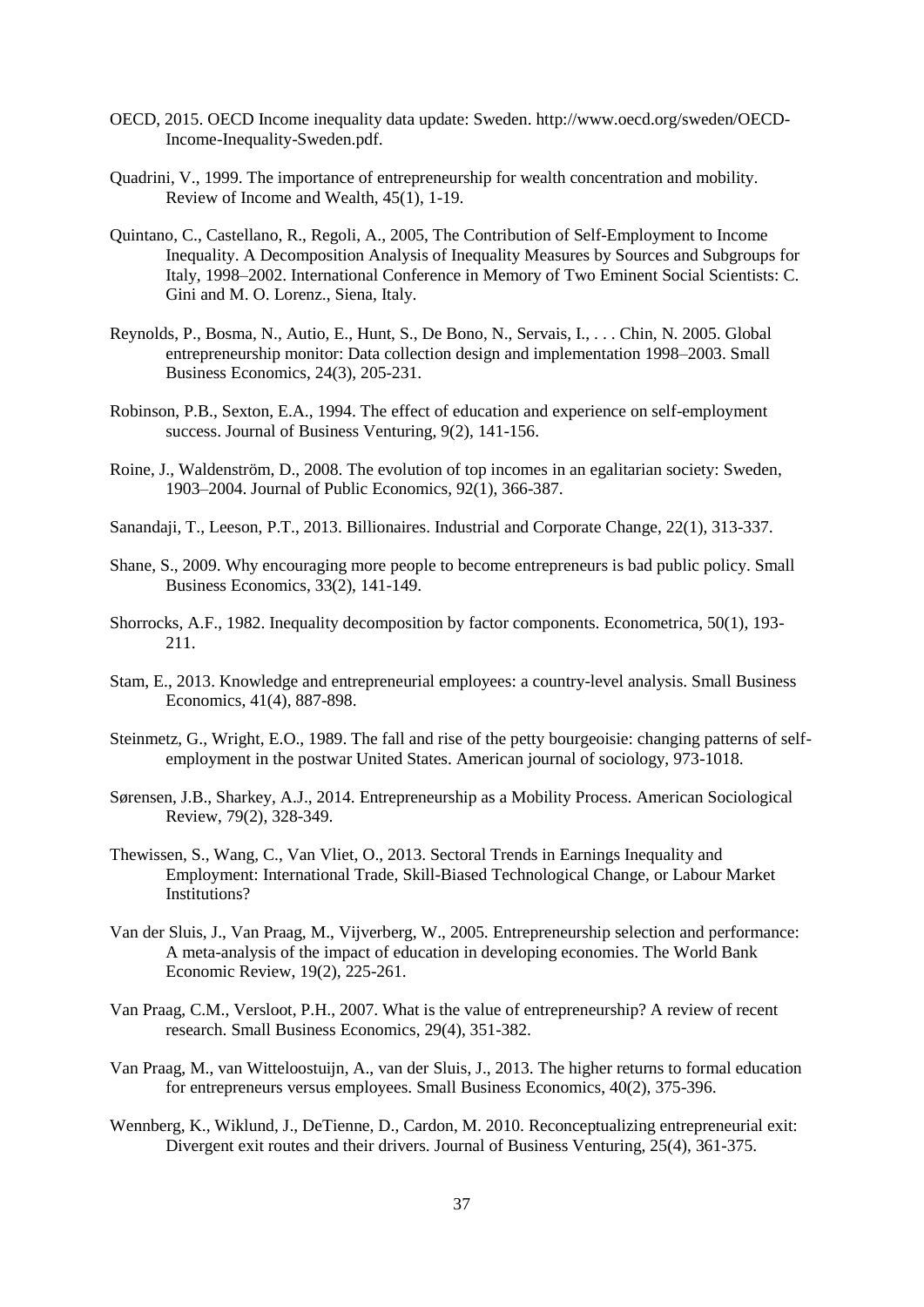- Wright, M., Zahra, S., 2011. The other side of paradise: Examining the dark side of entrepreneurship. Entrepreneurship Research Journal, 1(3).
- Yamauchi, F., 2001. Does inequality of labor earnings emerge in young days or later?: Labor earnings dynamics and learning about individual ability in heterogeneous society. Journal of Economic Behavior & Organization, 44(4), 413-434.
- Åstebro, T., Chen, J., 2014. The entrepreneurial earnings puzzle: Mismeasurement or real? Journal of Business Venturing, 29(1), 88-105.
- Åstebro, T., Chen, J., Thompson, P., 2011. Stars and misfits: Self-employment and labor market frictions. Management Science, 57(11), 1999-2017.
- Åstebro, T., Tåg, J., 2015. Jobs Incorporated: Incorporation Status and Job Creation. IFN Working paper 1059, http://papers.ssrn.com/sol3/papers.cfm?abstract\_id=2576044.
- Özcan, B., 2011. Only the lonely? The influence of the spouse on the transition to self-employment. Small Business Economics, 37(4), 465-492.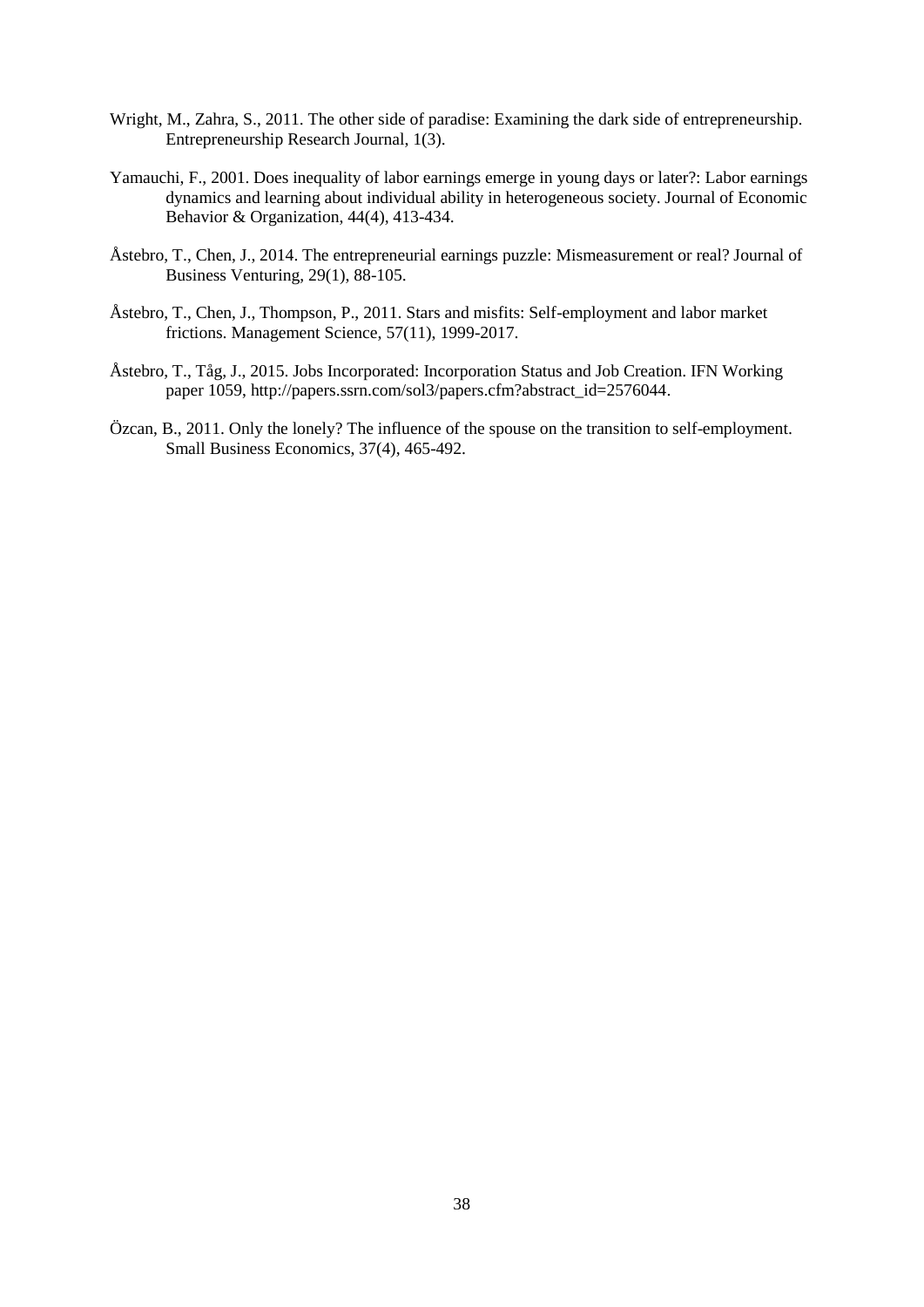### **Appendix 1: Shorrocks' assumptions for income decomposition**

Shorrocks' (1982) six assumptions for computing inequality measures have long been central in the literature (Bigotta et al., 2015). The six assumptions posit inequality as a function  $I(y)$ and are listed below:

*ASSUMPTION 1:* (i)  $I(y)$  is continuous and symmetric. (ii)  $I(y) = 0$  iff  $y = \mu e$ , for  $e =$  $(1, ..., 1)$ , where  $\mu$  is the mean income.

ASSUMPTION 2: (i)  $S_k(\mathbf{y}^1, ..., \mathbf{y}^K; K)$  is continuous in  $\mathbf{y}^k$ . (ii) That  $S_{\pi_k}(\mathbf{y}^1, ..., \mathbf{y}^K; K)$  =  $S_k(Y^{\pi_1}, ..., Y^{\pi_K}; K)$ , where  $\pi_1, ..., \pi_K$  is some permutation of 1, ..., K.

*ASSUMPTION 3*: That  $S_1(y^1, ..., y^K; K) = S_1(y^1, y - y^1; 2) = S(y^1, y)$ , which means independence of the level of disaggregation.

*ASSUMPTION 4*: That decomposition is consistent, hence  $\sum_k S_k(\mathbf{y}^1, \dots, \mathbf{y}^K; K)$  =  $\sum_k S(y^k, y) = I(y).$ 

*ASSUMPTION 5*: (i) Of population symmetry, that  $P$  is some  $n$  by  $n$  permutation matrix.  $S(\mathbf{y}^k \mathbf{P}, \mathbf{y} \mathbf{P}) = S(\mathbf{y}^k, \mathbf{y})$ . (ii) And normalization for equal factor distribution, which means that  $S(\mu^k e, y) = 0, \forall \mu_k$ .

ASSUMPTION 6: That for all permutation matrices,  $S(y^1, y^1 + y^1P) = S(y^1P, y^1 + y^1P)$ .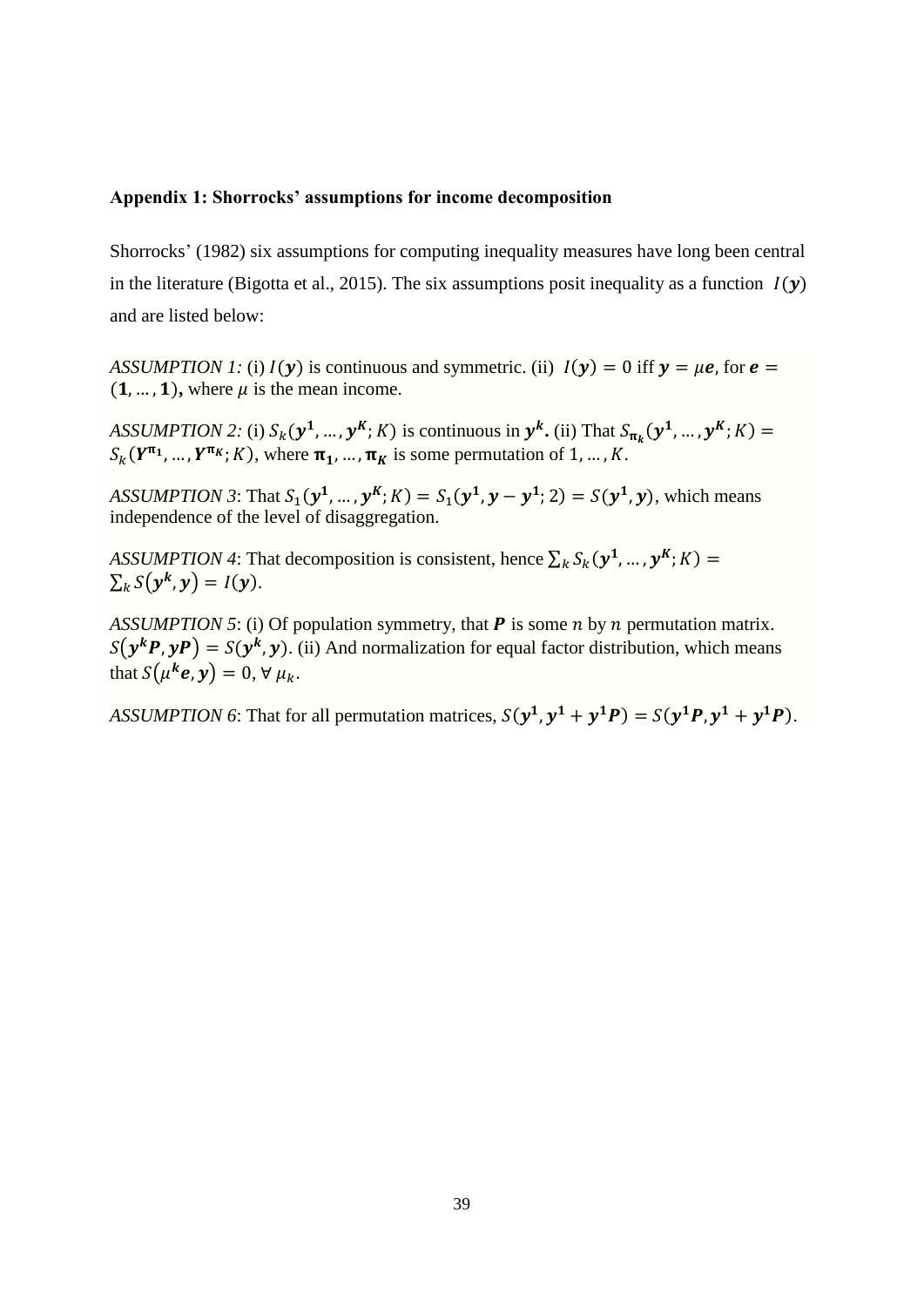### **Appendix 2: Robustness tests for disposable income (akin to Tables 2–6 and Figure 2)**

Figure A1 plots and Table A1 presents the descriptive statistics for disposable income, which are akin to the plot and descriptive statistics provided for market income in Figure 1 and Table 1 in Section 4. We see that the relationship between mean income and the standard deviation of disposable income remains intact when compared to market income. Mean disposable income is the highest for ISE followed by W and lastly SE. The standard deviation is highest for ISE followed by SE and lastly W. These relationships are observed for both 2005 and 2013.



 **Figure A1.** Lorentz curve for workforce market income, 2005 and 2013

**Table A1. (akin to Table 1)**. Descriptive statistics: Disposable income among entrepreneurs

|                                  | 2005             |                         |     |            | 2013 |     |     |                                     |  |
|----------------------------------|------------------|-------------------------|-----|------------|------|-----|-----|-------------------------------------|--|
|                                  | Mean             | Sd.                     | Min | Max        | Mean | Sd. | Min | Max                                 |  |
| Variables:                       | $\left(1\right)$ | (2)                     | (3) | (4)        | (5)  | (6) | (7) | (8)                                 |  |
| Number of Workers (W)            |                  |                         |     |            |      |     |     |                                     |  |
| Disposable income                |                  | 1565.963 1341.788 0.909 |     | 516446.031 |      |     |     | 1925.266 1595.889 0.812 1154628.375 |  |
| Self-employed (SE)               |                  |                         |     |            |      |     |     |                                     |  |
| Disposable income                |                  | 1358.659 1941.492 0.909 |     | 237640.344 |      |     |     | 1671.789 1900.219 0.812 249922.531  |  |
| Incorporated entrepreneurs (ISE) |                  |                         |     |            |      |     |     |                                     |  |
| Disposable income                |                  | 2203.164 3013.582 5.455 |     | 358868.906 |      |     |     | 2712.824 2655.294 22.729 263005.594 |  |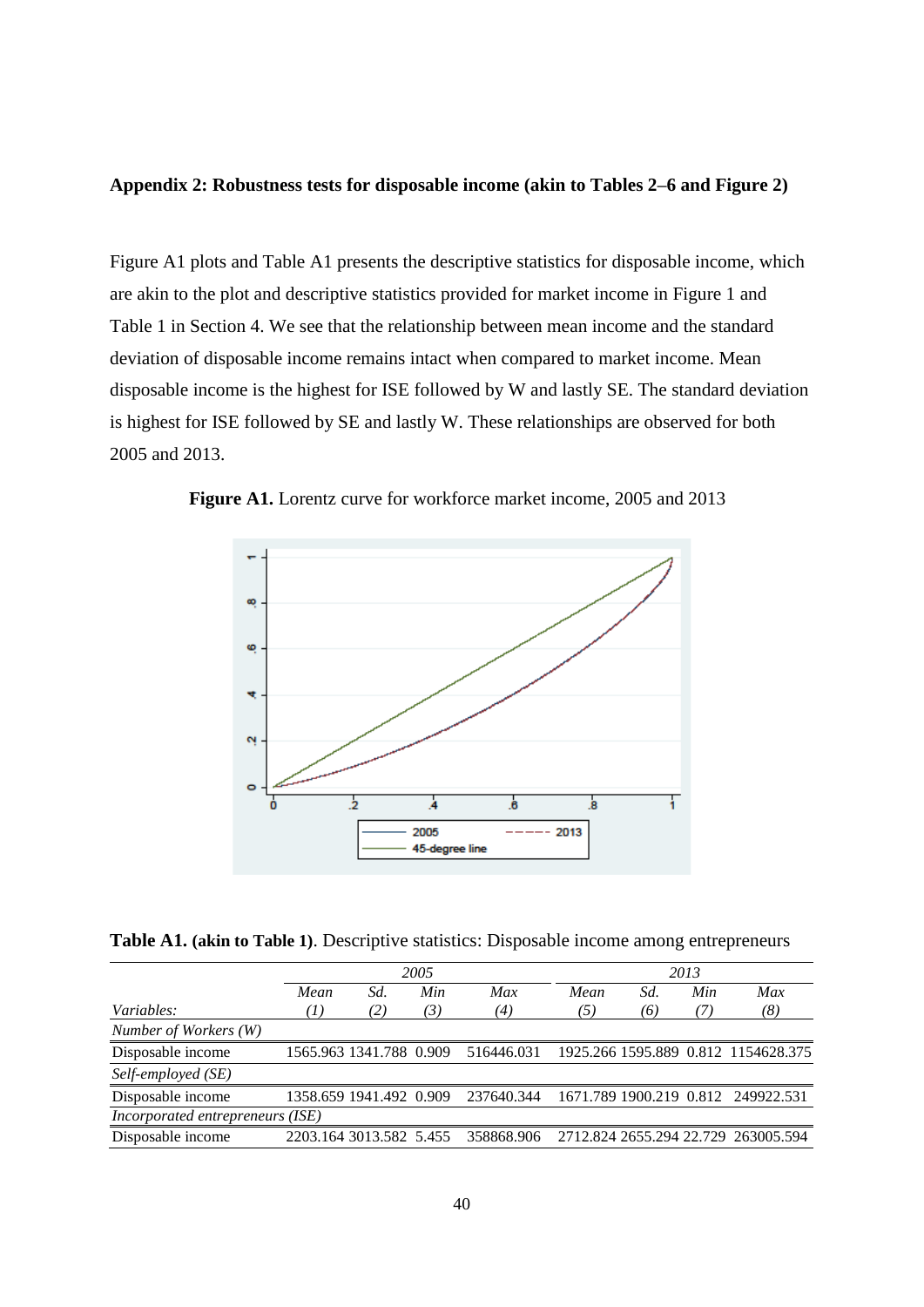In Table 2, we see that inequality for market income generally declines over the 2005–2013 period. For disposable income, total inequality increases according to most measures shown in Table A2. The exception are GE(1) and GE(2), which instead show that inequality decreases. For entrepreneurs, the picture is less uniform. Whereas W largely reflects changes in total inequality, increases in inequality for SE and ISE seem to be most pronounced in the lower income ranges, although the total distribution seems to be more elongated as suggested by an increase in p90/p10. The Gini coefficient also increases slightly by less than  $1\%$ .<sup>17</sup>

|                            |          | 2005      |            |       |       | 2013 |       |            |       |
|----------------------------|----------|-----------|------------|-------|-------|------|-------|------------|-------|
|                            | W        | <b>SE</b> | <b>ISE</b> | Total | W     |      | SE    | <b>ISE</b> | Total |
| <i>Inequality measure:</i> | $^{(1)}$ | (2)       | (3)        | (3.5) | (4)   |      | (5)   | (6)        | (7)   |
| Disposable Income          |          |           |            |       |       |      |       |            |       |
| p90/p10                    | 3.263    | 4.816     | 4.055      | 3.333 | 3.334 |      | 4.868 | 4.176      | 3.403 |
| p90/p50                    | 1.714    | 2.073     | 2.01       | 1.730 | 1.742 |      | 2.049 | 2.033      | 1.759 |
| p50/p10                    | 1.904    | 2.324     | 2.018      | 1.923 | 1.914 |      | 2.376 | 2.054      | 1.934 |
| p75/p25                    | 1.872    | 2.27      | 1.98       | 1.892 | 1.893 |      | 2.284 | 2.057      | 1.912 |
| $GE(-1)$                   | 0.151    | 0.508     | 0.256      | 0.171 | 0.157 |      | 0.699 | 0.225      | 0.181 |
| GE(0)                      | 0.13     | 0.257     | 0.234      | 0.139 | 0.133 |      | 0.252 | 0.201      | 0.14  |
| GE(1)                      | 0.155    | 0.311     | 0.317      | 0.167 | 0.152 |      | 0.276 | 0.24       | 0.161 |
| GE(2)                      | 0.367    | 1.021     | 0.935      | 0.414 | 0.344 |      | 0.646 | 0.479      | 0.362 |
| Gini                       |          |           |            | 0.283 |       |      |       |            | 0.285 |

**Table A2 (akin to Table 2)**. Income inequality statistics of disposable income

In Tables A3 and Figure A1, we present the same decomposition as in Table 3 and Figure 2 in the main paper but for disposable income instead of market income. The results are qualitatively similar to those for market income. W accounts for roughly 80%–90% of aggregate inequality. Looking at Figure A1 (i) and (ii), we see that the inequality group dynamics between SE and ISE largely remain for disposable income over the period. SE (ISE) stands for most of workers' residual contribution when inequality is computed with emphasis on the lower (upper) tail of the disposable income distribution.

Table A3 shows that when using disposable income, ISE appears to increase aggregate inequality by amending incomes to the upper end of the distribution for both disposable and

1

<sup>&</sup>lt;sup>17</sup> As with measures based on market income, our inequality estimates for disposable income differ from those of the OECD (see footnote no. 6, page 15). Compared to the OECD's country analyses which report a marked increase in Gini for disposable income from 0.236 to 0.268 for the years 2004 and 2011, our data shows a much more marginal increases in Gini for disposable income between 2005 and 2013 (0.283 to 0.285). The differences are due to us using non-weighted, individual data while the OECD using constant prices and normalize disposable income by the square root of household size, including also those unemployment and outside the workforce.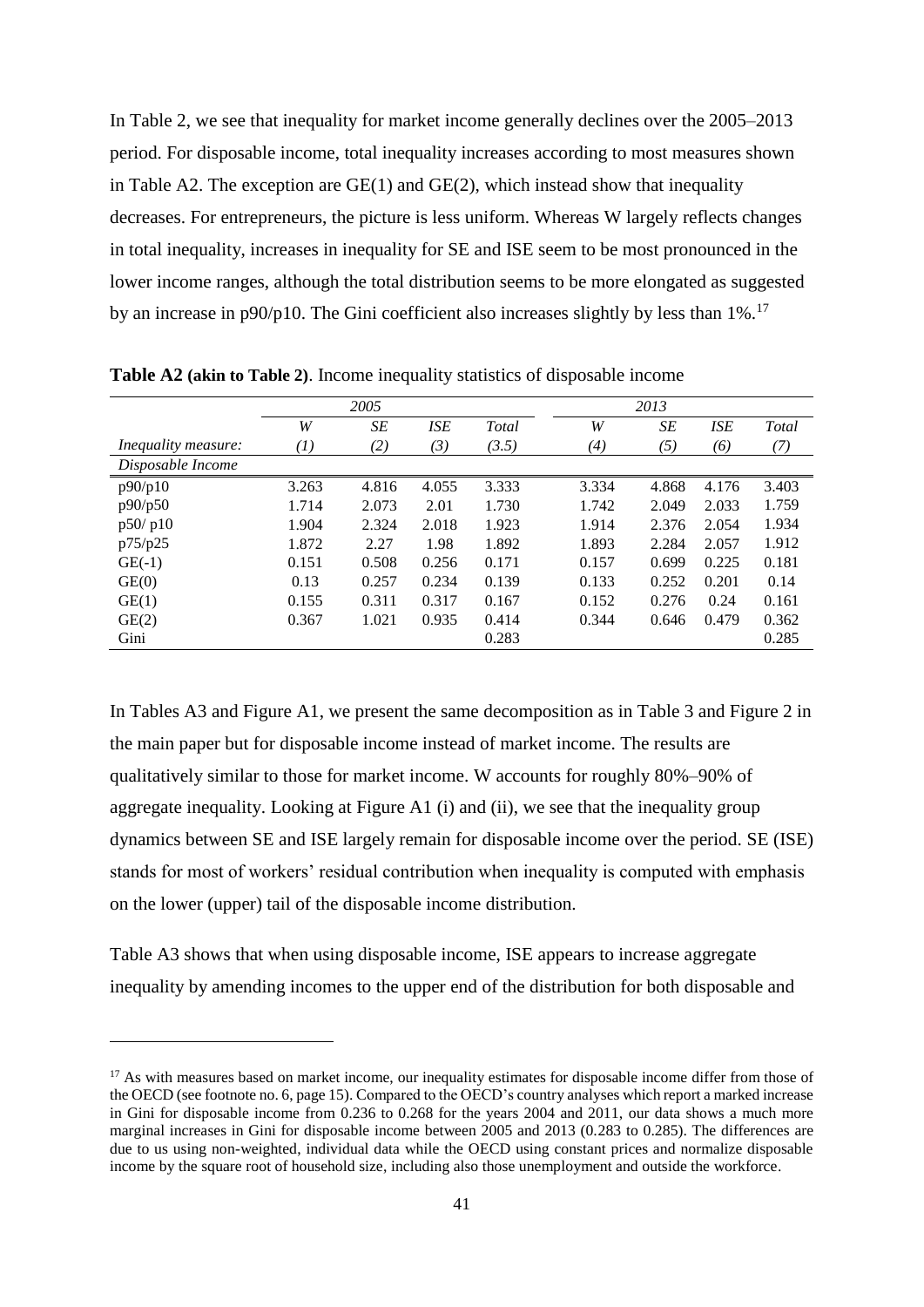market income. The contribution from ISE in 2005 and 2013 to market income inequality for GE(2) of 10.69% and 10.128% is close to the contribution to disposable income inequality of 12.41% and 9.73%.

**Table A3 (akin to Table 3):** Sub-group decomposition in percentage points of  $GE(y; \alpha)$  for disposable income, 2005 and 2013

|                                   |                   | 2005     |            |        |  |          | 2013     |          |        |
|-----------------------------------|-------------------|----------|------------|--------|--|----------|----------|----------|--------|
|                                   | W                 | SE       | <b>ISE</b> | Total  |  | W        | SE       | ISE      | Total  |
|                                   | $\left( I\right)$ | (2)      | (3)        | (4)    |  | (5)      | (6)      | (7)      | (8)    |
| $GE(-1)$                          | 0.151             | 0.508    | 0.256      | 0.171  |  | 0.157    | 0.699    | 0.225    | 0.181  |
| Between: $\Lambda_b(y_i; \alpha)$ | 1.077             | 1.778    | $-1.862$   | 0.993  |  | 1.496    | 1.452    | $-1.956$ | 0.991  |
| Within: $\Lambda_w(y_i; \alpha)$  | 83.331            | 13.302   | 2.374      | 99.007 |  | 81.96    | 14.851   | 2.197    | 99.009 |
| Total: $\Lambda(y_i; \alpha)$     | 84.408            | 15.079   | 0.513      | 100    |  | 83.456   | 16.303   | 0.241    | 100    |
| GE(0)                             | 0.13              | 0.257    | 0.234      | 0.139  |  | 0.133    | 0.252    | 0.201    | 0.14   |
| Between: $\Lambda_b(y_i; \alpha)$ | 2.632             | 4.043    | $-5.371$   | 1.304  |  | 3.844    | 3.475    | $-5.94$  | 1.378  |
| Within: $\Lambda_w(y_i; \alpha)$  | 87.853            | 7.115    | 3.728      | 98.696 |  | 89.129   | 5.953    | 3.539    | 98.622 |
| Total: $\Lambda(y_i; \alpha)$     | 90.485            | 11.158   | $-1.643$   | 100    |  | 92.973   | 9.428    | $-2.401$ | 100    |
| GE(1)                             | 0.155             | 0.311    | 0.317      | 0.167  |  | 0.152    | 0.276    | 0.24     | 0.161  |
| Between: $\Lambda_b(y_i; \alpha)$ | $-2.189$          | $-2.918$ | 6.285      | 1.179  |  | $-3.338$ | $-2.62$  | 7.268    | 1.31   |
| Within: $\Lambda_w(y_i; \alpha)$  | 86.691            | 6.219    | 5.911      | 98.821 |  | 88.584   | 4.923    | 5.183    | 98.69  |
| Total: $\Lambda(y_i; \alpha)$     | 84.502            | 3.302    | 12.197     | 100    |  | 85.247   | 2.303    | 12.45    | 100    |
| GE(2)                             | 0.367             | 1.021    | 0.935      | 0.414  |  | 0.344    | 0.646    | 0.479    | 0.362  |
| Between: $\Lambda_b(y_i; \alpha)$ | $-0.881$          | $-1.179$ | 2.579      | 0.519  |  | $-1.484$ | $-1.169$ | 3.294    | 0.64   |
| Within: $\Lambda_w(y_i; \alpha)$  | 82.549            | 7.103    | 9.829      | 99.481 |  | 88.504   | 4.423    | 6.432    | 99.36  |
| Total: $\Lambda(y_i; \alpha)$     | 81.668            | 5.924    | 12.408     | 100    |  | 87.02    | 3.254    | 9.726    | 100    |

Note: The table shows the percentage contribution  $(1=100\%)$  of the between and within-inequality component from the sub-groups workers, SE, and ISE. Separate contributions are calculated for the various GE-indices with  $\alpha = \{-1,0,1,2\}$ . The inequality levels for each of the subgroups are calculated using eq. (16) with the appropriate weights. These inequality levels differs from those presented in Table 2 that comprise raw calculations based on equation (1) applied to the restricted sample.

Table A3 also depicts a corresponding shift for SE compared to ISE but by increasing inequality in the lower-end distribution of disposable income. Our main results in Table 3 in Section 5 show that SE contributes to market income inequality for GE(-1) in 2005 and 2013 by 24.18% and 32.65%. This result is substantially higher than the contribution of SE to disposable income inequality of 15.08% and 16.30%, as shown in Table A3 above. The difference, we suspect, can be attributed to transfer payments, which should counteract inequality, especially at the lower end of the disposable income distribution. In Figure A1, we plot the total percentage contribution to income inequality for each of the three groups at different levels of the sensitivity parameter  $\alpha$ . Overall, the figure confirms the findings in Table A3 and the interchangeable roles played by SE and ISE at the bottom and top of the disposable income distribution.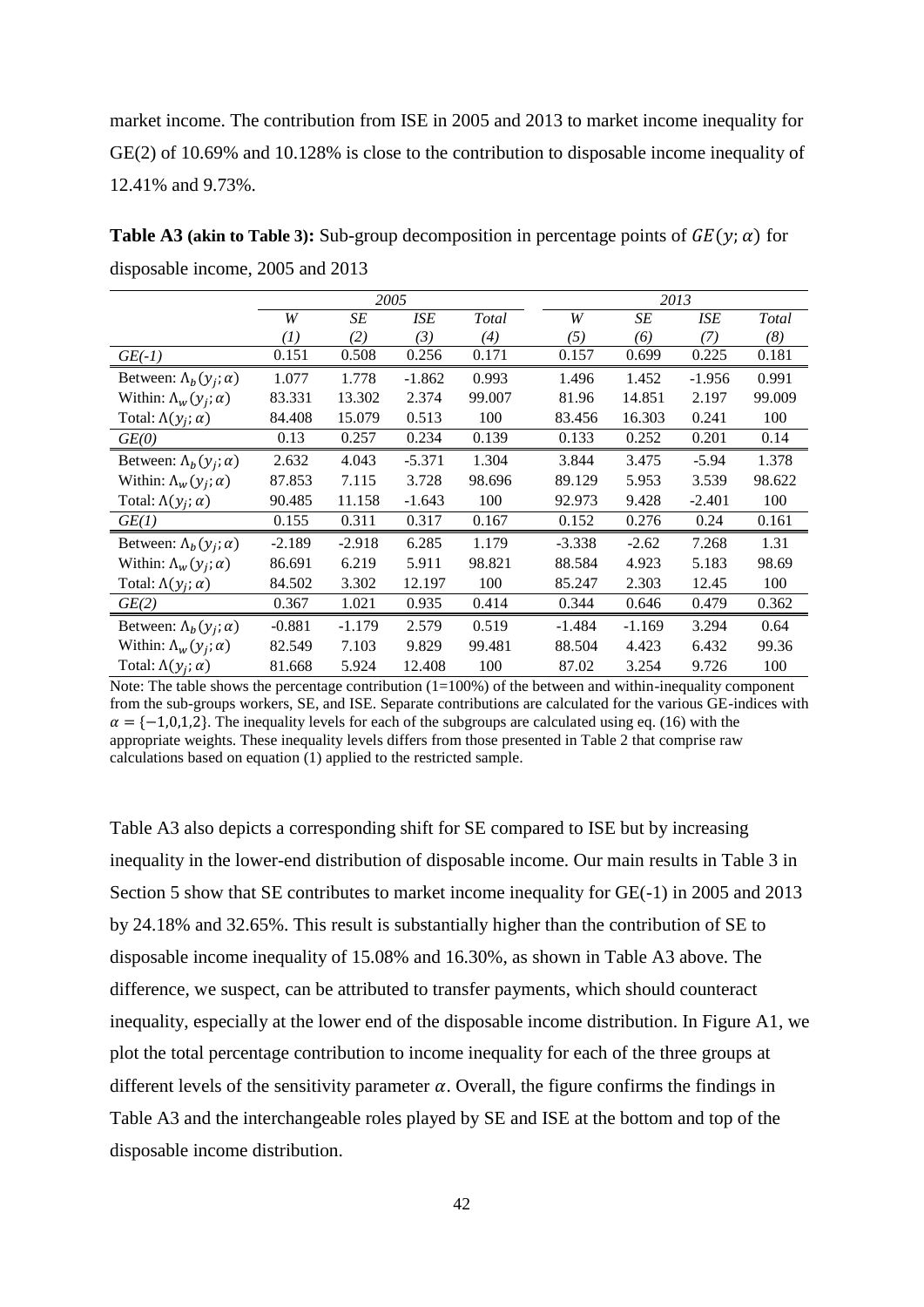

**Figure A2 (akin to Figure 2).** Proportional contribution to overall inequality in disposable income from workers (W), self-employed (SE), and incorporated entrepreneurs (ISE).

(i) Disposable income 2005 (ii) Disposable income 2013

The next three tables replicate Tables 4–6 in the main paper using disposable income instead of market income. Again, we use Fiorio and Cowell's (2011) method to decompose withingroup inequality  $\Lambda_w(y_j; \alpha)$  to a number of explanatory variables (i.e., factor sources).

|          | Workers                 | SЕ    | ISE                     | <b>Workers</b> | SЕ    | <b>ISE</b> |
|----------|-------------------------|-------|-------------------------|----------------|-------|------------|
|          | Disposable income, 2005 |       | Disposable income, 2013 |                |       |            |
| $GE(-1)$ | 0.943                   | 0.045 | 0.016                   | 0.947          | 0.038 | 0.018      |
| GE(0)    | 0.939                   | 0.039 | 0.022                   | 0.942          | 0.033 | 0.025      |
| GE(1)    | 0.936                   | 0.033 | 0.031                   | 0.937          | 0.029 | 0.035      |
| GE(2)    | 0.932                   | 0.029 | 0.044                   | 0.931          | 0.025 | 0.049      |

**Table A4:** Inequality weights  $(w_j)$  for the GE index

We also estimate the same regressions for disposable income (akin to Tables 5 and 6). Beginning with disposable income in 2005, we observe some key differences to market income. First, there are lower contributions from years of education by 1.511% for W, 0.40% for SE, and with 0.90% for ISE. For W and ISE, this is less than half the size of the percentage contribution for market income. For SE, the difference in the contribution from education appears to be small. Although age and gender are also important contributors to disposable income inequality, age appears to become more prominent for disposable income and gender less so. The largest difference observed between the two income measures is number of children. This result likely stems from individuals with children, especially women, restricting their labor supply, and/or the effects of governmental transfers to parents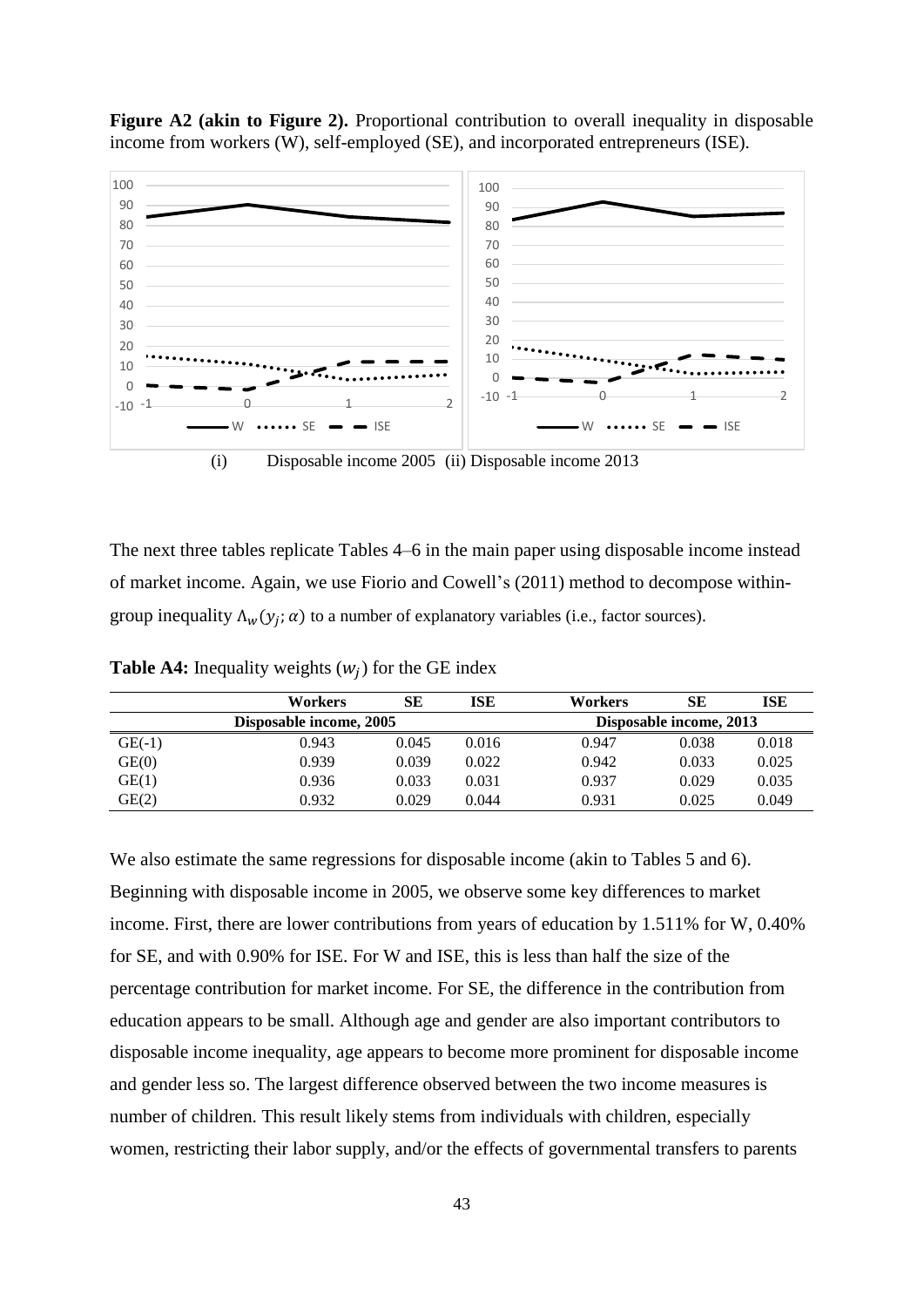(Angelov et al. 2013). While number of children hardly contributes anything to market income inequality, it accounts for a total of 3.75%, 0.82%, and 1.89% of the within-group inequality of disposable income among W, SE, and ISE, respectively.

|                       |               | Regression estimates disp inc. |               |         | % contrib. to $GE(y_i; \alpha)$ , $(s_k \times 100)$ |           |
|-----------------------|---------------|--------------------------------|---------------|---------|------------------------------------------------------|-----------|
| Variable              | Workers       | Self-emp.                      | Inc. emp.     | Workers | Self-emp.                                            | Inc. emp. |
| Age                   | 17.234***     | 24.407***                      | 30.333***     | 2.16    | 1.838                                                | 1.297     |
|                       | (0.125)       | (0.730)                        | (1.520)       | (0.000) | (0.003)                                              | (0.006)   |
| Age square            | $-0.127***$   | $0.385***$                     | $-0.02$       | 0.054   | 0.020                                                | 0.000     |
|                       | (0.008)       | (0.058)                        | (0.117)       | (0.000) | (0.001)                                              | (0.001)   |
| Job tenure            | 7.140***      | $-6.899***$                    | 8.369***      | 0.104   | $-0.027$                                             | 0.063     |
|                       | (0.200)       | (1.497)                        | (2.829)       | (0.000) | (0.001)                                              | (0.003)   |
| <b>Job Changes</b>    | 38.566***     | 20.043***                      | 7.694         | 0.077   | $-0.003$                                             | $-0.014$  |
|                       | (0.761)       | (4.055)                        | (7.976)       | (0.000) | (0.001)                                              | (0.002)   |
| Nr. children          | $-221.486***$ | $-119.543***$                  | $-338.088***$ | 3.754   | 0.822                                                | 1.893     |
|                       | (0.730)       | (4.337)                        | (11.608)      | (0.000) | (0.001)                                              | (0.001)   |
| Gender                | 411.694***    | 284.386***                     | 390.040***    | 2.315   | 0.37                                                 | 0.197     |
|                       | (1.365)       | (11.572)                       | (32.871)      | (0.000) | (0.001)                                              | (0.002)   |
| <b>Marital Status</b> | $-35.128***$  | 54.164***                      | $-109.299***$ | 0.021   | 0.023                                                | 0.021     |
|                       | (1.492)       | (11.446)                       | (25.393)      | (0.000) | (0.001)                                              | (0.002)   |
| Years of education    | 84.789***     | 68.917***                      | 141.049***    | 1.511   | 0.403                                                | 0.9       |
|                       | (0.392)       | (3.482)                        | (5.898)       | (0.000) | (0.003)                                              | (0.005)   |
| Immigrant             | $-175.163***$ | $-352.961***$                  | $-373.377***$ | 0.122   | 0.314                                                | 0.041     |
|                       | (5.029)       | (10.792)                       | (41.752)      | (0.000) | (0.000)                                              | (0.000)   |
| Constant              | $-309.122***$ | $-711.336***$                  | $-874.420***$ |         |                                                      |           |
|                       | (10.185)      | (65.211)                       | (112.025)     |         |                                                      |           |
|                       |               |                                |               |         |                                                      |           |
| Obs.                  | 3437021       | 141261                         | 81132         |         |                                                      |           |
| R-sq.                 | 0.101         | 0.038                          | 0.044         |         |                                                      |           |
| Res. $(=1-R-sq)$      |               |                                |               | 89.882  | 96.239                                               | 95.602    |

**Table A5**: Regression results for disposable income in 2005 and contribution to  $GE(y_j; \alpha)$ 

NOTE: Standard errors in parenthesis with significance levels \*\*\* p<0.01, \*\* p<0.05, \* p<0.1. Columns (1) to (3) gives the robust OLS results from each of the groups W, SE and ISE, run separately. Columns (4) to (6) show the proportional contributions of the corresponding explanatory variable to the total within-group inequality for W, SE and ISE respectively. Because of the large sample sizes, almost all percentage contributions are strongly significant. For this reason we display their standard errors without asterisks denoting level of significance.

As for the changes in contributions, going from 2005 to 2013 for disposable income, the trends for education (decreasing except for ISE), gender (decreasing), and age (increasing) all mirror the findings for market income found in Tables 5–6 in the main results. As for number of children, the contribution to both W and SE remains roughly the same, but looking at the ISE group, number of children contributes 1.89% in 2005 and 3.03% in 2013 to the inequality within ISE.